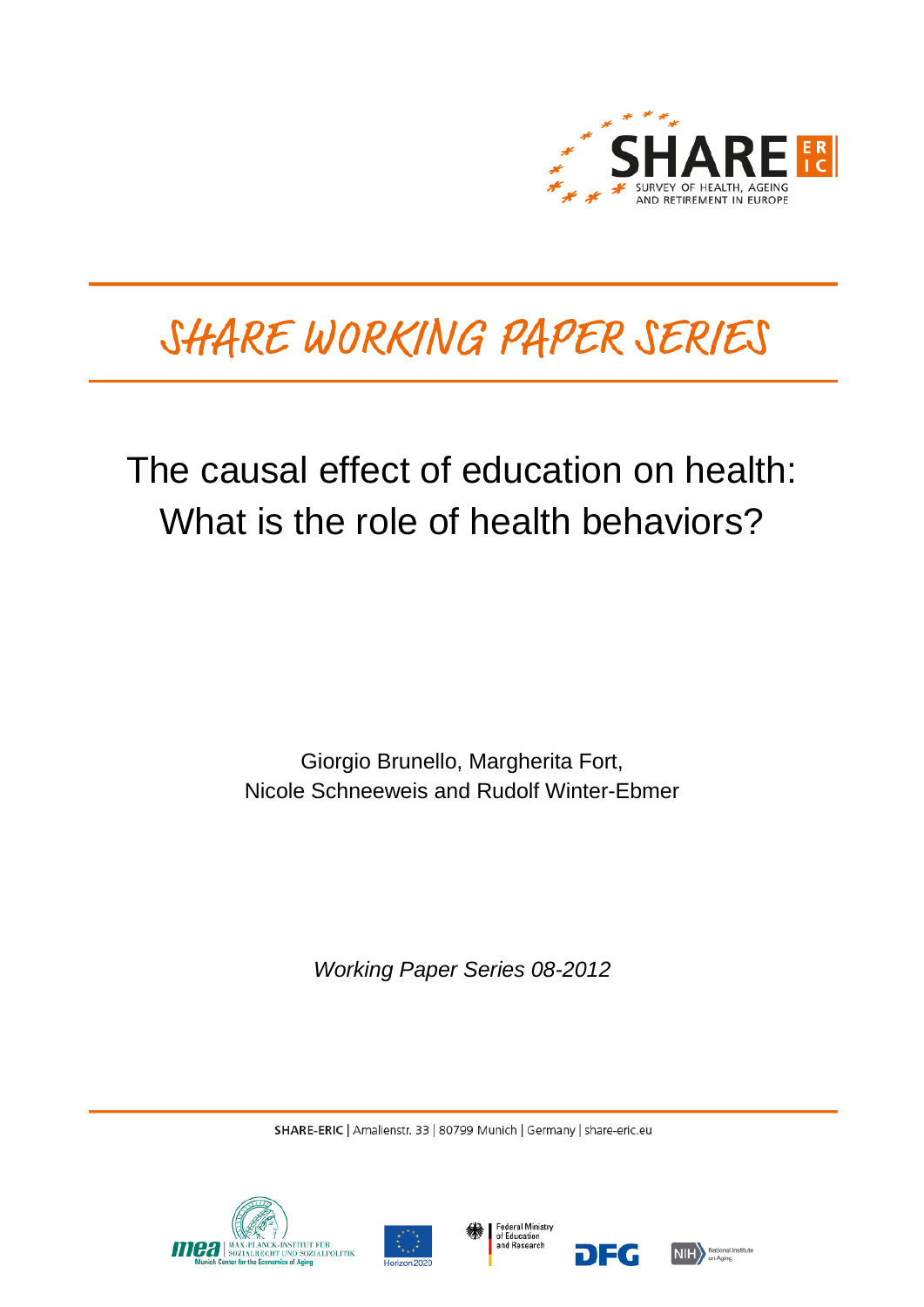# The Causal Effect of Education on Health: What is the Role of Health Behaviors? <sup>∗</sup>

Giorgio Brunello (University of Padua, IZA and CESifo)

Margherita Fort (University of Bologna and CHILD)

Nicole Schneeweis (University of Linz)

Rudolf Winter-Ebmer (University of Linz, CEPR, IZA and IHS)

April 30, 2012

#### Abstract

We study the contribution of health-related behaviors to the health education gradient by distinguishing between short-run and long-run mediating effects: while in the former only behaviors in the immediate past are taken into account, in the latter we consider the entire history of behaviors. We use an empirical approach that addresses the endogeneity of education and behaviors in the health production function. Focusing on self-reported poor health, we find that education has a protective effect for European males and females aged 50+. We also find that the mediating effects of health behaviors - measured by smoking, drinking, exercising and the body mass index - account in the short-run for 17% to 31% and in the long-run for 23% to 45% of the entire effect of education on health, depending on gender.

Keywords: Health, education, health behaviors, Europe.

JEL Codes: I1, I12, I21

<sup>∗</sup>We thank David Card, Lance Lochner and the participants of seminars in Berkeley, Bologna, Bressanone, Catanzaro, UC Davis, Firenze, Hangzhou, Helsinki, Linz, Munich, Nurnberg, Padova, Regensburg and Wurzburg for comments and suggestions. We acknowledge the financial support of Fondazione Cariparo, MIUR- FIRB 2008 project RBFR089QQC-003-J31J10000060001 and the Austrian Science Funds ("The Austrian Center for Labor Economics and the Analysis of the Welfare State"). The SHARE data collection has been primarily funded by the European Commission through the 5th, 6th and 7th framework programme as well as from the U.S. National Institute on Aging and other national Funds. The usual disclaimer applies.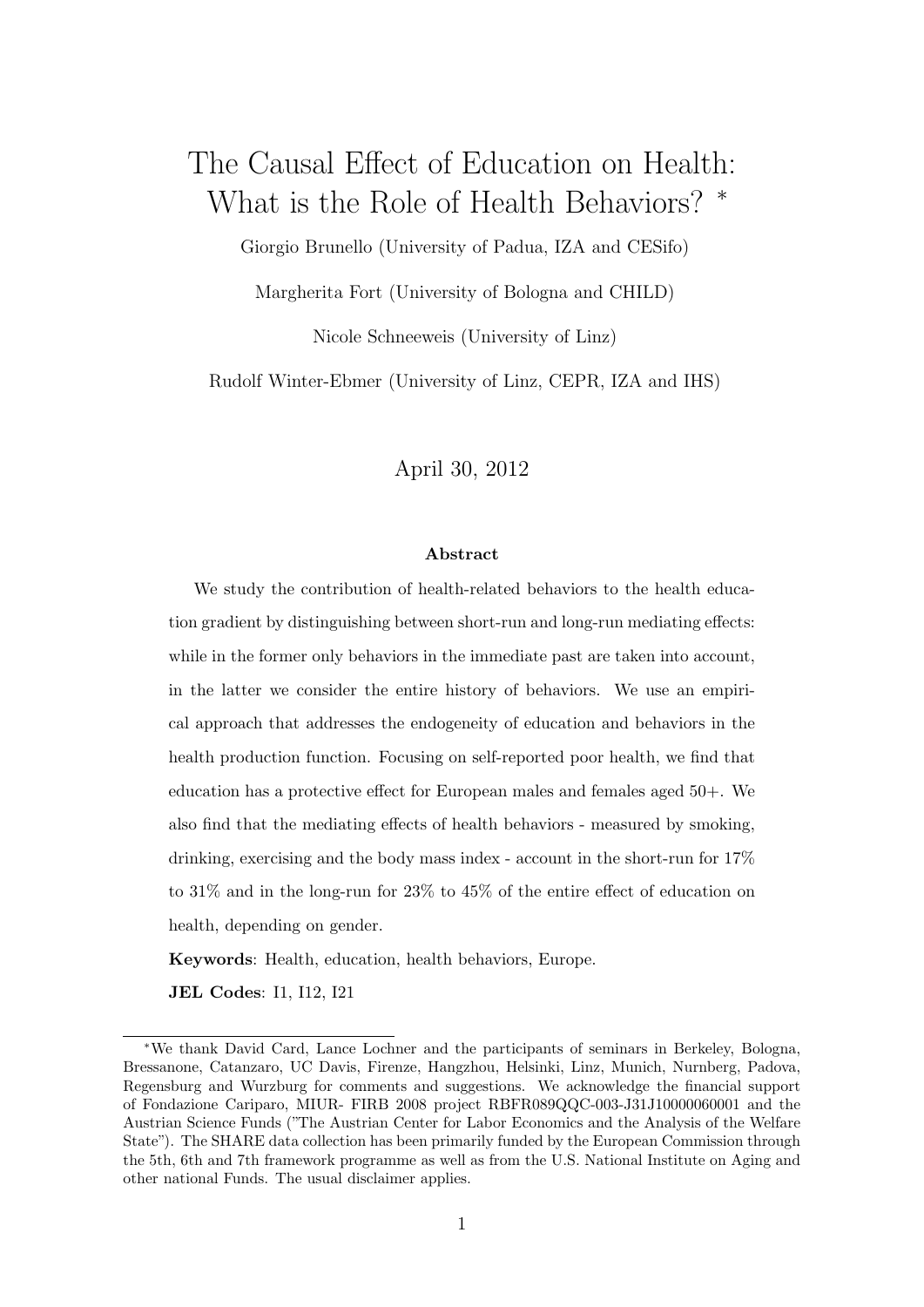## 1 Introduction

The relationship between education and health - the "education gradient" - is widely studied. There is abundant evidence that a gradient exists (Cutler and Lleras-Muney (2010)). Yet less is known as to why education might be related to health. In this paper we explore the contribution of health-related behaviors (shortly, behaviors) which we measure with smoking, drinking, exercising and the body mass index<sup>1</sup> - to the education gradient. To do so, we decompose the gradient into two parts: a) the part mediated by health behaviors; b) a residual, which includes for instance stress reduction, better decision making, better information collection, healthier employment and better neighborhoods (Lochner (2011)).<sup>2</sup>

We are not the first to investigate the mediating role of health behaviors. Our contribution is two-fold: first, we distinguish between short-run and long-run mediating effects. Typically, the empirical literature considers only the former and focuses either on current behaviors or on behaviors in the immediate past, thereby ignoring the contribution of the history of behaviors. By ignoring this history, short-run mediating effects are likely to underestimate the overall mediating effect of behaviors whenever there is some persistence in the health status. Second, as recently pointed out by Lochner (2011), a problem with the existing empirical literature is that most contributions fail to address the endogeneity of education and behaviors in health regressions and therefore ignore that there are possibly many confounding factors which influence both education and behaviors, on the one hand, and health outcomes, on the other hand. While some studies have dealt with endogenous education, our approach is novel because we address the endogeneity of both education and behaviors in the health production function, and therefore can give a causal interpretation to our estimates.

Our identification strategy is based on aggregation, differencing and selection on observables (ADS) and allows us to estimate average education effects for an individual randomly picked from the population. Using a cross-country dataset, in which we observe a rich set of parental and early life information, this strategy combines selection on observables and fixed effects assumptions to estimate the parameters of both a dynamic health equation, which depends on education and lagged health behaviors, and a static health equation, where health depends only on education. The effect of education on health in the second equation is the education gradient (shortly, the gra-

<sup>&</sup>lt;sup>1</sup>Conditional on exercising, drinking and smoking, the body mass index essentially captures the effects of poor diets and low intake of fruit and vegetables, two key behaviors affecting health (see Cawley and Ruhm, 2011). We use the body mass rather than these behaviors because of lack of suitable data.

<sup>2</sup>The residual also includes the contribution of unmeasured behaviors.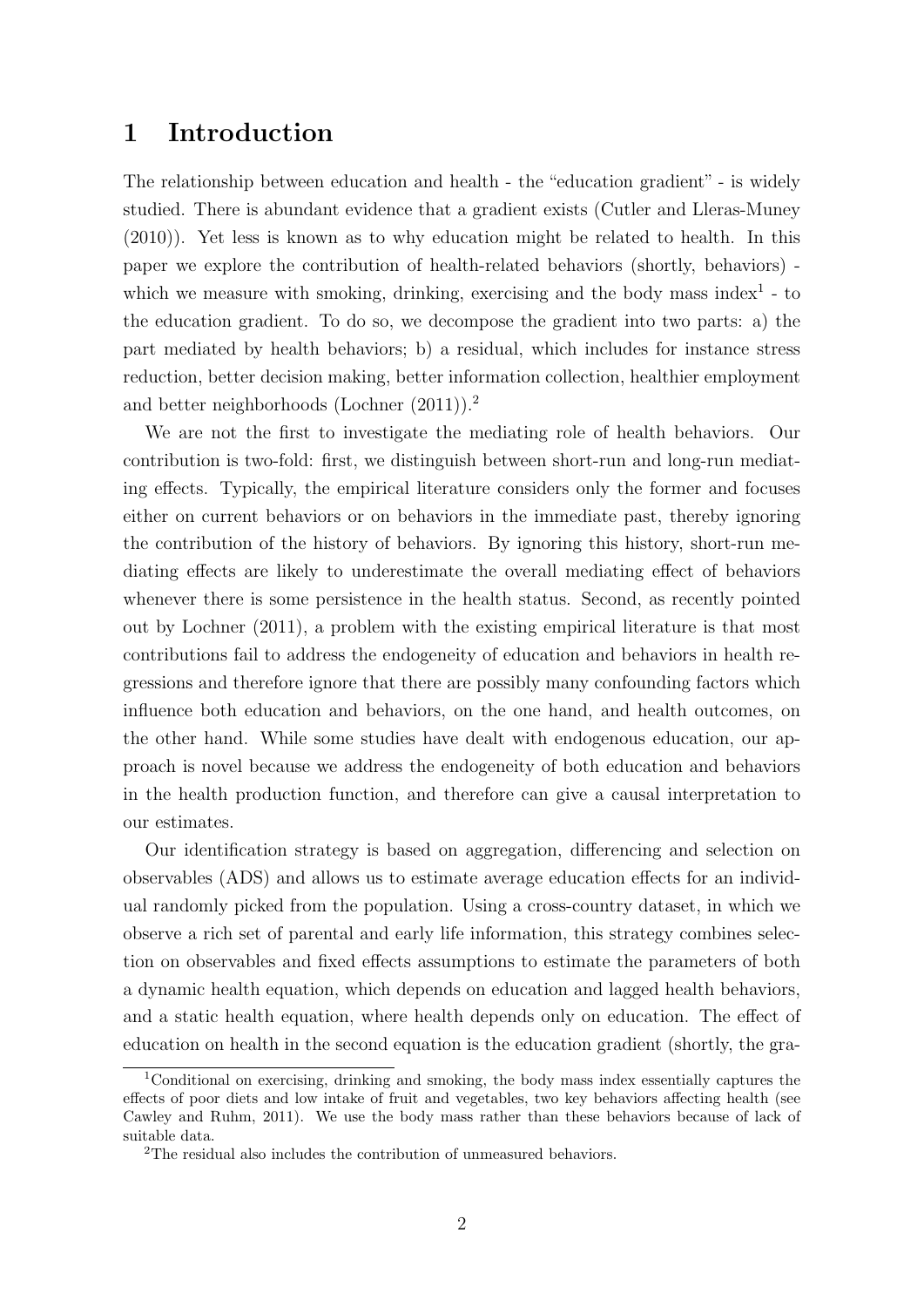dient), i.e. the total effect of education on health that results from both mediated and residual effects of education. The identification strategy we propose presents significant improvements with respect to a strategy simply based on selection on observables since it removes the effect of all unobserved factors that are on average common within clearly defined cells.

To corroborate the internal validity of our identification approach, we contrast these estimates of the health education gradient with those obtained with a completely different methodology, instrumental variables (IV) estimation, where the key exogenous variation is provided by the changes in compulsory schooling laws across countries and birth cohorts. While the IV strategy generates causal estimates that are internally valid for individuals affected by mandatory schooling laws (compliers), it cannot be used for the decomposition of the education gradient because of the lack of valid and relevant instruments for behaviors.

We apply this approach to a multi-country dataset, which includes 13 European countries (Austria, Belgium, Czech Republic, Denmark, England, France, Germany, Greece, Italy, the Netherlands, Spain, Sweden and Switzerland) and provides information on education, health and health behaviors for a sample of males and females aged 50+. By focusing on older individuals, we consider the long-term effects of education on health. These data are drawn from the Survey of Health, Ageing and Retirement in Europe (SHARE) and from the English Longitudinal Study of Ageing (ELSA). Both surveys are modeled following the US Health and Retirement Study.

Focusing on self-reported poor health as health outcome, we find that education has a protective effect, both for males and females, although the effects for females are typically somewhat higher. When evaluated at the sample mean of the dependent variable, one additional year of education reduces self-reported poor health by about 7% for females and 3% for males. These effects are smaller than those found by others. Our explanation is that we use a sample of older individuals  $(50+)$  than typically done in the literature, and that the protective role of education on health declines with age. Our qualitative findings are robust to the choice of the identification strategy.

We show that health behaviors - measured by smoking, drinking, exercising and the body mass index - contribute to explaining the gradient. The size of this contribution is larger when we consider the entire history of behaviors rather than only behaviors in the immediate past. In the former case, we find that the effects of education on smoking, drinking, exercising and eating a proper diet account for 23% to 45% of the entire effect of education on health, depending on gender. In the latter case, the mediating effects are about 17% for females and 31% for males. The largest part of the gradient, however, remains unexplained. Potential candidates accounting for this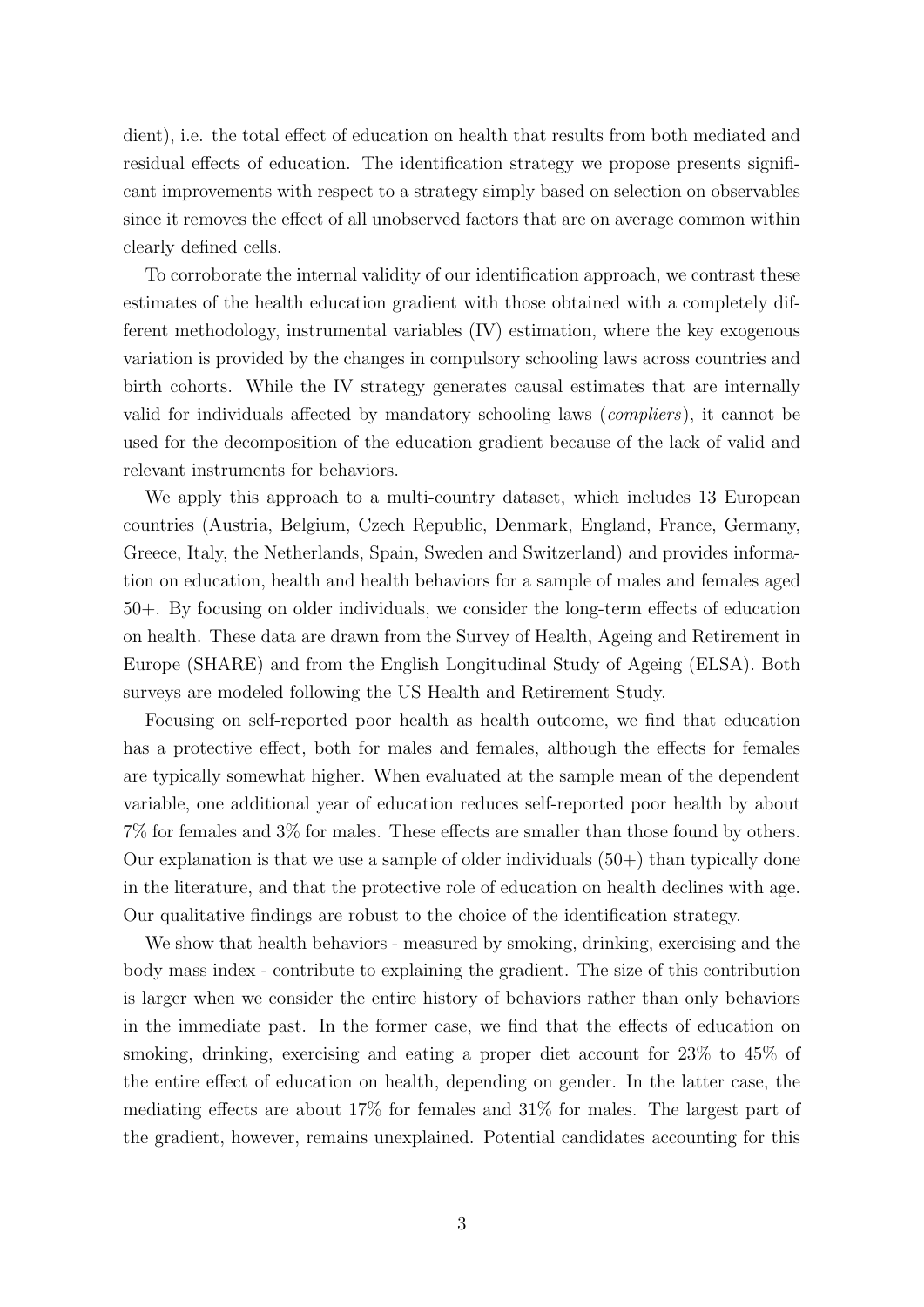part include direct effects of education on health as well as indirect effects operating through unobserved health behaviors, wealth and cognitive abilities.

The paper is organized as follows: Section 2 is a brief review of the relevant literature. The theoretical model is presented in Section 3, and our empirical strategy is discussed in Section 4. Section 5 describes the data. The empirical results are discussed in Section 6. Conclusions follow.

## 2 Review of the Literature

As recently reviewed by Lochner (2011), empirical research on the causal effect of education on health has produced mixed results. This literature typically focuses on single countries and identifies the effect of education on health with the exogenous variation generated by mandatory schooling laws. Most of these studies consider selfreported health as well as other outcomes. Some find that education improves health, see for instance Adams (2002), Mazumder (2008) and Oreopoulos (2007) for the US, Arendt (2008) for Denmark, Kempter et al. (2011) for German males and Silles (2009) and Oreopoulos (2007) for the UK. Others find small or no effects. While Clark and Royer (2010) find very small effects for Britain, ambiguous or no effects are obtained by Albouy and Lequien (2009) for France, Arendt (2008) for Denmark, Braakmann (2011), Juerges et al. (2009) and Powdthavee (2010) for the UK and Kempter et al. (2011) for German females. Overall, the existing literature is inconclusive.

There are many possible channels through which education may improve health. Lochner (2011) lists the following: stress reduction, better decision making and information gathering, higher likelihood of having health insurance, healthier employment, better neighborhoods and peers and healthier behaviors.<sup>3</sup> The contribution of behaviors, which include smoking, drinking and eating calorie-intensive food, has been examined in the economic and sociological literature, starting with the contribution by Ross and Wu (1995).<sup>4</sup> These authors use US data, regress measures of health on income, social resources and behaviors and treat both behaviors and education as exogenous. They find that behaviors explain less than 10% of the education gradient.

Cutler et al. (2008) discuss possible mechanisms underlying the education gradient. Using data from the National Health Interview Survey (NHIS) in the US, they find that behaviors account for over 40% of the effect of education on mortality in their sample of non-elderly Americans. A problem with these studies is that they fail to consider the endogeneity of education and behaviors in a health equation which includes both. In the study closest to this paper, Contoyannis and Jones (2004) partly

<sup>3</sup>Conti et al. (2010) argue that non-cognitive skills may be an important factor as well.

<sup>&</sup>lt;sup>4</sup>See the reviews by Feinstein et al. (2006) and Cawley and Ruhm (2011).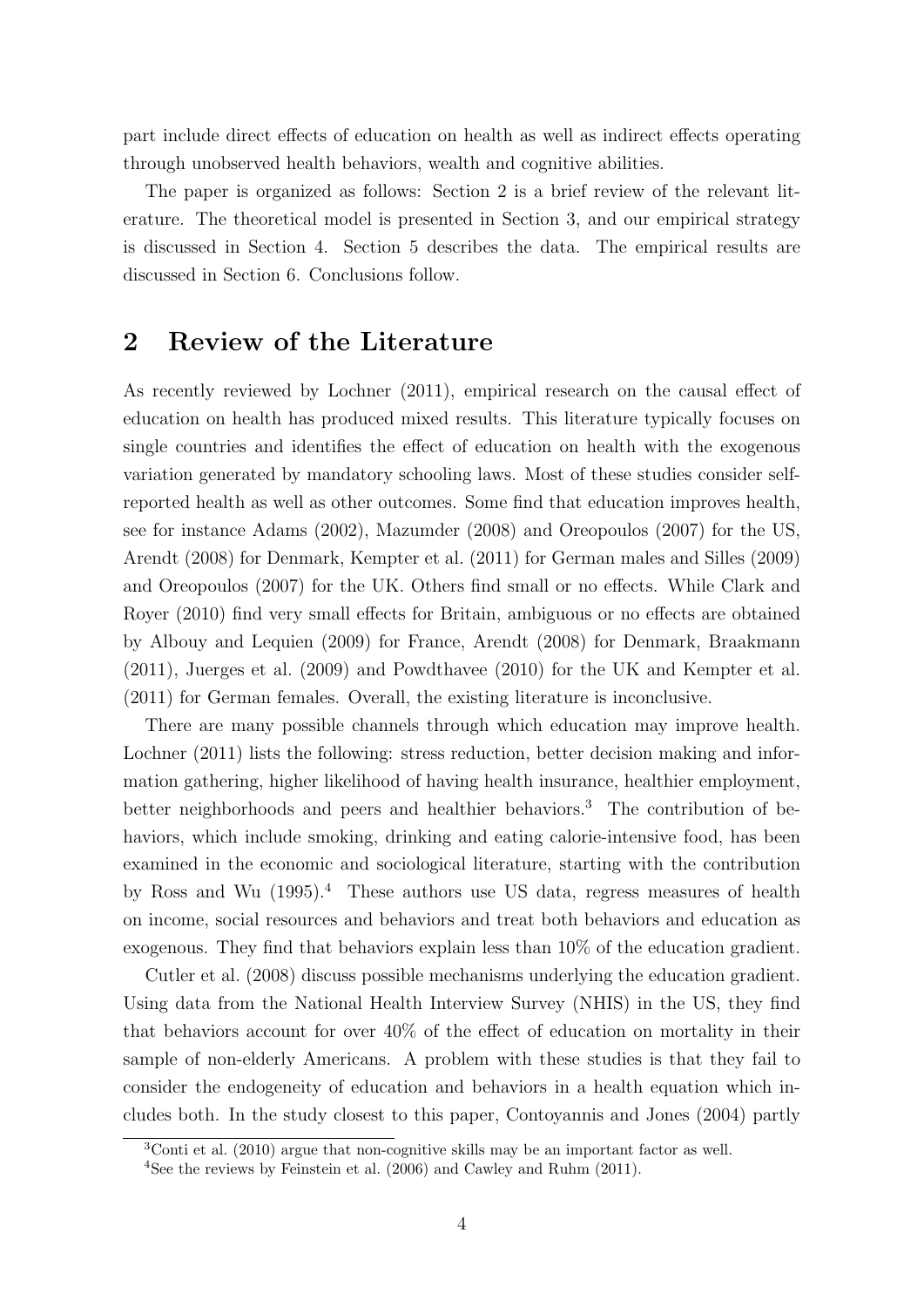address this concern by explicitly modeling the optimal choice of health behaviors. They jointly estimate a health equation - where health depends on education and behaviors - and separate behavior equations - where behaviors depend on education by Full Information Maximum Likelihood (FIML), treating education as exogenous. Using Canadian data, they show that the contribution of lagged (7 years earlier) behaviors to the education gradient varies between 23% to 73%, depending on whether behaviors are treated as exogenous or endogenous.

We summarize the existing evidence as follows: first, the available empirical evidence on the causal effect of education on health is mixed and covers a rather limited set of countries (Denmark, France, Germany, the UK and the US); second, the estimated contribution of behaviors to the education gradient varies substantially across the few available studies, depending on model specification and identification strategy.<sup>5</sup>

We contribute to this literature in several directions. First, we distinguish explicitly between the short-run and long-run mediating effects of health behaviors. While the former only includes the effects of behaviors in the immediate past, the latter takes into account the contribution of the entire history of behaviors. This qualification is empirically relevant, as we show in Section 6. Furthermore, our study is the first to cover a substantial number of European countries (13), using a multi-country dataset which includes also Southern European countries, which have not been studied before. We are also the first to offer an identification strategy - aggregation, gender differencing and selection on observables (ADS) - which addresses the endogeneity of both education and health behaviors in the health production function. The assessment of the health education gradient obtained relying on this approach proves to be broadly very similar to the estimate obtained relying on a a more conventional -and widely accepted-IV strategy, which exploits the exogenous variation in education across countries and cohorts induced by changes in mandatory schooling. We interpret this as supportive evidence for the causal interpretation of our main results.

# 3 Contribution of Health Behaviors to the Education Gradient

In the empirical literature (Ross and Wu (1995) and Cutler et al. (2008)) the contribution of health behaviors to the education gradient  $(HEG)$  is evaluated by adding the vector of either current behaviors  $(B)$  - which include smoking, the use of alcohol or drugs, unprotected sex, excessive calorie intake and poor exercise - or of behaviors in

<sup>&</sup>lt;sup>5</sup>See also Stowasser et al. (2011) for a discussion of causality issues in the relationship between socio-economic status in general and health.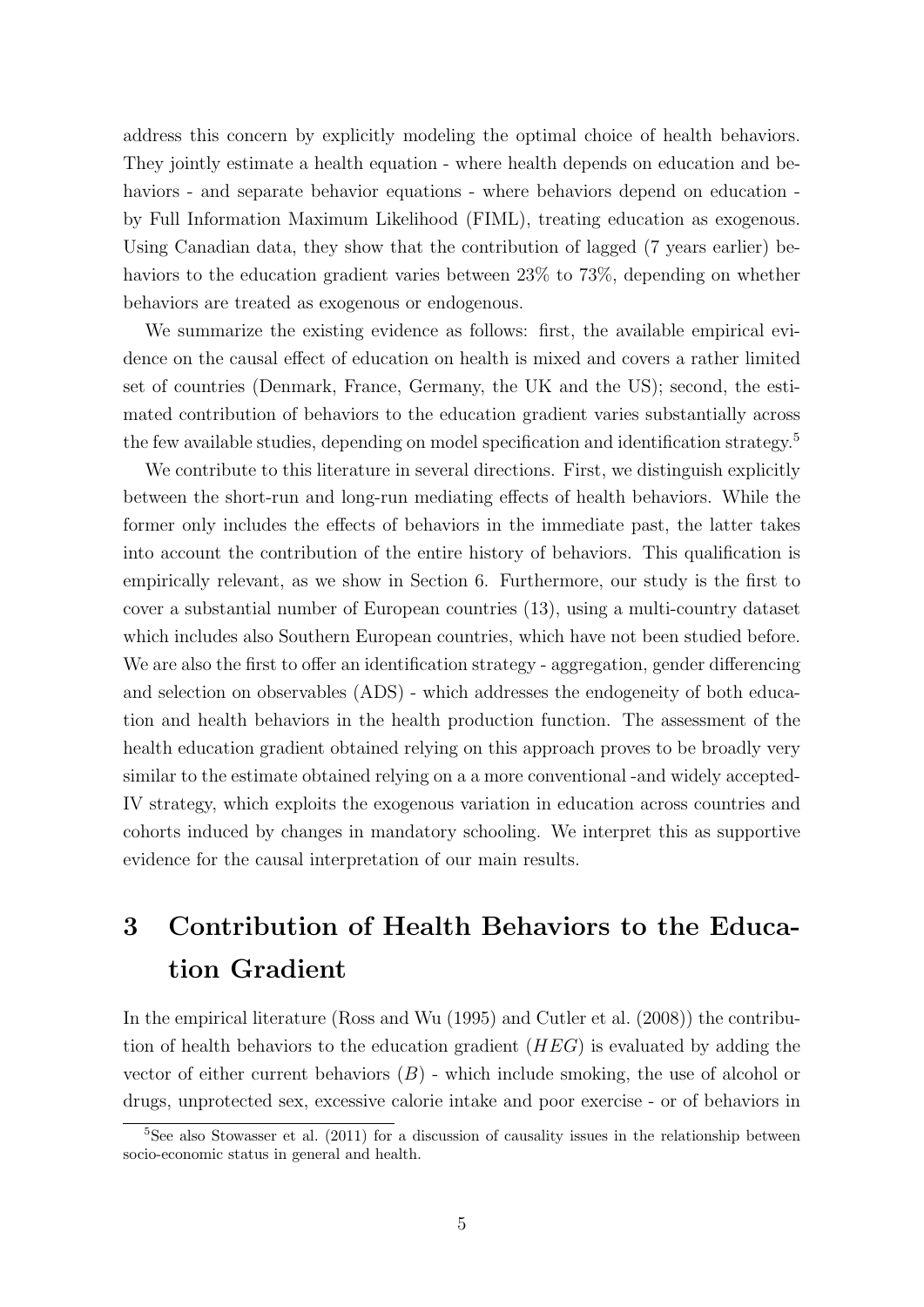the immediate past (first lag) to a regression of (poor) health status  $H$  on education E and other covariates. The lag is often justified with the view that the impact of health behaviors on health requires time. Consider the following empirical model

$$
H_{it} = c_t + \alpha_{t-1} B_{i,t-1} + \beta_t E_i + \nu_{it}
$$
\n(1)

where i is the individual, t is time, c is a constant and v is the error term. We assume stationarity in the parameters  $(c_t = c; \alpha_{t-1} = \alpha; \beta_t = \beta)$ . Behaviors themselves depend on education. The education gradient  $\alpha \frac{\partial B_{t-1}}{\partial F}$  $\frac{B_{t-1}}{\partial E_i} + \beta$  can be decomposed into: a) the effect operating via health behaviors lagged once  $B_{t-1}$ , or  $\alpha \frac{\partial B_{t-1}}{\partial E_t}$  $\frac{B_{t-1}}{\partial E_i}$ ; b) the residual effect  $\beta$ . As reviewed by Lochner (2011), channels through which education may improve health without affecting behaviors include stress reduction, better decision making, healthier and safer employment, healthier neighborhoods and peers. The ratio between the effect operating via health behaviors and the overall effect measures the relative contribution of health behaviors in the immediate past to the education gradient.

To illustrate with an example, assume that the instantaneous utility function is given by  $U(C_{it}, B_{it}, \eta_{it}) - h(E)H_{it}$ , where  $\eta$  is a vector of unobservables affecting preferences, and let  $\rho$  be the discount factor and  $p_t$  the price of the bundle of goods not affecting health.<sup>6</sup> As shown in the Appendix, the maximization of the inter-temporal utility function subject to the health production function (1) and the budget constraint yields the vector of optimal behaviors  $B_{it} = B(E_i, p_t, \rho, X_{it}, \eta_{it})$ , where X is a vector of exogenous covariates. Ignoring for the time being the price vector  $p$ , the discount factor and the vector  $X$ , a linear approximation of behaviors is

$$
B_{it} = \sigma_0 + \sigma_1 E_i + \eta_{it} \tag{2}
$$

Substituting (2) into (1) yields

$$
H_{it} = (c + \alpha \sigma_0) + (\alpha \sigma_1 + \beta)E_i + \alpha \eta_{it} + \nu_{it}
$$
\n(3)

In this example, the education gradient HEG is given by  $(\alpha \sigma_1 + \beta)$  and the relative contribution of behaviors in the immediate past to the gradient is  $\frac{\alpha \sigma_1}{(\alpha \sigma_1 + \beta)}$ .

#### 3.1 The History of Behaviors

By focusing on behaviors in the immediate past, specification (1) assumes that, conditional on  $B_{it-1}$ , earlier behaviors do not contribute to current health. To illustrate

<sup>&</sup>lt;sup>6</sup>The price of the bundle of goods affecting health, which include risky health behaviors  $B$ , is normalized to one. The utility function does not take into consideration habit formation mechanisms. An extension which deals with the effects of these mechanisms on behaviors is left to future research.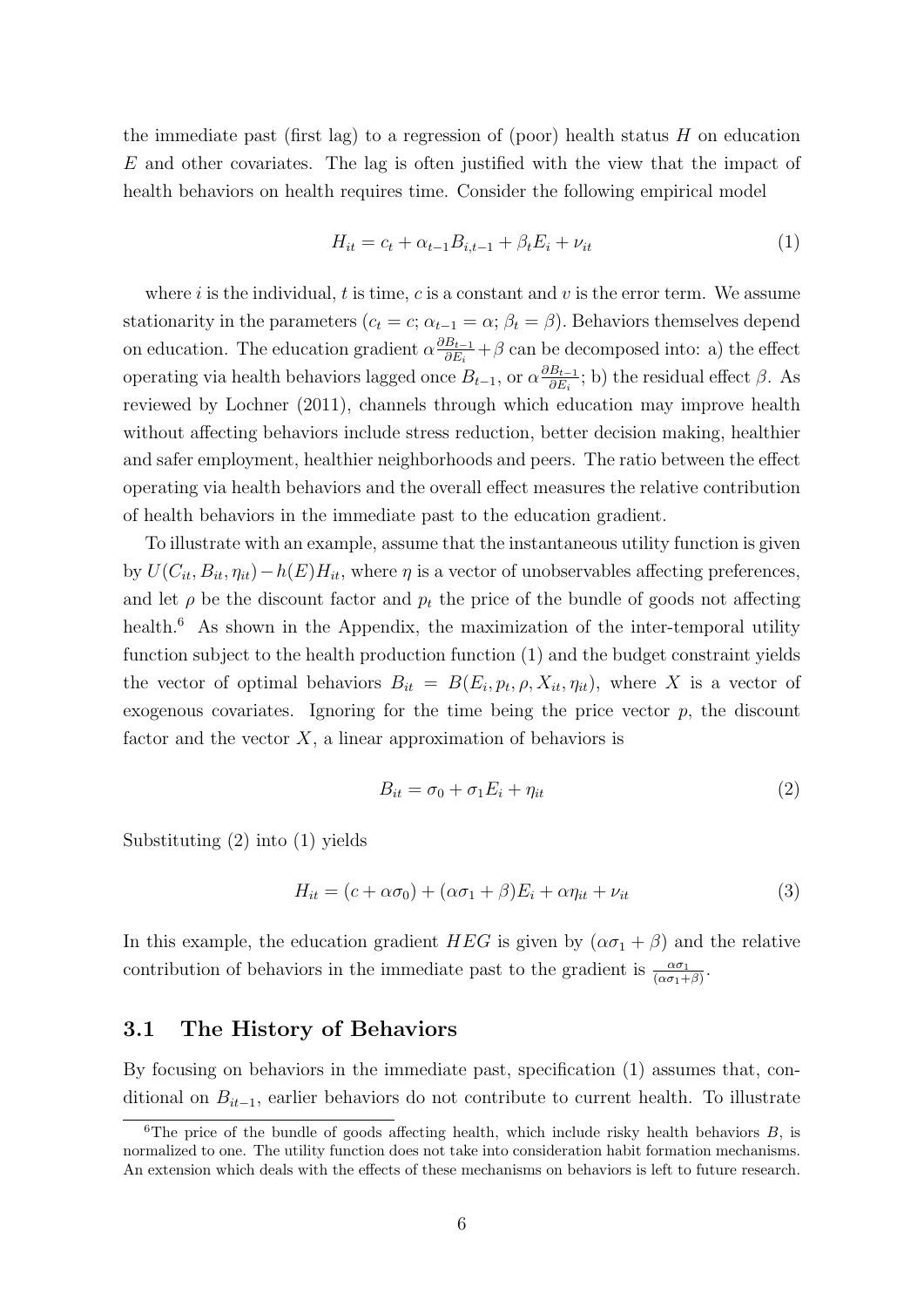the implications of this assumption, let the "true" health production function be given by

$$
H_{it} = k_0 + k_1 B_{it-1} + k_2 B_{it-2} + \dots + k_T B_{it-T} + \theta E_i + \varepsilon_{it}
$$
\n(4)

where we assume again stationarity in the coefficients. This function is more general than (1) because current health depends both on behaviors lagged once and on all previous lags from  $(t - 2)$  to the initial period T. Using the instantaneous utility function introduced above and ignoring again the price vector  $p$ , the discount factor and the vector  $X$ , a linear approximation of optimal behaviors is given by equation (2), which combined with (4) yields

$$
H_{it} = [k_0 + \sigma_0(k_2 + \dots + k_T)] + k_1 B_{it-1} + [\sigma_1(k_2 + \dots + k_T) + \theta] E_i + \nu_{it} \tag{5}
$$

where  $v_{it} = \varepsilon_{it} + \sum$ T  $s=2$  $k_s\eta_{it-s}$ .

When the health production function depends on the entire sequence of risky health behaviors, from period 1 to  $T$ , the contribution of behaviors in the immediate past to the education gradient is  $\frac{\sigma_1 k_1}{[\sigma_1(k_1+k_2+...+k_T)+\theta]}$ , where the denominator includes both the effect of education on health conditional on behaviors  $\theta$  and the mediating effects of behaviors. This contribution differs from the contribution of the entire sequence of health behaviors from lag 1 to T, which is given instead by  $\frac{\sigma_1(k_1+k_2+\ldots+k_T)}{[\sigma_1(k_1+k_2+\ldots+k_T)+\theta]}$ . If the parameters  $k_i$  are positive, ignoring the contribution of higher lags leads to an underestimation of the overall mediating effect of risky health behaviors.

When the available data do not include information on behaviors from lag  $t - 2$  to  $\log T$ , as it happens in our case, an alternative approach is to adopt a dynamic health equation (see for instance Park and Kang (2008))

$$
H_{it} = d + \pi B_{it-1} + \nu E_i + \phi H_{it-1} + e_{it}
$$
\n(6)

which requires data only for periods t and  $t - 1$ . Under the additional assumptions that  $H_{t-T} = 0, \phi < 1$  and  $T \to \infty$ , equation (6) is equivalent to equation (4) when the following restrictions on the parameters hold

$$
k_1 = \pi
$$
;  $k_2 = \pi \phi$ ;  $k_s = \pi \phi^{s-1}$ ,  $\forall s = 3, ..., T$ ;  $\theta = \frac{\nu}{1 - \phi}$ ;  $k_0 = \frac{d}{1 - \phi}$ ;  $\varepsilon_{it} = \frac{e_{it}}{1 - \phi}$ 

Since equation  $(6)$  can be written as equation  $(4)$  and we retain the same instantaneous utility function, the linear approximation of optimal health behaviors in equation  $(2)$  is unchanged.<sup>7</sup> Using this approximation into  $(6)$ , we obtain

<sup>&</sup>lt;sup>7</sup>We ignore again prices, the vector  $\overline{X}$  and the discount factor.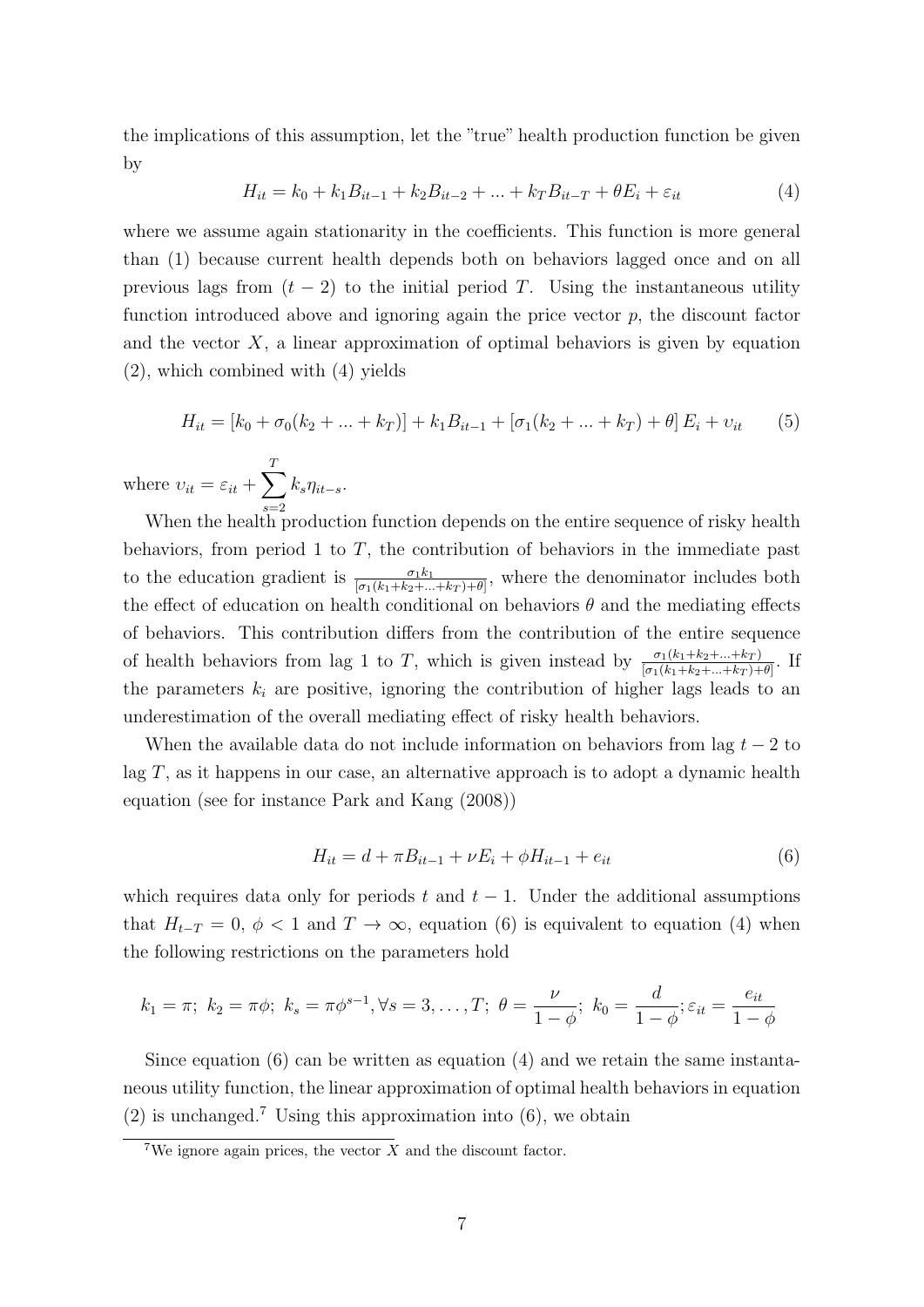$$
H_{it} = \frac{d + \phi \pi \sigma_0}{1 - \phi} + \pi B_{it-1} + \left[\frac{\nu + \phi \sigma_1 \pi}{1 - \phi}\right] E_i + \overline{e}_{it}
$$
(7)

where  $\overline{e}_{it} = \sum$  $T-1$  $k=0$  $\phi^k \varepsilon_{it-k} + \pi \sum$  $T-1$  $k=1$  $\phi^k \eta_{it-k-1}$ . Furthermore, placing  $B_{it} = \sigma_0 + \sigma_1 E_i + \eta_{it}$ into (7) yields the "reduced form" health equation

$$
H_{it} = \chi_o + \chi_1 E_i + \tilde{e}_{it}
$$
\n<sup>(8)</sup>

where  $\chi_o = \frac{\pi \sigma_0 + d}{1 - \phi}$  $\frac{\partial \sigma_0 + d}{\partial \phi_0 + d}$ ,  $\widetilde{e}_{it} = \sum_{k=0}$  $T-1$  $k=0$  $\phi^k(\varepsilon_{it-k}+\eta_{it-k-1})$  and  $\chi_1=\frac{\pi\sigma_1+\nu}{1-\phi}$  $\frac{\sigma_1+\nu}{1-\phi}$  is the education gradient HEG.

The relative contribution of health behaviors in the immediate past  $B_{it-1}$  to the education gradient (short-run mediating effect, SRME) is

$$
SRME = \frac{(1 - \phi)\pi\sigma_1}{(\pi\sigma_1 + \nu)}\tag{9}
$$

The overall relative contribution of health behaviors (or long-run mediating effect, LRME) to the education gradient adds to the contribution of health behaviors in the immediate past the contribution of previous behaviours, from  $t - 2$  to  $t - T$ , and is equal to

$$
LRME = \frac{\pi \sigma_1}{(\pi \sigma_1 + \nu)}\tag{10}
$$

This implies that  $SRME = (1 - \phi)LRME$ . Under these assumptions, for any  $\phi > 0$ , SRME under-estimates LRME, and the degree of under-estimation is larger the higher is  $\phi$  (persistence of health status over time). Therefore, if we only estimate SRME, we may find a small contribution of health behaviors to the overall education gradient not because health behaviors have a small mediating effect but because we have ignored the contributions of health behaviors from period  $t - 2$  to  $t - T$ .<sup>8</sup>

#### 3.2 Estimating Short- and Long-Run Mediating Effects

One of the aims of this paper is to provide estimates of SRME and LRME. Our empirical strategy is based on the estimation of the parameters of the dynamic health equation (6) and the "reduced form" health equation (8). Using these estimates, we can compute

<sup>&</sup>lt;sup>8</sup>If the overall education gradient  $HEG$  is negative, sufficient conditions for the indicator  $LRME$ (SRME) to fall within the range [0, 1] are  $\pi\sigma_1 \leq 0$  and  $\nu \leq 0$ . If HEG is positive, these conditions also change signs.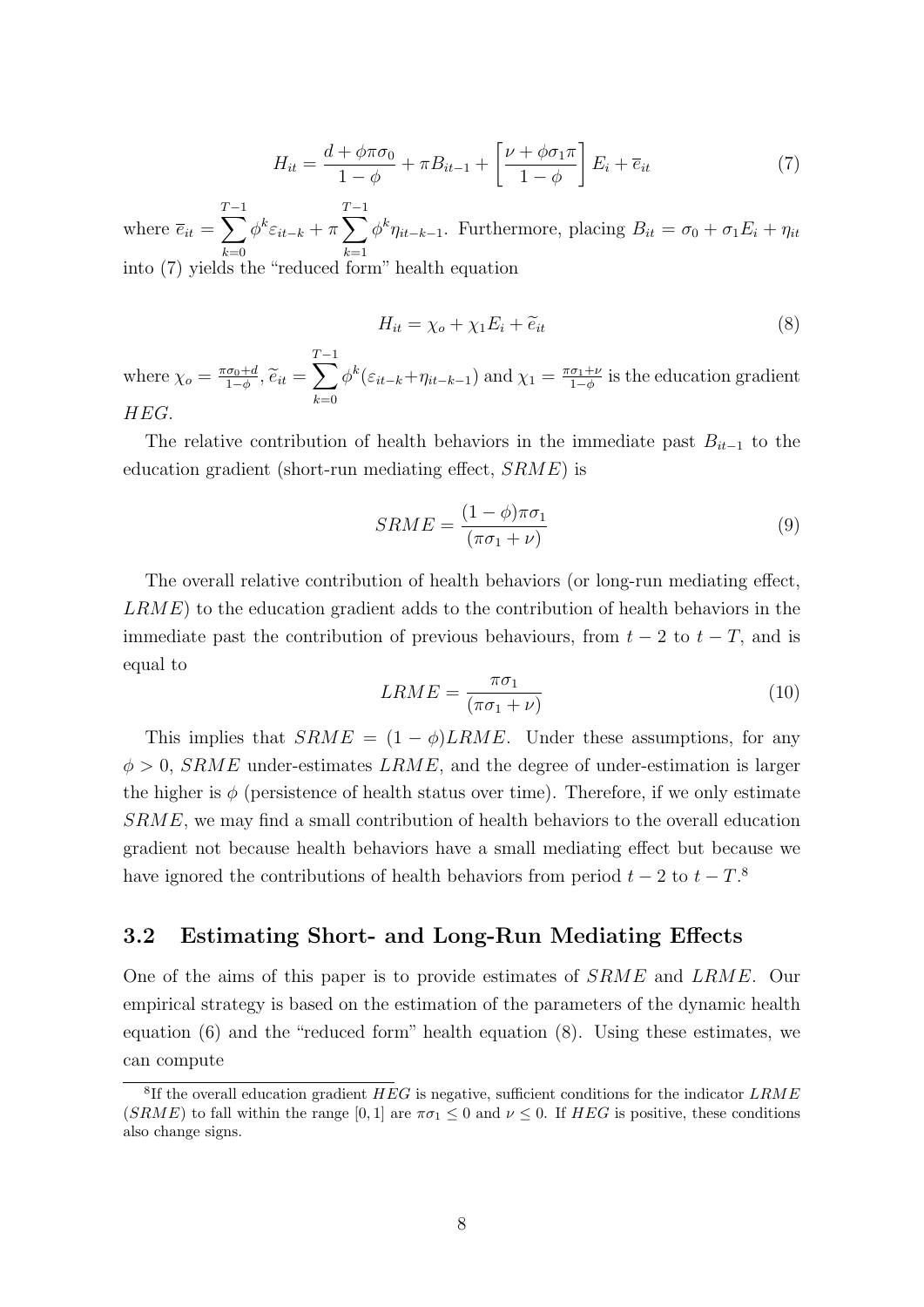$$
\widehat{\pi}\widehat{\sigma_1} = \widehat{\chi}_1(1 - \widehat{\phi}) - \widehat{\nu}
$$
\n(11)

and

$$
\widehat{LRME} = \frac{\widehat{\chi}_1(1-\widehat{\phi})-\widehat{\nu}}{\widehat{\chi}_1(1-\widehat{\phi})}
$$
(12)

$$
\widehat{SRME} = (1 - \widehat{\phi}) \widehat{LRME} \tag{13}
$$

This strategy has the advantage that it only requires the estimation of two equations and the drawback that we cannot separately identify the mediating effect of each single health behavior. For that, we would need to estimate also equations such as  $(2)$  for each available behavior. We leave this development for future research.

## 4 Empirical Strategy

We start this section with the following assumptions on the error terms  $e$  in the dynamic health equation (6) and  $\eta$  in the behavior equation (2):

$$
e_{it} = f_i + \xi_{it}; \quad \eta_{it} = g_i + \zeta_{it} \tag{14}
$$

$$
(\xi_{it}, \zeta_{it}) \perp (\xi_{ik}, \zeta_{ik}) \text{ for all } j \neq k \qquad | \qquad f_i, g_i, X, E_i, B_{it} \tag{15}
$$

$$
E[\xi_{it}|f_i, g_i, X, E_i, B_{it}] = 0 \quad E[\zeta_{it}|f_i, g_i, X, E_i, B_{it}] = 0
$$

$$
E[f_i|E_i] \neq 0 \quad E[f_i|B_{it-1}] \neq 0 \quad E[f_i|H_{it-1}] \neq 0 \tag{16}
$$

$$
E[g_i|E_i] \neq 0 \tag{17}
$$

Each error term is composed of a time invariant individual effect (either  $f$  or  $g$  in equation (14)) and a strictly exogenous transitory serially uncorrelated effect (either  $\xi$ or  $\zeta$ ). Conditional on f, g, E and B and the vector X of exogenous variables, transitory effects are uncorrelated  $(Eq.(15))$  and have zero mean  $(Eq.(16))$ . Education, behaviors and lagged health are correlated to the errors  $e$  and  $\eta$  only via their correlations with the individual effects  $f$  and  $g$ , i.e. we do not assume that these effects are independent of  $E_i, B_{it}, H_{it-1}.^9$ 

Since optimal education depends on the unobservables that affect preferences  $(\eta)$ and health production  $(e)$  - see the illustrative example in the Appendix - ordinary

<sup>&</sup>lt;sup>9</sup>In our set-up, individual effects could be regarded as random without loss of generality given that we are interested in partial regression coefficients holding these individual effects constant. We regard  $(H_{it}, E_i, B_{it}, H_{it-1}, X, f_i, g_i)$  as a random sample from an artificial multivariate population with joint distribution  $p(H_{it}, E_i, B_{it}, H_{it-1}, X, f_i, g_i) = p(H_{it}|E_i, B_{it}, H_{it-1}, X, f_i, g_i)p(E_i, B_{it}, H_{it-1}, X, f_i, g_i)$ and focus on the conditional distribution of  $H_{it}$ .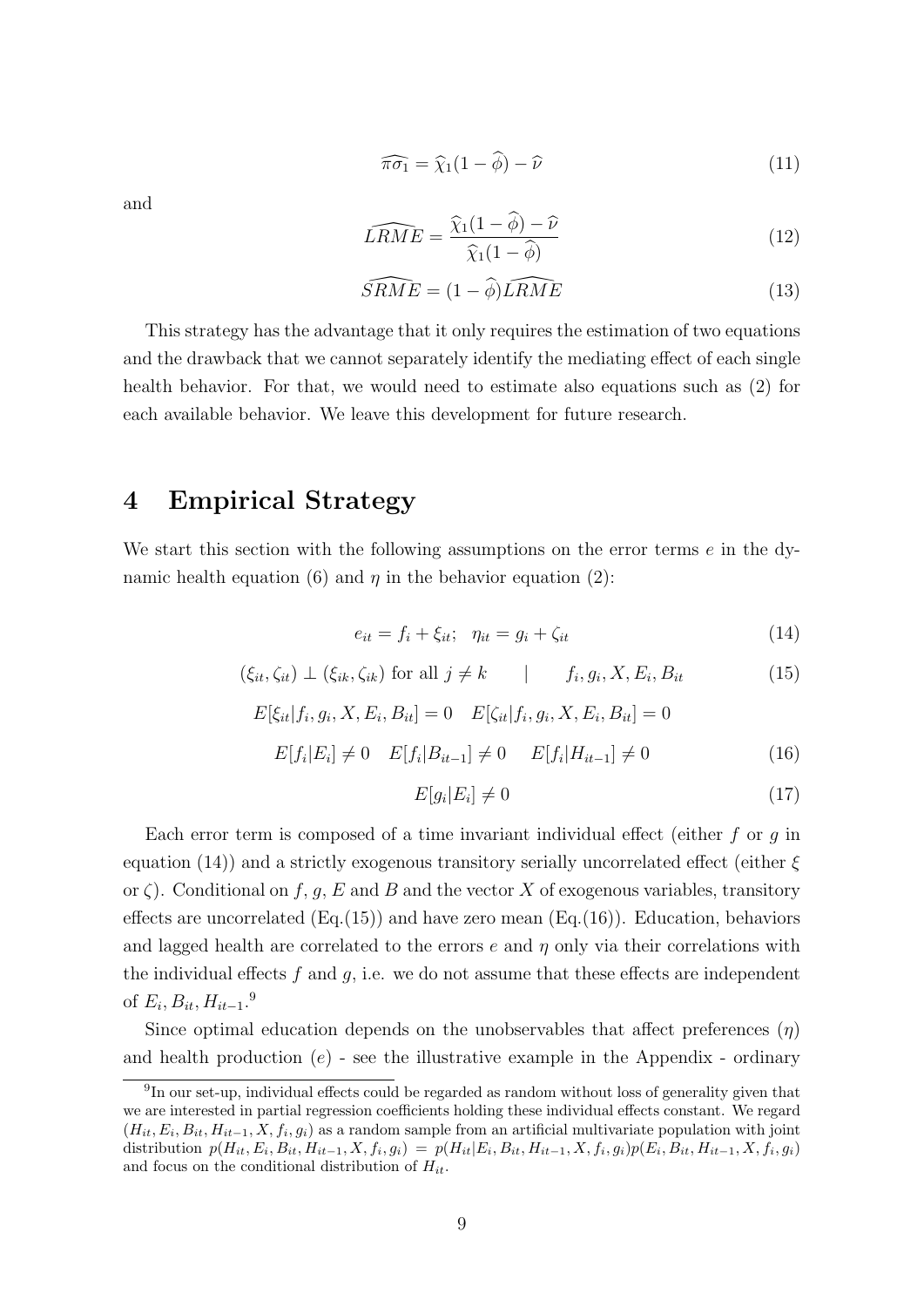least squares estimates of the health production function fail to uncover causal relationships. A similar problem affects the OLS estimates of the "reduced form" health equation, because health depends both on education and on the sequence of shocks affecting preferences and health production (see equation (8)). An important drawback of the empirical studies investigating the mediating effect of health behaviors on the education gradient is that they fail to consider the endogeneity of education and behaviors (Lochner (2011)). In this paper, we address these problems in an attempt to give a causal interpretation both to the gradient and to the mediating role of behaviors.

In the past few years, several papers have estimated the causal effect of education on health using the exogenous variation in educational attainment generated by compulsory schooling laws. This instrumental variables (IV) approach can be used to estimate the "reduced form" health equation (8). In principle, the same approach can also be applied to the dynamic health production function (6), provided that we can find additional credible sources of exogenous variation which affect risky health behaviors without influencing individual health (conditional on behaviors). This is a very difficult task with the data at hand.<sup>10</sup> Therefore, we turn to an identification strategy that combines aggregation, fixed effects and selection on observables to estimate both the dynamic health production function and the "reduced form" health equation.<sup>11</sup> For the latter equation, we compare the results obtained following this approach to those obtained with a more conventional IV approach, using changes in compulsory education as instrument for education and provide additional evidence supporting the causal interpretation of our main results. We illustrate these two approaches in turn.

#### 4.1 Aggregation, Differencing and Selection on Observables

Estimating the dynamic health equation (6) by OLS gives biased estimates if education and health behaviors are correlated with unobservable characteristics affecting health. To illustrate the endogeneity problem, consider unobserved ability. While this variable is omitted from the regression, it might influence current health and it is likely to be correlated with our variables of interest, education and lagged behaviors. We address this problem by combining aggregation, differencing and selection on observables. In short, we aggregate our data into cells defined by gender, cohort, country and time period (two waves of data). By doing so, we average out individual unobserved idiosyncracies. We difference data by gender to eliminate all those unobservables which are shared by males and females in each cell and capture residual gender-specific un-

 $10$ Using instruments such as the price of alcohol or cigarettes does not work in our setup because these variables influence all cohorts in one country alike.

 $11$ Card and Rothstein (2007) use a similar method to investigate ethnic segregation in US schools and its impact on the black-white test score gap.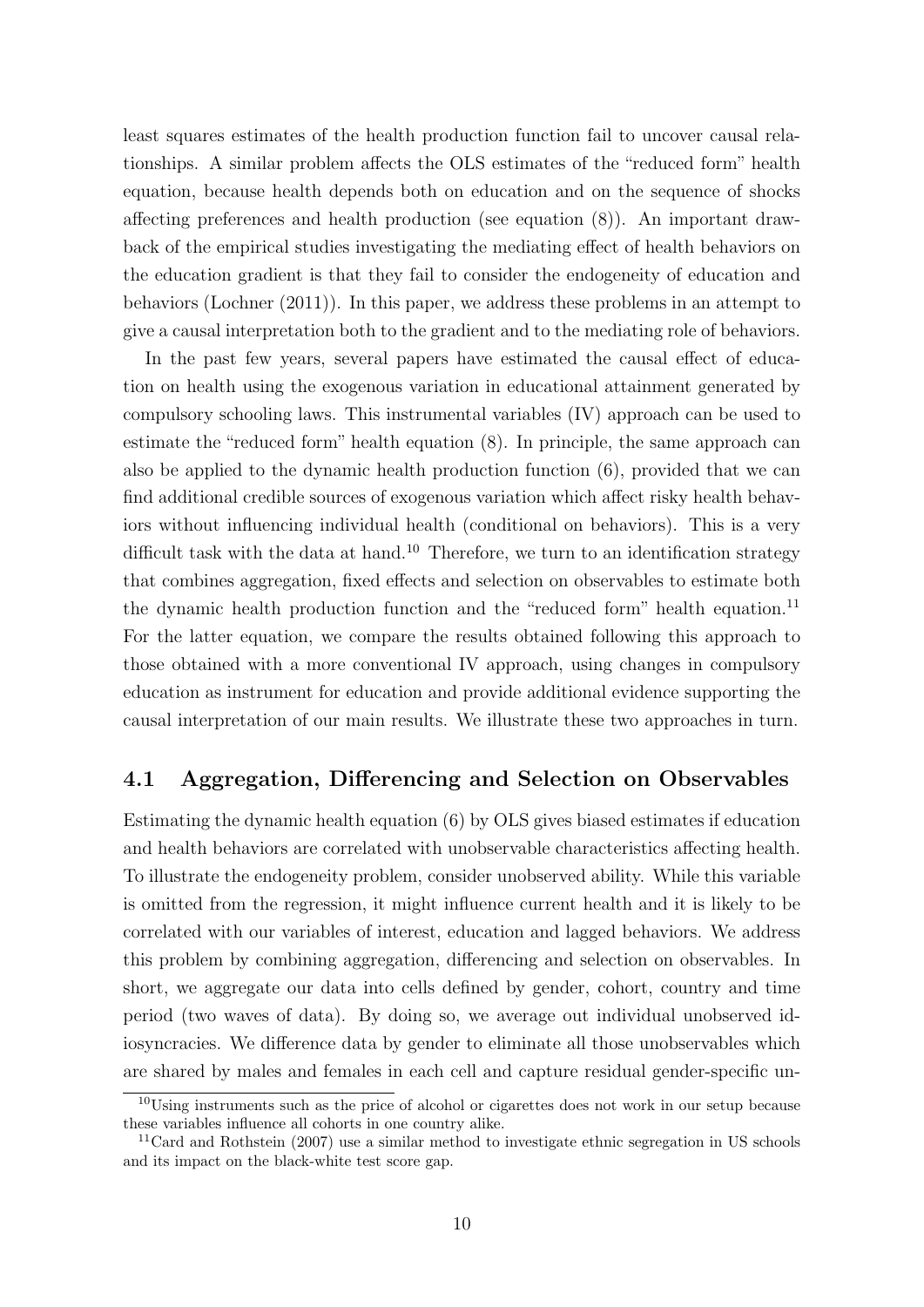observables with observable controls, which include a rich set of parental and early life conditions.

More in detail, consider the following empirical version of the dynamic health production function

$$
H_{icgbt} = \alpha_{g0} + \alpha_{g1} B_{icgb(t-1)} + \alpha_{g2} E_{icgb} + \alpha_{g3} X_{icgb} + \alpha_{g4} H_{icgb(t-1)} + \tilde{f}_{icgb} + \xi_{icgbt} \quad (18)
$$

where i denotes the individual, c the country, q gender (M: males; F: females), b the birth cohort,  $t$  calendar time,  $X$  a vector of control variables and we allow each explanatory variable to have a gender-specific effect on health. The error term in equation (19) can be decomposed as follows

$$
\hat{f}_{icgb} + \xi_{icgbt} = f_{cgb} + \xi_{cgbt} + \epsilon_{icgbt}
$$
\n(19)

where  $f_{cgb} + \xi_{cgbt}$  represent a common error component for individuals of the same country c, gender g, birth cohort b and time t and  $\epsilon_{icqbt}$  is an individual-specific idiosyncratic error component for which we assume

$$
E[\epsilon_{icgbt}|c, g, b, t] = 0 \tag{20}
$$

We aggregate individual data into cells identified by country, gender, birth cohort and time and obtain the aggregated health equation (21), where  $\overline{H}_{cgt}$  denotes  $E[H|c, g, b, t]$  and similarly for the other key regressors  $E, B_{t-1}, X, H_{t-1}$ 

$$
\overline{H}_{cgbt} = \alpha_{g0} + \alpha_{g1} \overline{B}_{cgb(t-1)} + \alpha_{g2} \overline{E}_{cgb} + \alpha_{g3} \overline{X}_{cgb} + \alpha_{g4} \overline{H}_{cgb(t-1)} + f_{cgb} + \xi_{cgbt}
$$
(21)

Furthermore, we take gender differences for each cell ( $\Delta$  =females - males) and define  $\alpha_s = \alpha_{Fs} - \alpha_{Ms}$ , with  $s = 0, \dots, 4$ . We obtain

$$
\Delta \overline{H}_{cbt} = \alpha_0 + \alpha_{M1} \Delta \overline{B}_{cb(t-1)} + \alpha_1 \overline{B}_{cb(t-1)}^F + \alpha_{M2} \Delta \overline{E}_{cb} + \alpha_2 \overline{E}_{cb}^F + \alpha_{M3} \Delta \overline{X}_{cb} + \alpha_3 \overline{X}_{cb}^F + \alpha_{M4} \Delta \overline{H}_{cbt-1} + \alpha_4 \overline{H}_{cbt-1}^F + \Delta f_{cb} + \Delta \xi_{cbt}
$$
\n(22)

where the superscript F refers to females. In this specification,  $\alpha_{M1}$  and  $\alpha_1 + \alpha_{M1}$ are the effects of health behaviors lagged once for males and females respectively. Similarly, the gender gap in the "returns" to education is given by coefficient  $\alpha_2$ <sup>12</sup>

<sup>&</sup>lt;sup>12</sup>To avoid confusion, we stress that  $\Delta \xi_{cbt}$  is the difference between  $\xi_{cbFt}$  and  $\xi_{cbMt}$ , not the difference between  $\xi_{cbFt}$  ( $\xi_{cbMt}$ ) and  $\xi_{cbFt-1}$  ( $\xi_{cbMt-1}$ ), i.e. we are taking differences between genders in a given calendar time, not differences within gender over time.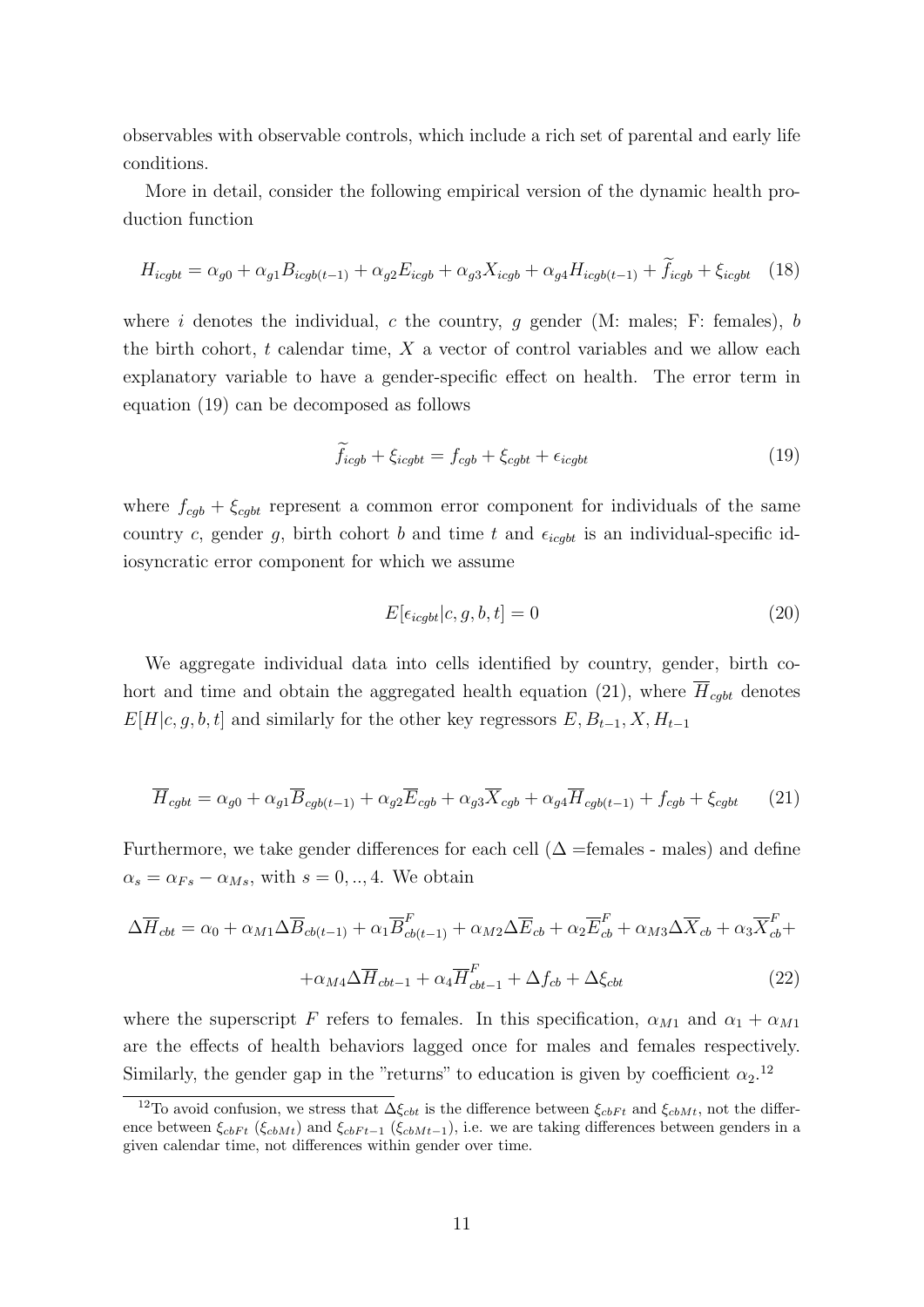Differencing by gender eliminates all unobserved factors that are common to males and females for a given country  $c$  and birth cohort  $b$ , including genetic and environmental effects, income components, medical inputs and the organization of health care.<sup>13</sup> Even after eliminating common unobservables, however, one may argue that the residual error component  $\Delta f_{cb}$  could still be correlated with education and lagged health behaviors. This could happen, for instance, if health conditions and parental background during childhood differ systematically by gender or if labor market discrimination affects individual income and access to health care, conditional on educational attainment. In this case,  $\Delta f_{cb}$  would differ from zero and may drive the endogeneity of E,  $B_{t-1}$  in the health equation. To remove this potential correlation, we model this residual as

$$
\Delta f_{cb} = \psi_b + \psi_c + \psi_{M1} \Delta \overline{Z}_{cb} + \psi_1 \overline{Z}_{cb}^F + \psi_{M2} \Delta \overline{Y}_{cb} + \psi_2 \overline{Y}_{cb}^F + \kappa_{cb}
$$
(23)

where  $\psi_s = \psi_{Fs} - \psi_{Ms}$ , with  $s = 1, 2, \psi_b$  includes cohort dummies and countryspecific linear or quadratic trends in birth cohorts,  $\psi_c$  is a vector of country dummies, Z a vector of observables, which includes a rich set of parental background characteristics and health conditions during childhood<sup>14</sup> and Y is real income. Our identifying assumption is that, conditional on these variables which capture gender-specific genetic and environmental effects, the error term  $\kappa_{cb}$  is orthogonal to levels and changes in health behaviors and educational attainment.<sup>15</sup> For the sake of brevity, we call this method ADS (aggregation cum differencing cum selection on observables).

Our identifying assumptions would only be violated if there are residual omitted factors which affect gender differences in health, education and behaviors after having conditioned for country and cohort effects as well as for gender differences in early life conditions. We can hardly think about good examples of such factors.

Going back to the illustrative example at the beginning of this section, suppose that the key unobservable in (21) is latent time invariant average ability. The ADS method assumes that part of this latent factor is common across genders and can be differenced out.<sup>16</sup> The residual gender-specific component is captured by cohort

<sup>13</sup>See Zweifel and Breyer (1997).

<sup>&</sup>lt;sup>14</sup>There is a growing literature on the impact of childhood health on adult economic outcomes (Banks et al. (2011), Smith (2009) and Brunello et al. (2012)). The vector Z includes: childhood poor health, hospitalization during childhood, presence of serious diseases, had at most 10 books at home at age 10, mother and father in the house at age 10, mother or father died during childhood, number of rooms in the house at age 10, had hot water in the house at age 10, parents drunk or had mental problems at 10, had serious diseases at age 15, born in the country.

<sup>&</sup>lt;sup>15</sup>The inclusion of cohort and country dummies in (23) implies that cohort and country effects may differ by gender.

<sup>16</sup>With respect to the standard fixed effect model we assume that the conditional distribution of the individual fixed effect given  $(E_i, B_{it}, H_{it-1}, X)$  is common between genders. Other than this the conditional distribution is left unrestricted and the inference is conditional on this effect.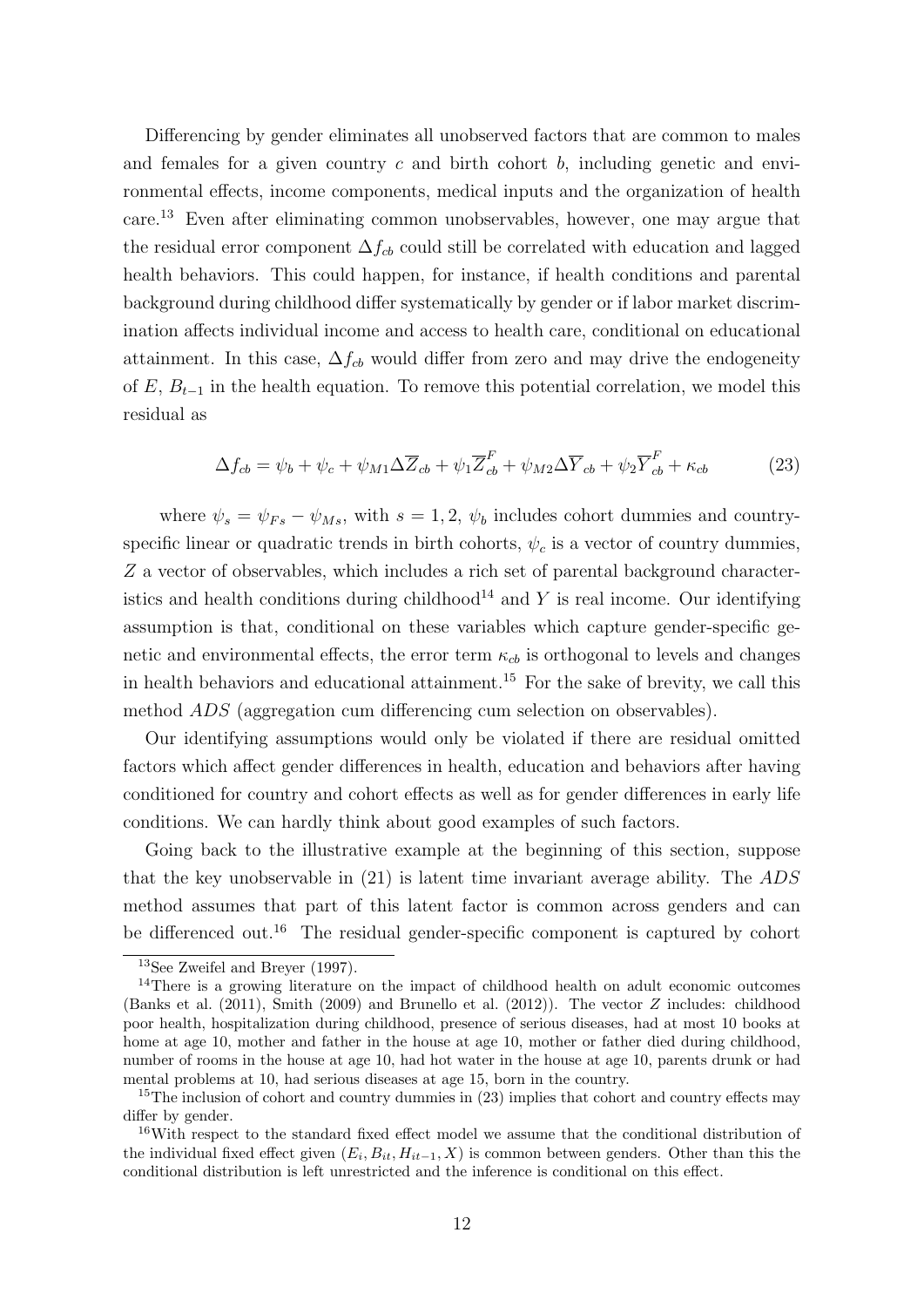and country dummies as well as by gender differences in parental background during childhood and initial health conditions.

Conditional on our identifying assumptions, equation (22) is estimated by weighted least squares, using as weight  $\left(\frac{1}{N}\right)$  $\frac{1}{N_M}+\frac{1}{N_M}$  $N_F$  $\Big)^{-1}$ , where  $N_M$  and  $N_F$  are the number of males and females in each cell (see Card and Rothstein, 2007).

#### 4.2 The IV approach

As an alternative approach, we estimate the "reduced form" health equation (8) by instrumental variables, using the number of years of compulsory education  $YC$  as instrument for individual schooling years  $E$ . This strategy is widely considered as credible and has been used extensively in the literature (see Lochner, 2011 for a review). As in Brunello et al. (2009), Brunello et al. (forthcoming) and Fort et al. (2011), we apply this strategy to a multi-country setup and exploit the fact that school reforms have occurred at different points in time in several countries.

For each country and reform included in our sample, we construct pre-treatment and post-treatment samples by identifying for each reform the pivotal birth cohort, defined as the first cohort potentially affected by the change in mandatory years of schooling. We include in the pre- and post-treatment samples all individuals born either before, at the same time or after the pivotal cohort. By construction, the number of years of compulsory education  $YC$  "jumps" with the pivotal cohort and remains at the new level in the post-treatment sample. The timing and intensity of these jumps varies across countries, and we use the within country exogenous variation in the instrument to identify the causal effects of schooling on health.

We include in equation (8) country fixed effects, cohort fixed effects and countryspecific linear or quadratic trends in birth cohorts. These trends account for countryspecific improvements in health that are independent of educational attainment.<sup>17</sup> On the other hand, country fixed effects control for national differences both in reporting styles and in institutions affecting health.

Notice that the older cohorts in our data are healthier than average, having survived until relatively old age. Since the comparison of positively selected pre-treatment individuals with younger post-treatment samples is likely to result in a downward bias in the estimates, we control for this selection process by including cohort fixed effects.

<sup>&</sup>lt;sup>17"</sup>Failure to account for secular improvements in health may incorrectly attribute those changes to school reforms, biasing estimates toward finding health benefits of schooling." (Lochner (2011), p.41)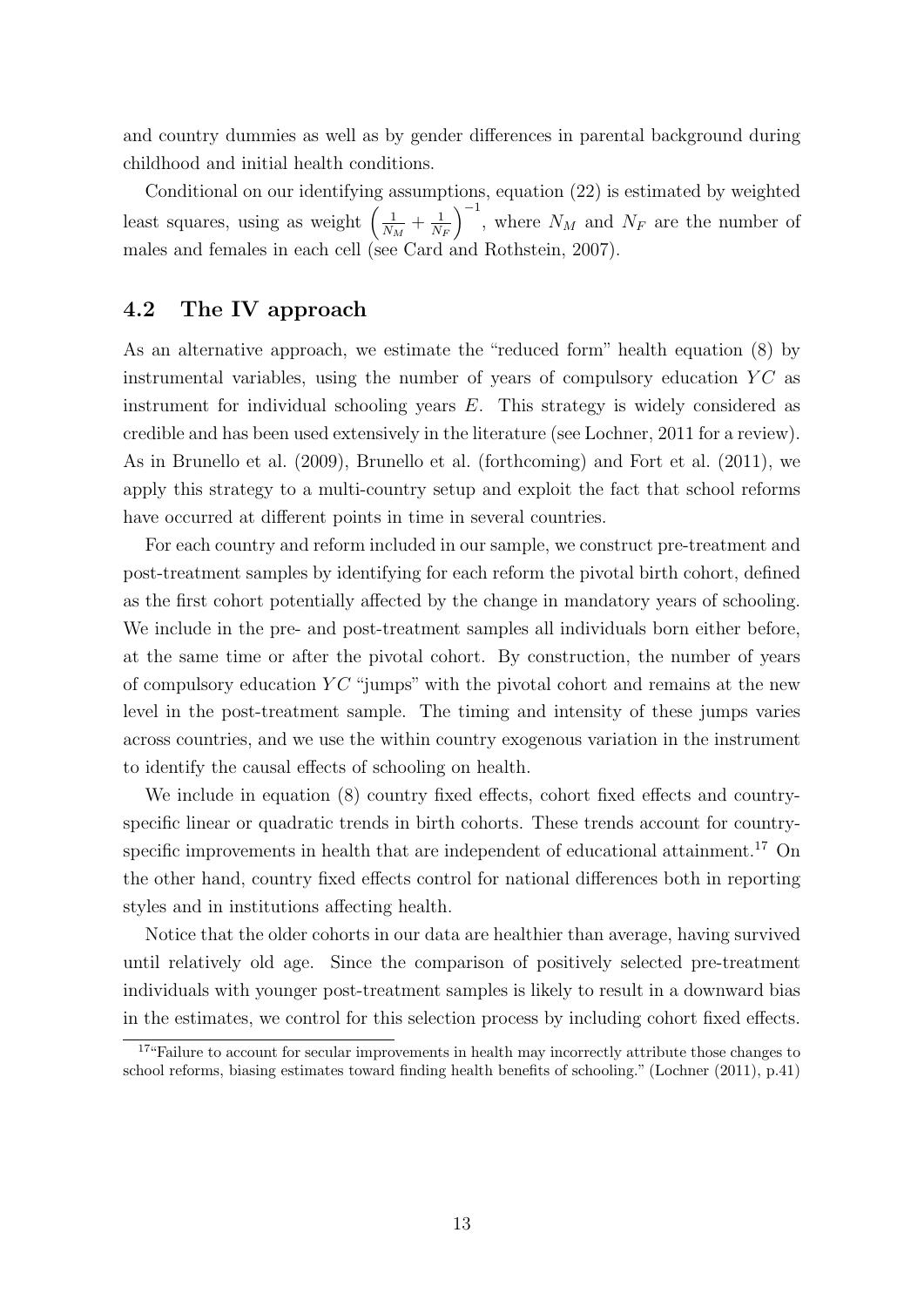## 5 Data

The estimation of the "reduced form " and the dynamic health equation requires data on health outcomes, risky health behaviors, education, parental background and early socio-economic and health conditions. The Survey of Health, Ageing and Retirement in Europe (SHARE), the English Longitudinal Study of Ageing (ELSA) and their retrospective interviews satisfy these requirements. SHARE is a longitudinal dataset on the health, socio-economic status and social relations of European individuals aged  $50+,$ and consists of two waves - 2004/5 and 2006/7 - plus a retrospective wave in 2008/9 (SHARELIFE), covering several European countries - Austria, Belgium, Switzerland, Denmark, Spain, France, Germany, Italy, Greece, The Netherlands and Sweden.<sup>18</sup> ELSA has similar characteristics and covers England.<sup>19</sup> Since education is typically accumulated in one's teens or twenties, by focusing on individuals aged 50+ we are considering the long-run effects of education on health.

The measure of health used in this paper is self-reported poor health  $(SRPH)$ , a dummy equal to 1 if the individual considers her health as fair or poor and to 0 if she considers it as good, very good or excellent. This is a subjective and comprehensive measure of health, which is conventionally used in the applied literature (Lochner (2011)). One may object that self-reported information is likely to be dominated by noise and may fail to capture differences in more objective measures of health.<sup>20</sup> This is not the case here: among the individuals in the sample who reported poor health, 46% were diagnosed with hypertension, 69% with cardiovascular diseases and 79% suffered some long-term illness. On average, they had 2.44 chronic diseases certified by doctors. In contrast, the percentage of individuals in good health with similar diseases was 28, 44 and 33 percent, respectively. Moreover, the latter group experienced only 1.10 chronic diseases.<sup>21</sup>

While our data contain information on chronic diseases, which can be argued to be more objective than self-reported health, we have chosen to focus on the latter in order

<sup>18</sup>The Czech Republic, Poland, Israel and Ireland joined in the second wave.

<sup>&</sup>lt;sup>19</sup>For England, we use waves 2  $(2004/5)$  and 3  $(2006/7)$ .

 $20$ For an early discussion about the importance of measurement error in self-reported health see Bound (1991) and Butler et al. (1987) as well as Baker et al. (2004). These authors were primarily concerned with the impact of measurement error in equations determining the impact of health on retirement and other labor market outcomes. Justification bias, i.e. non-working persons overreporting specific conditions, is an obvious problem there.

<sup>&</sup>lt;sup>21</sup> Peracchi and Rossetti (forthcoming) use anchoring vignettes with SHARE and find that gender differences in self-reported health are somewhat reduced. As these vignettes are asked only in eight countries and not in the general SHARE survey, we refrain from extending our analysis to these vignette comparisons.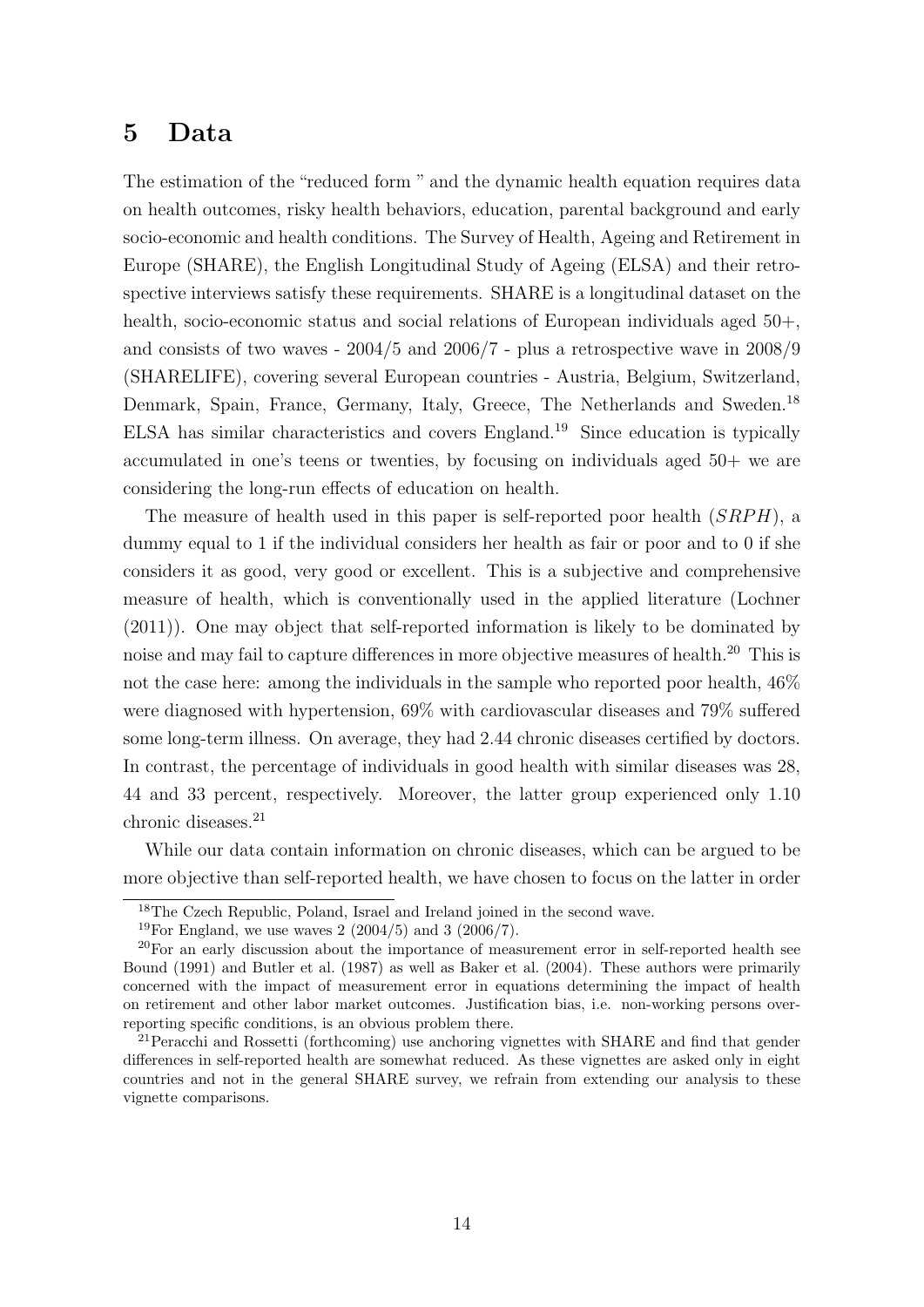to be able to compare our results with the bulk of estimates in the relevant literature.<sup>22</sup> However, we also present in the robustness section of this paper estimates based on the number of chronic diseases.

We measure educational attainment with years of education. The second wave of SHARE provides information on the number of years spent in full time education. In the first wave, however, participants were only asked about their educational qualifications. Thus, for the individuals participating only in the first wave, we calculate their years of schooling using country-specific conversion tables. In ELSA, years of education are computed as the difference between the age when full-time education was completed and the age when education was started.

The ADS strategy used in this paper requires that there is gender variation in educational attainment and self-reported health. Figure 1 documents that such variation exists: using our cell aggregation approach, the figure shows gender differences by cell in education and self reported poor health. The two variables are negatively correlated (slope coefficient of the weighted regression: -0.027; standard error: 0.006).

We have four measures of risky health behaviors: whether the individual is currently smoking, whether he or she drinks alcohol almost every day, whether he or she refrains from vigorous activity and the body mass index (BMI). Conditional on the first three measures, the body mass index captures the effects of poor diets and low intake of fruit and vegetables, two key behaviors affecting health.<sup>23</sup> Table 1 reports the country averages of the health outcome  $SRPH$ , years of education and annual income (thousand euro at 2005 prices, PPP) in 2006/07 as well as the means of the four health behaviors (in  $2004/05$ ), separately by gender.<sup>24</sup>

There is important cross-country and cross-gender variation, both in the outcome and in health behaviors. As expected, both income and years of education are higher among males aged 50+ than among females of the same age group. The percentage of females reporting poor health is higher than that of males (32 versus 27 percent). Females are less likely to smoke and drink than males. They have a slightly lower body mass index  $(26.7 \text{ versus } 27.1)$  and tend to exercise vigorously less often than males.<sup>25</sup>

 $22$ While self-perceived health is a comprehensive health measure, specific chronic diseases capture only part of individual health. Previous studies have shown that self-perceived health and future mortality are strongly correlated - see Heiss, 2011 for the US and Boppetal, 2012 for Switzerland.

<sup>&</sup>lt;sup>23</sup>Smoking, drinking alcohol, exercising and diet are among the seven listed factors that affect individual health by the World Health Organization - the remaining three being low fruit and vegetable intake, illicit drugs and unsafe sex.

<sup>&</sup>lt;sup>24</sup>The Table does not include the Czech Republic because the ADS strategy cannot be applied to this country, where a single wave of data is available.

<sup>&</sup>lt;sup>25</sup>Table B.1 in the Appendix reports the country averages of the parental background variables included in the vector Z. The table shows that the between genders variations in parental background and childhood characteristics are small: we interpret this as suggestive evidence that parental background characteristics are substantially removed by gender differencing, since - within country and cohort - they are largely common between males and females, on average.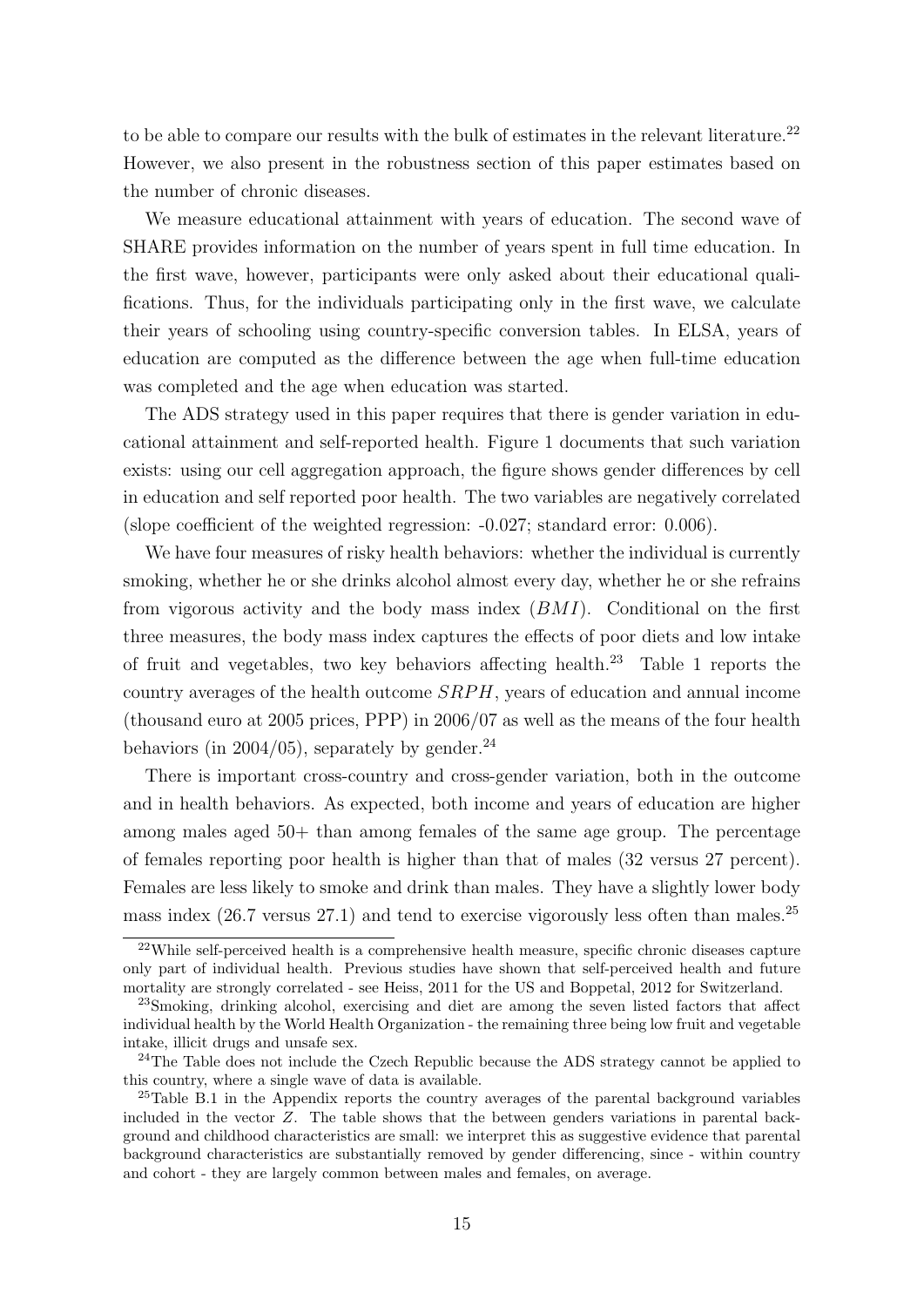As discussed above, we use the ADS approach to estimate the dynamic health equation (6) and both the ADS and the IV approach for the "reduced form" equation (8). The estimation of the dynamic health equation requires information on the current and the previous period. The two waves of SHARE and ELSA used in this paper include individuals who appear in both waves and individuals who are interviewed only in a single wave. We compute cell averages at time t and  $t-1$  by using all individuals rather than only the longitudinal subsample. Each cell is defined by gender, country, wave and semester of birth. We use semesters rather than years to increase the number of available cells in the estimation<sup>26</sup>, and retain those cells that include at least two observations. We use data from 12 countries, all of which have participated in at least two waves in the surveys.

We implement the IV approach by selecting 7 countries where the individuals in our sample experienced at least one compulsory school reform: Austria, the Czech Republic, Denmark, England, France, Italy and the Netherlands.<sup>27</sup> A short description of the compulsory school reforms used in this paper can be found in Appendix C. Since the "reduced form" equation (8) is static, we can use individuals who participated in at least one of the two first waves. When available, we measure the key variables (health, education) using the information provided by individuals during their second interview. For those who did not participate to the second wave, we use the first wave.

### 6 Results

This section describes the results of our empirical analysis and is organized as follows: first, the baseline estimates of the ADS model for the "reduced form" and the dynamic health equation are presented. Next, we discuss in Section 6.2 the reduced form estimates based upon the IV approach. Finally, the ADS estimates of the "reduced form" health equation are compared to the IV results (Section 6.3). Section 6.4 concludes with several robustness checks.

# 6.1 Baseline Estimates of the Reduced Form and Dynamic Health Equations

As reviewed in Section 2, most of the earlier contributions to this literature fail to consider the endogeneity of education and health behaviors in the health regressions.

<sup>&</sup>lt;sup>26</sup>Since we do not have information on the month of birth for England, we aggregate by year of birth for this country.

<sup>&</sup>lt;sup>27</sup>We include the Czech Republic in the IV estimates of the reduced form model because these estimates only use a single wave of the data, which is available also for this country. We exclude Germany and Sweden because school reforms in these countries were implemented at the regional level and our information on the region where the individuals completed their education is not accurate.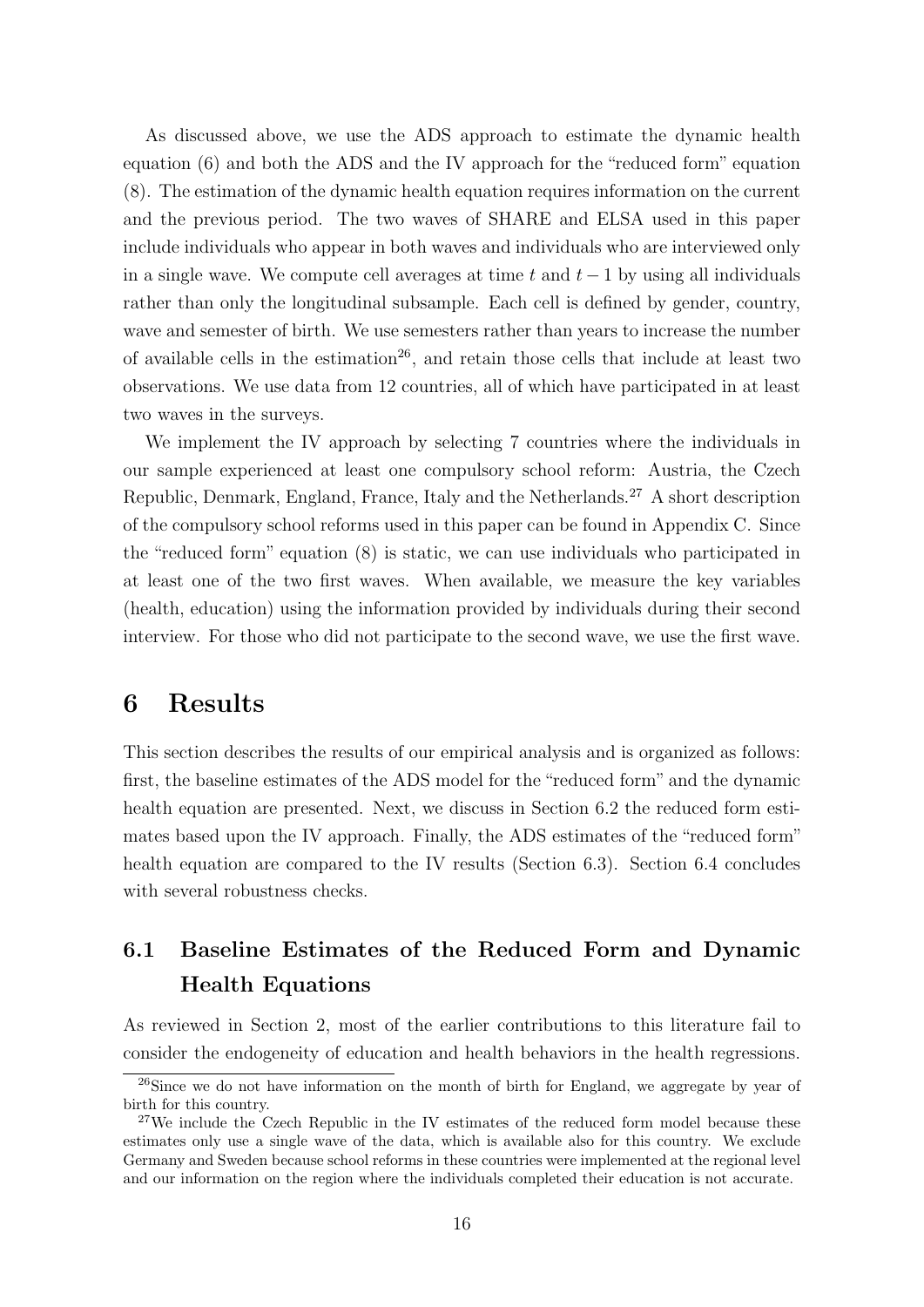For the sake of comparison with this literature, we start the illustration of our empirical findings with estimates of the "reduced form" and the dynamic health equations based on micro data. We use a linear probability model, treat education and behaviors as exogenous, and regress self-reported poor health on years of education and a vector of variables, which varies according to whether we consider the "reduced form" or the dynamic health equation and whether we include parental and early life controls or not.

For each regression, we pool males and females but allow for the full set of interactions of each explanatory variable with a gender dummy. Preliminary testing suggests that we cannot reject the null hypothesis that cohort, country, time and early life effects do not vary by gender.<sup>28</sup> We therefore report only the estimates with micro data in which country, cohort, time and early life effects do not vary by gender.

Table (2) is organized in two columns, one for the "reduced form" and the other for the dynamic health equation, which includes health behaviors lagged once, the first lag of health and current income. In the "reduced form" equation the marginal effect of one additional year of schooling on poor health is equal to −0.017 for females and to −0.012 for males, a relatively small effect when compared to the existing literature for Europe, which points to an effect in the range −0.026 to −0.081 (Lochner (2011), Table 6). This difference can be explained, at least in part, if the education gradient declines with age, given that our sample consists of individuals aged 50+ and the samples used in the literature typically include also younger individuals. Coefficients of parental and early life conditions, including poor health at age 10, are statistically significant and point in the expected direction: poor health conditions at 10 or 15 as well as poor parental environments at early ages increase self-perceived poor health at age 50+. Importantly, the inclusion of these variables reduces the gradient by 15 to 20 percent with respect to a more parsimonious specification without early life controls (not shown in the table), which suggests that these variables capture at least in part the positive correlation between educational attainment and unobserved individual effects such as ability and initial health.

Turning to the dynamic health equation, we find that our measures of risky health behaviors have statistically significant coefficients, with predictable correlations: smoking, refraining from vigorous activity and poor diet leading to higher BMI are positively related to self-perceived poor health. Somewhat unexpectedly, however, drinking alcohol almost every day is negatively related to self-reported poor health, both for males and females. Annual real income is negatively associated to perceived poor health.

<sup>&</sup>lt;sup>28</sup>The joint hypothesis is not rejected at the 5 percent level of confidence (p-value:  $0.094$ ). We tested separately also the null that the following effects are common between genders: cohort effects (p-value: 0.894), country effects (p-value: 0.42), background variables (p-value: 0.263), trends in cohorts (p-value: 0.112) and we never reject the null at conventional significance levels.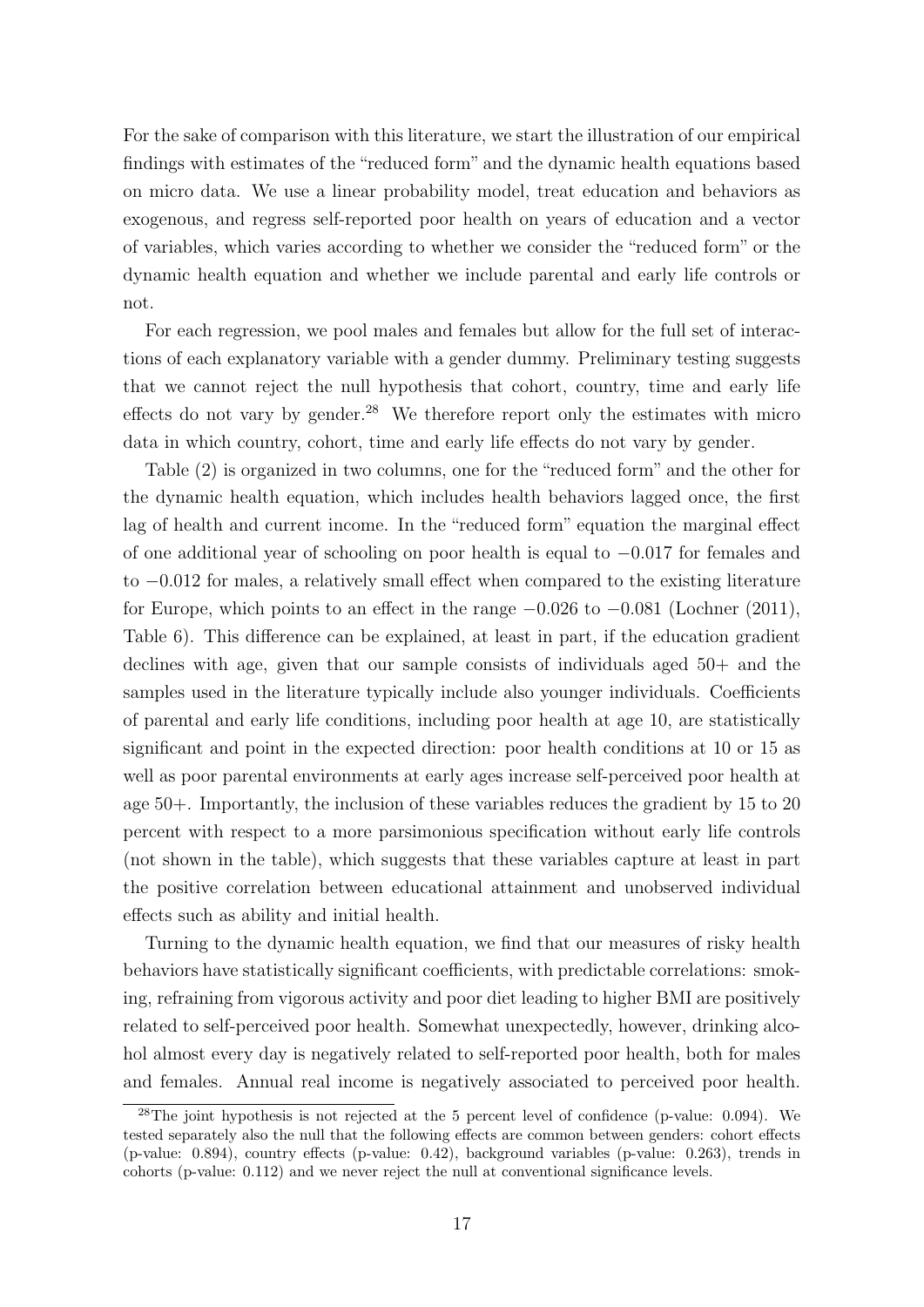Finally, the lagged dependent variable has a coefficient close to 0.5 (but statistically distinct from 1), which suggests that self-reported health is persistent over time.

Adding health behaviors, income and lagged health reduces the coefficient of education from  $-0.017$  to  $-0.006$  for females, and from  $-0.012$  to  $-0.005$  for males. Assuming that the returns to education for the sample of countries under study is equal to  $0.07^{29}$ , the estimated mediating effect of behaviors lagged once is 16.8% for females and 9.7% for males - see Table 3. In the long run, when we include the effect of earlier health behaviors, the mediating effect almost doubles to 32.3% for females and 18.9% for males, suggesting that considering only their first lag may substantially underestimate the contribution of health behaviors to the education gradient. Our estimated long-run effects are smaller than those found by Cutler et al. (2008), who use a different approach but conclude that measured health behaviors account for over 40% of the education gradient (on mortality) in a sample of non-elderly Americans.<sup>30</sup>

Although the inclusion of parental and early life controls in our regression is likely to attenuate the correlation between education, health behaviors and unobservables, there is no guarantee that this correlation will disappear entirely. In order to identify the causal impact of education on health and behaviors, we apply the ADS procedure discussed in Section 4.1, which combines aggregation and gender differentiation with selection on observables. The specification tests carried out on the micro data suggest that cohort, country and early life effects do not differ significantly by gender. As a consequence, when we take gender differences of cell data, these common effects are removed together with common unobservables.

Our results for the ADS model are shown on the right-hand side of Table 2, both for the "reduced form" and for the dynamic health equation. When we consider the former, we find that the overall effect of education on poor health is negative and larger in absolute values for females (−0.026) than for males (−0.010). Parental and early life variables are jointly statistically significant (p-value: 0.009), mainly because of the gender differences in poor health at age 10. Turning to the dynamic health equation, we find that the effect of education conditional on behaviors is much smaller  $(-0.015$  for females and −0.003 for males) than in the "reduced form". While the precision of the estimates of the effects of behaviors declines in the cell data with respect to the micro data, we cannot reject the null hypothesis that these effects are jointly statistically significant. Finally, income effects are insignificant and the persistence of self-reported

<sup>&</sup>lt;sup>29</sup>See for instance the estimates in Brunello et al.  $(2009)$ . Adding income to equation  $(6)$  implies that LRME is equal to  $\frac{\pi\sigma_1}{(\pi\sigma_1+\nu+q\rho\overline{Y})}$ , where q is the coefficient of income in the dynamic health equation,  $\rho$  is the estimated return to education and  $\overline{Y}$  is average income.

<sup>30</sup>These authors estimate a static health equation, which includes income and occupation among the explanatory variables, and use the following measures of health behaviors: current smoker, ever smoker, number of cigarettes per day, obesity, regular exercise and use of seat belts always.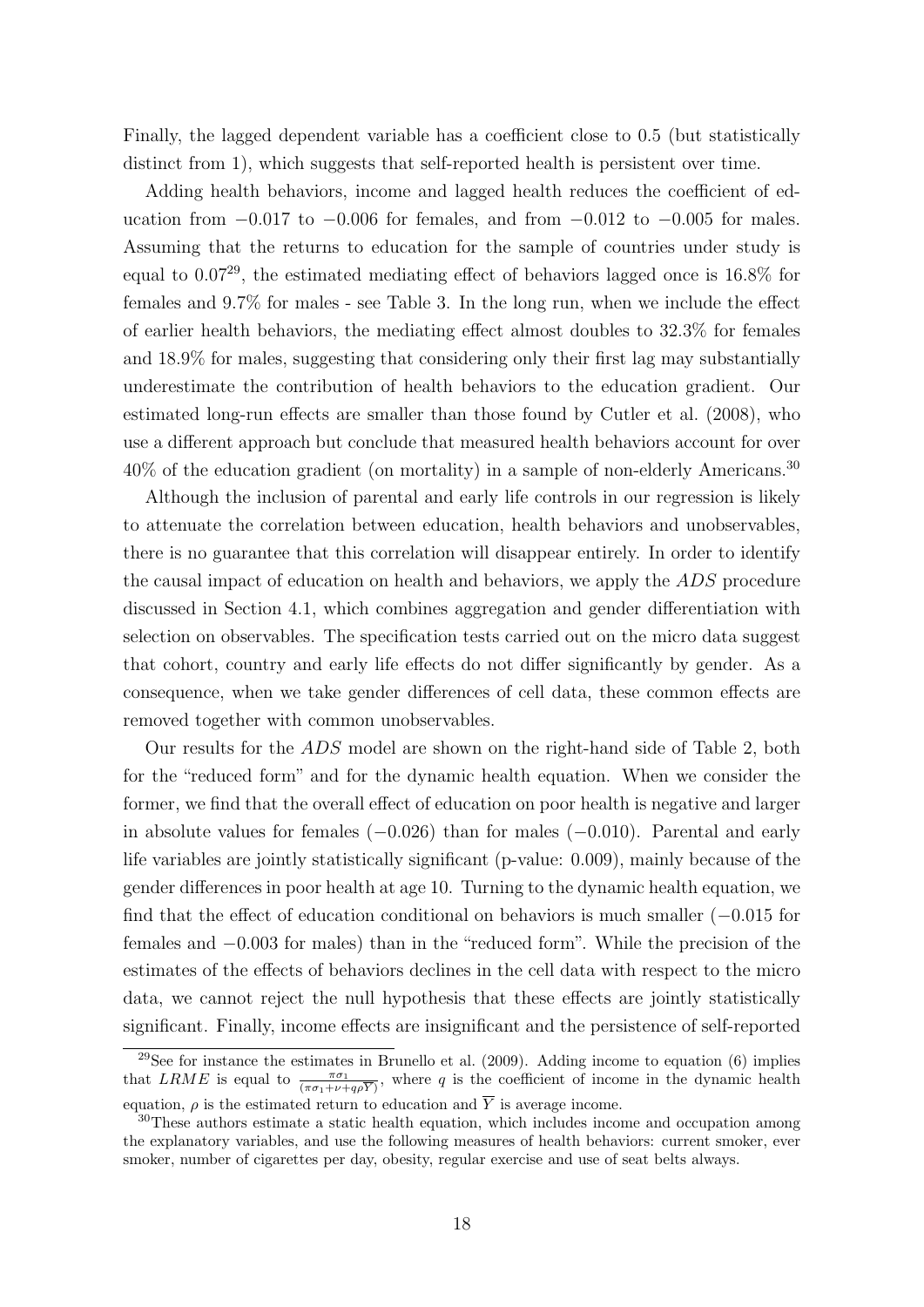poor health over time is substantially reduced with respect to the estimates based on micro data.

Aggregation and differentiation increases the absolute value of the overall education gradient for females from 0.017 to 0.026 but has limited effects on the gradient for males, which marginally declines in absolute values from 0.012 to 0.010. The short-run and the long-run mediating effects of health behaviors are also affected. As shown in Table 3, when compared to the estimates based on micro data, the long-run mediating effect for males declines in absolute value (from 0.007 to 0.004) but increases as a share of the gradient (from 18.9 to 44.5%). The opposite happens for females, for whom this effect increases in absolute value from 0.005 to 0.006 but declines as share of the gradient (from  $32.3\%$  to  $22.8\%$ ).

In sum, when we explicitly take into account the endogeneity of education and health behaviors, we find that the long-run mediating effect of the latter ranges between 23 (for females) and 45% (for males) of the total education gradient. While the effect of education on behaviors accounts for an important share of the gradient, much remains to be explained, either by the role played by unmeasured behaviors or by effects that do not involve behaviors, such as better decision making, stress reduction and more health-conscious peers.

#### 6.2 IV Estimates of the Reduced Form Health Equation

In this section, we present the estimates of the"reduced form" health equation obtained using instrumental variables. We instrument education with the number of years of compulsory education, which varies across countries and cohorts because of compulsory schooling reforms. For each country, we construct a sample of treated individuals, who have experienced a change in compulsory education, and a control sample, with no change in compulsory schooling. Since our data include only individuals aged 50+, we need to focus on school reforms which took place between the 1940s and the 1960s, and to restrict our attention to a sub-sample of 7 countries affected by these reforms. Table 4 shows the selected countries, the years and the content of the reforms as well as the pivotal cohorts, i.e. the first cohorts potentially affected by the reforms (see Appendix C for a short description of the education reforms used in this paper).

In order to ensure that individuals spent their schooling in their host country, we restrict our sample to individuals, who participated in the first or second wave of SHARE (second or third wave in ELSA), and were born in the country or migrated there before age 5. Additionally, we control for country fixed effects, cohort fixed effects as well as for some individual characteristics (whether the individual is foreign-born, whether there was a proxy respondent for the interview and indicators for the interview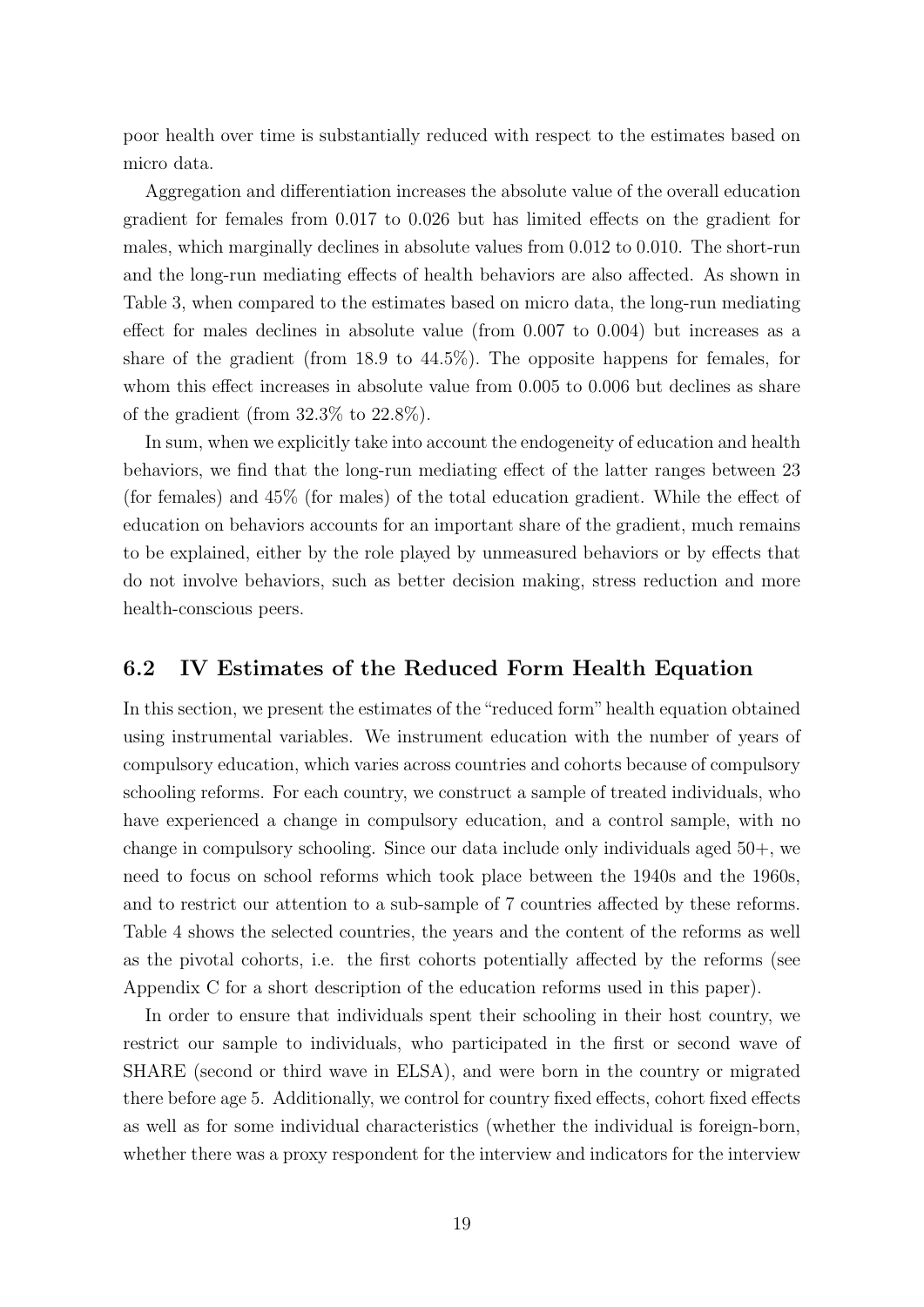year). We capture smooth trends in education and health by adding country-specific polynomials in cohorts. In particular, we estimate two specifications, one with a linear trend and one with a quadratic trend.

Since the key identifying assumption that changes in average education within country can be fully attributed to the reforms is more plausible when the window around the pivotal cohort is small, we estimate our model using two alternative samples, one including individuals who were born up to 10 years before and after the reforms and another where the relevant window is  $+7,-7$ . The two samples consist of 15,960 and 12,294 individuals respectively. Table 5 shows summary statistics by country for the larger sample.

Table 6 presents our estimates of the health-education gradient for both males and females. We report OLS, 2SLS, ITT (Intention-To-Treat, i.e. the effect of compulsory schooling on health), first stage and IV-Probit estimates for both samples, using two alternative specifications for the country-specific trends (linear or quadratic). The OLS estimates of the gradient are  $-0.024/-0.025$  for females and  $-0.017$  for males. The estimated magnitude of the gradient increases with instrumental variables: we find that one additional year of schooling decreases the probability of poor health by  $4 - 8.5$  percentage points for females and by  $5 - 6$  percentage points for males, depending on the selected window. IV-Probit estimations yield very similar results. The IV strategy works well: our first stage regressions show that the instrument is relevant and not weak (F-Statistics between around 13 and 42) and that one additional year of compulsory schooling increases actual schooling by a quarter to a third of a year, broadly in line with previous findings in the literature using similar identification strategies. We interpret the IV estimates as Local Average Treatment Effects, i.e. the effects of schooling on health for the individuals affected by the reforms. These individuals typically belong to the lower portion of the distribution of education.

#### 6.3 IV and ADS Results Compared

Next, we compare the education gradients estimated with the IV and the ADS approaches (Table 7). For the IV approach, we report the estimates with the linear trend specification and the larger window  $(\pm 10)$ . We find that education reduces self-perceived poor health by 4 and 4.8 percentage points for females and males respectively. The ADS approach yields smaller estimates - in absolute values - for females (2.6 percentage points) and especially for males (1 percentage point).

Since the two approaches are based on a different set of countries and cohorts, we re-estimate the ADS model for the same sample used in the IV approach. The results are shown in the last column of Table 7. The magnitudes of the ADS estimates on this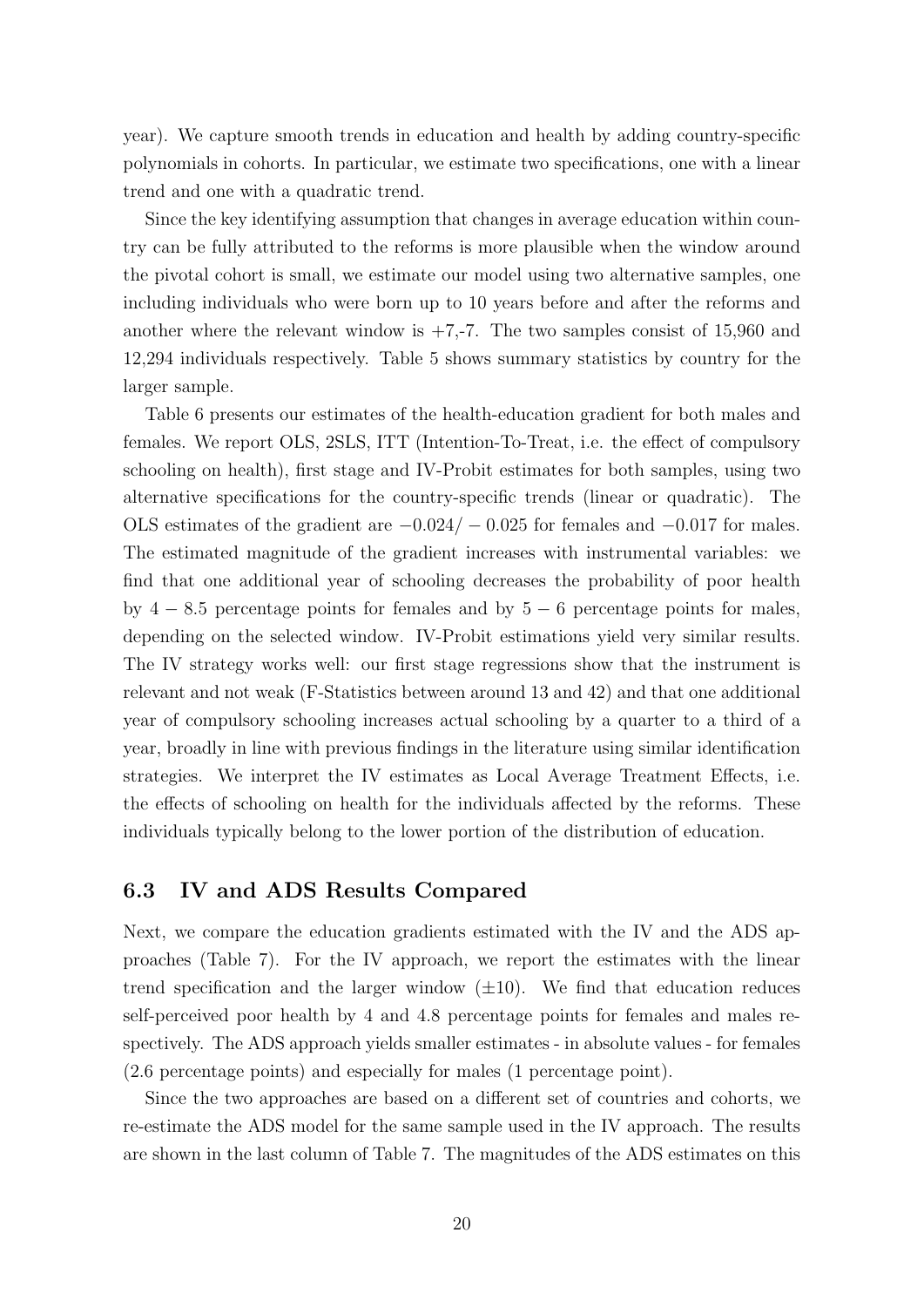new sample increase somewhat, to 2.8 percentage points for females and to 2 for males, but remain smaller in absolute value than the IV estimates. To explain this difference, we notice that, while IV estimates are Local Average Treatment Effects, i.e. the causal effects of education on health for the individuals affected by the compulsory schooling reforms, the estimates obtained with the ADS approach pertain to a randomly drawn individual from the entire sample. If the protective effect of education on health is more pronounced for persons with lower education, this would explain the higher magnitudes obtained with the IV approach.

#### 6.4 Robustness Checks

In this section, we focus on the ADS approach and consider several robustness checks. We start by collapsing data by gender, country and year rather than semester of birth. By doing so, we reduce the sample size by almost a half. As shown in the first two columns of Table 8, the effect of education on health is virtually unaffected for females but declines for males.<sup>31</sup> Next, we omit England to take into account that English data are drawn from a different (although quite similar) survey and can only be collapsed by year of birth. The next two columns of Table 8 show that the education gradient changes only marginally. However, when we decompose the gradient into the effect mediated by behaviors and the residual effect, we find that the LRME in this subsample is smaller than in the full sample, and is equal to 8.5% and 11.1% of the gradient for females and males respectively.<sup>32</sup>

Furthermore, we notice that the older cohorts in our data are strongly selected by mortality patterns.<sup>33</sup> To control for this, we add to the regressions the level and the gender difference of life expectancy at birth, which vary by country, gender and birth cohort. Since these data are not available for  $G$ reece<sup>34</sup>, we are forced to omit this country from the sample. As displayed by the last two columns in the table, life expectancy is never statistically significant in the "reduced form" health equation, and only marginally significant (at the 10% level of confidence) in the dynamic health equation. We conclude that adding this variable does little to our empirical estimates.

<sup>&</sup>lt;sup>31</sup>We do not restrict our attention to individuals interviewed in both waves to build the pseudopanel.

 $32\text{We have also estimated our equations on two sub-samples of countries, based on their proximity.}$ to the Mediterranean Sea, but cannot reject the hypothesis that the estimated coefficients are not statistically different.

<sup>33</sup>Age in our sample ranges from 50 to 86.

<sup>34</sup>We use data on life expectancy at birth from the Human Mortality & Human Life-Table Databases. The databases are provided by the Max Planck Institute for Demographic Research (www.demogr.mpg.de). The data are missing for some cohorts and for Greece. We use period measures of life expectancy at birth since cohort measures are not available for all the cohorts considered in the study.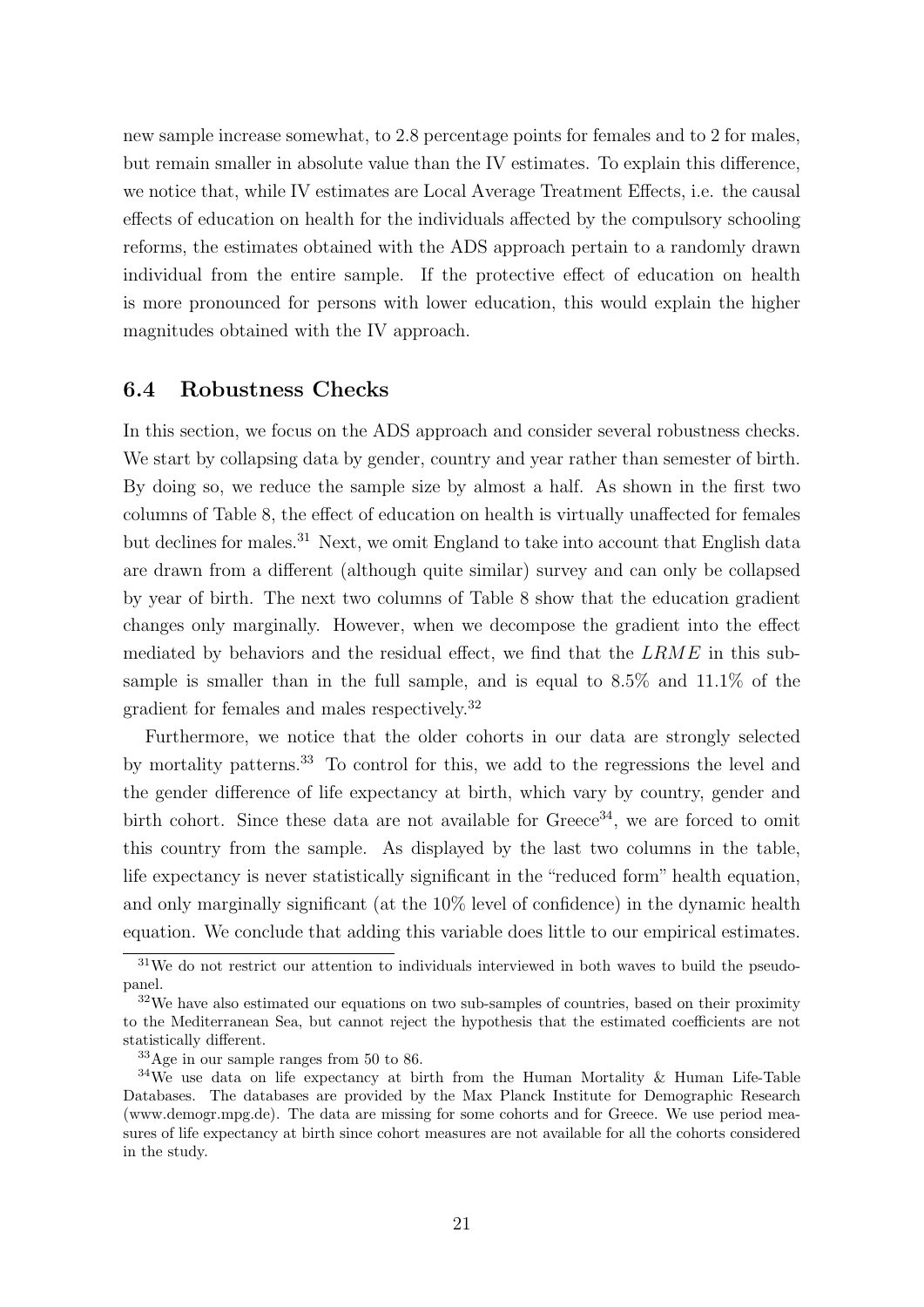We also run our estimates for the sub-sample of individuals aged 50 to 69 and find that one additional year of schooling reduces self-reported poor health by 22.4% for females and by 11.5% for males. These percentages are closer to those found in the literature. Since survivors aged 70 to 86 might be better educated and might experience a stronger protective role of education on health than the average individual in the same age group - i.e. they might have a higher education gradient - it is unlikely that the decline of the gradient with age is driven by selection effects.

One may think of several factors affecting changes in the education gradient by age group. On the one hand, the gradient could decline among older individuals because cognitive abilities decline with age. On the other hand, the effect of behaviors on health accumulates over time, which should increase the gradient with age. At the same time, one may speculate that differences by education increase with age because the older care more about their health. While these factors go in different directions, our empirical results suggest that their balance is tilted in favor of the first.

Finally, we consider an alternative and more objective measure of health outcome, the number of chronic diseases. While this number is reported by interviewed individuals, it is conditional on screening, i.e. each condition must have been detected by a doctor. Table 9 presents both the ADS estimates of the "reduced form" and the dynamic health equation, and the  $IV$  estimates of the "reduced form". Using the ADS method, we find evidence of a negative and statistically significant gradient for females (−0.057) and of a positive, small and imprecisely estimated gradient for males (0.012). The directions of these effects are confirmed but their magnitudes in absolute values are larger  $(-0.157$  for females and 0.080 for males) when we apply the IV method. Defining  $P(D)$  as the probability of reporting a condition, this probability is the product of the probability of undergoing screening  $P(S)$  and the probability of having a disease conditional on screening,  $P(D|S)$ . We speculate that in the case of males the positive effect of education on the number of diseases may be driven by the fact that better educated males choose more intensive screening.

Turning to the decomposition of the gradient into the mediating effect of behaviors and the residual effect, we find that *SRME* and *LRME* for females are equal to 16.5 and 28.1 percent respectively, not far from the effects estimated for self-reported poor health. In the case of males, the estimated parameters do not meet the conditions for both *SRME* and *LRME* to be well defined within the range  $[0, 1]$ .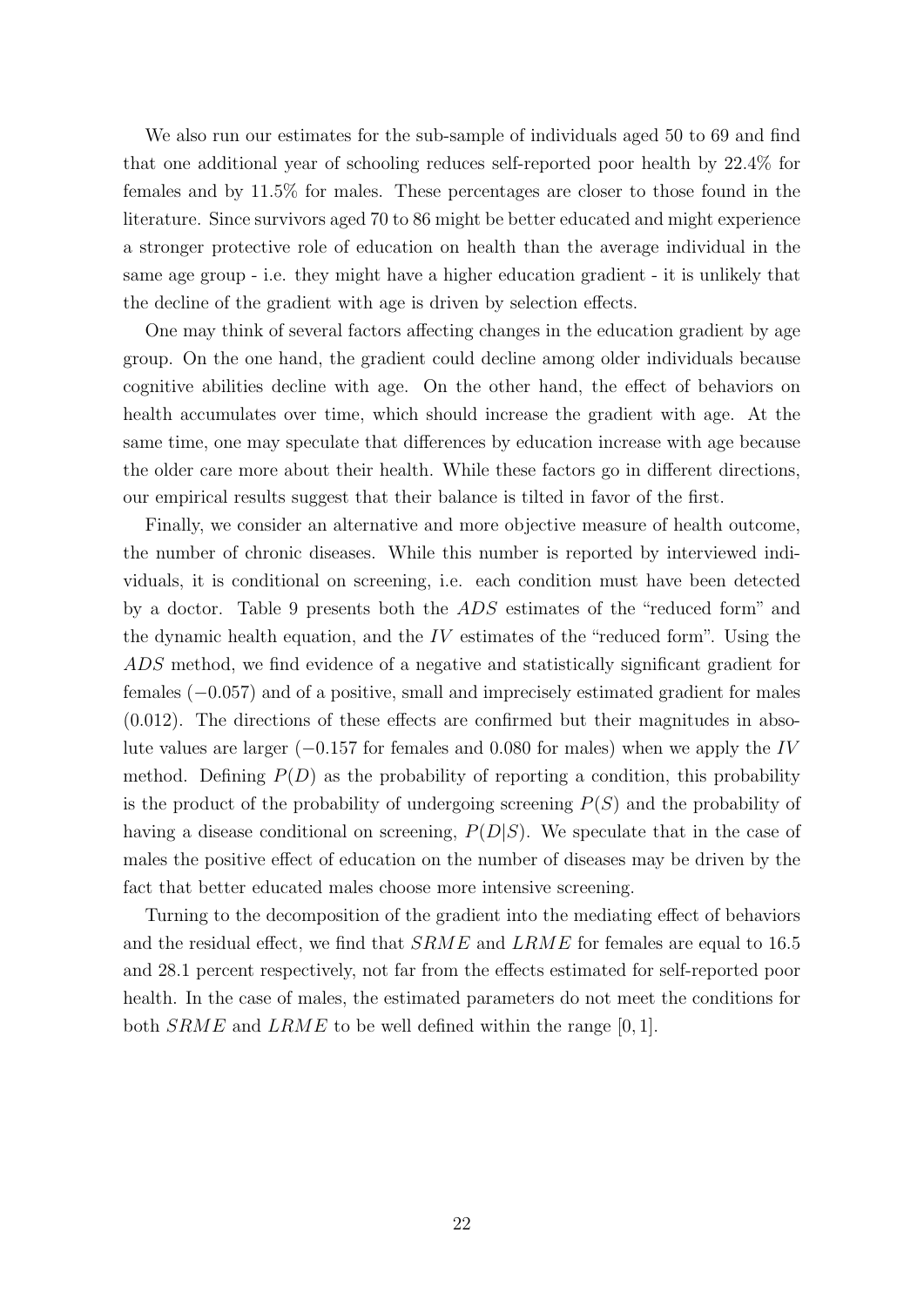## 7 Conclusions

In this paper we have studied the contribution of health behaviors to the education gradient by distinguishing between short-run and long-run mediating effects: while in the former only behaviors in the immediate past are taken into account, in the latter we consider the entire history of behaviors. We have proposed a strategy to estimate and decompose the education gradient which takes into account both the endogeneity of educational attainment as well as the endogenous choice of health behaviors. This strategy combine aggregation, gender differencing and selection on a broad set of observables.

Our results show that one additional year of schooling reduces self-reported poor health by about  $7\%$  for females and by about  $3\%$  for males.<sup>35</sup> These effects are smaller than those found in comparable empirical literature. We have argued that this discrepancy can be due to the fact that our sample consists of senior individuals aged 50+ and that the gradient declines with age.

Health behaviors - measured by smoking, drinking, exercising and the body mass index - contribute to this gradient. We find that the long-run mediating effect of behaviors accounts for 23% to 45% of the entire effect of education on health, depending on gender. This contribution is reduced in a significant way - especially for males if we only consider behaviors in the immediate past, as usually done in the empirical literature. Using a completely different strategy - instrumental variables estimation we find corroborating results for the education gradient.

Since the gradient is key to understanding inequality in health and life expectancy and is also used to assess overall returns to education (Lochner (2011)), it is important to understand the mechanisms governing it. Many of the discussed health behaviors are individual consumption decisions, changes thereof come at personal costs, e.g. abstaining from smoking or drinking good wine. Increases in health achieved by such costly changes in behavior have, thus, to be distinguished from changes resulting from the free benefits of education, such as lower stress or better decision making. This distinction is relevant for political decisions about subsidizing schooling. If individuals are aware of the health-fostering effects of schooling and these are private, then there is no room for public policy. If individuals are unaware of these benefits, the case for public policy is stronger if the health benefits of schooling are primarily free rather than being based on the costly health behavior decisions of individuals (Lochner (2011)).

 $35$ The elasticities are evaluated at the sample mean value of self-reported health  $(0.367$  for females and 0.316 for males).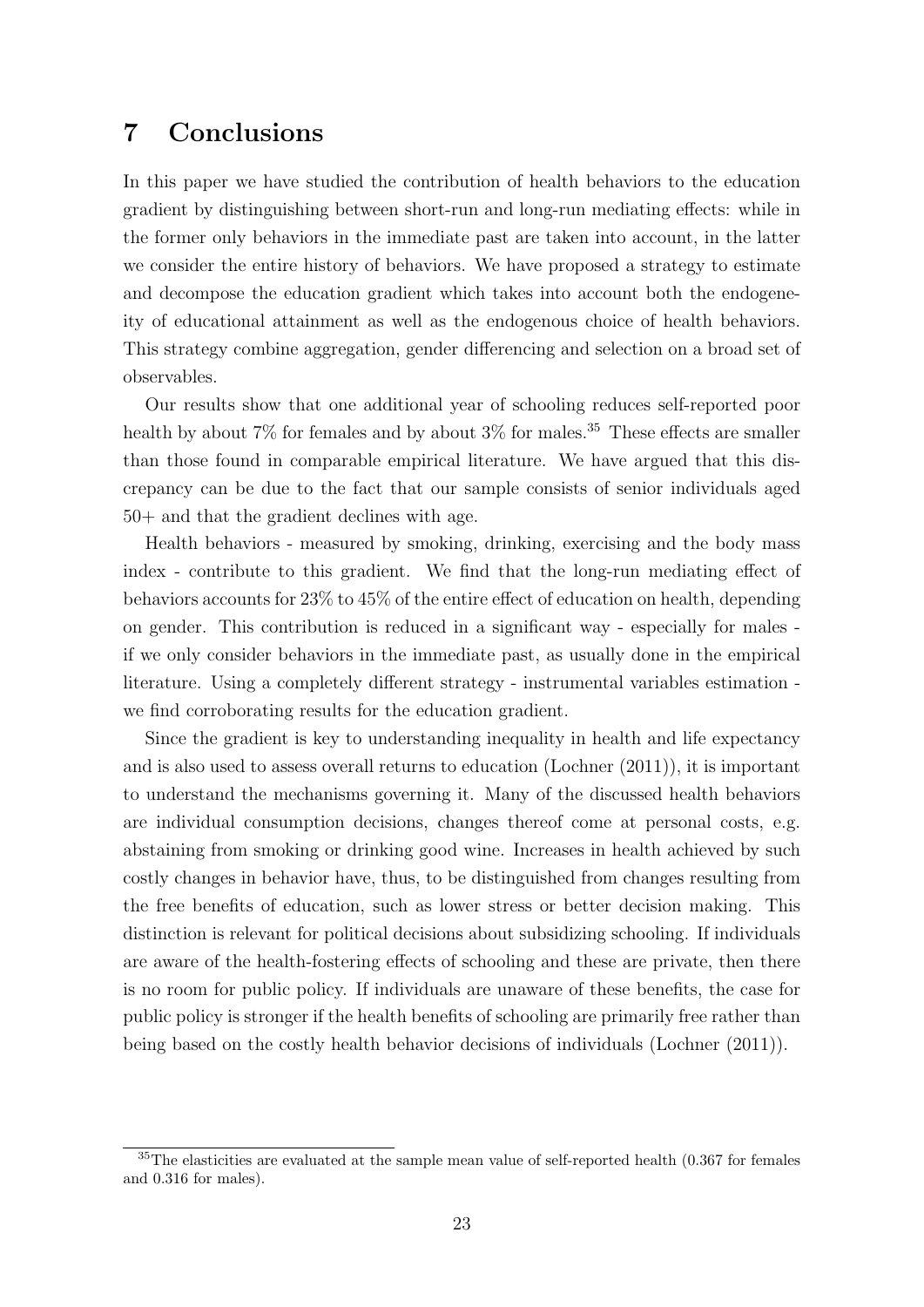# 8 Figures and Tables



Figure 1: Gender differences in education and self-perceived poor health at time t. Aggregated data by gender, cohort and country. Circle areas are proportional to weights based on the number of individuals used for aggregation  $(N_M^{-1} + N_F^{-1})$  $\binom{-1}{F}^{-1}.$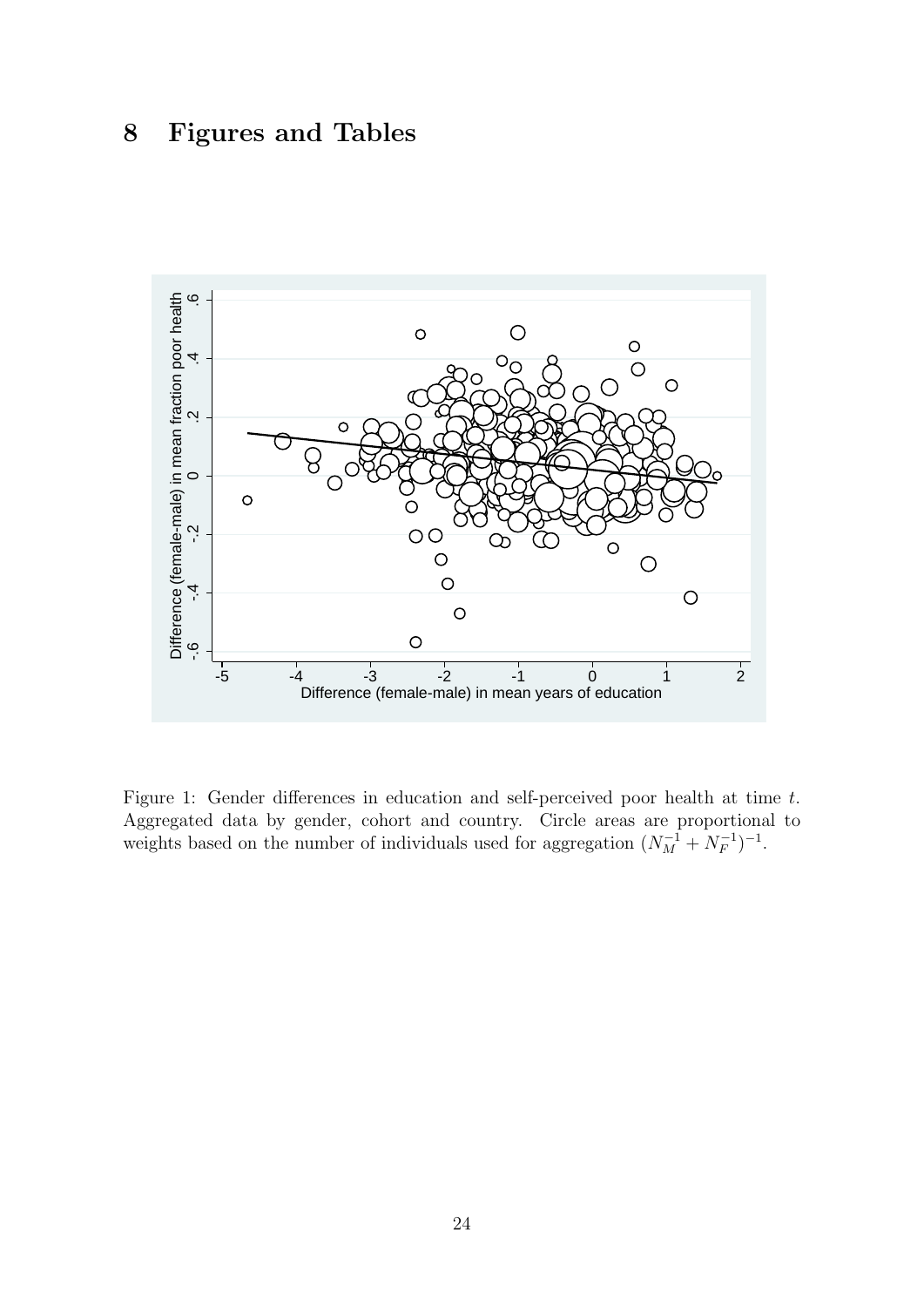| Country     |      | Self-rep poor health |       | Education |       | Income |       | Age   |      | Obs  |
|-------------|------|----------------------|-------|-----------|-------|--------|-------|-------|------|------|
|             | М    | F                    | М     | F         | М     | F      | М     | F     | М    | F    |
| Austria     | 0.27 | 0.31                 | 11.04 | 9.47      | 18.74 | 10.74  | 65.14 | 66.18 | 260  | 364  |
| Belgium     | 0.24 | 0.29                 | 12.36 | 11.55     | 16.09 | 10.82  | 65.24 | 65.59 | 905  | 1044 |
| Denmark     | 0.21 | 0.26                 | 11.25 | 10.98     | 16.34 | 13.02  | 64.57 | 65.68 | 385  | 399  |
| England     | 0.28 | 0.29                 | 11.26 | 11.20     | 20.67 | 14.25  | 67.50 | 67.35 | 1673 | 2050 |
| France      | 0.32 | 0.38                 | 12.17 | 11.29     | 23.53 | 14.04  | 65.36 | 66.35 | 486  | 638  |
| Germany     | 0.29 | 0.35                 | 13.58 | 12.23     | 24.50 | 8.57   | 65.23 | 63.69 | 310  | 342  |
| Greece      | 0.19 | 0.25                 | 9.49  | 8.16      | 14.95 | 6.90   | 65.10 | 64.78 | 717  | 801  |
| Italy       | 0.38 | 0.50                 | 8.08  | 7.11      | 13.07 | 6.55   | 66.42 | 65.16 | 602  | 722  |
| Netherlands | 0.26 | 0.29                 | 11.88 | 11.23     | 22.92 | 11.29  | 65.33 | 64.66 | 526  | 599  |
| Spain       | 0.39 | 0.52                 | 7.99  | 7.50      | 13.65 | 5.52   | 67.30 | 66.44 | 364  | 458  |
| Sweden      | 0.22 | 0.26                 | 11.42 | 11.61     | 16.81 | 13.00  | 65.94 | 65.38 | 512  | 615  |
| Switzerland | 0.12 | 0.18                 | 12.25 | 10.68     | 29.89 | 14.10  | 66.01 | 64.85 | 197  | 232  |
| All         | 0.27 | 0.32                 | 11.02 | 10.37     | 18.66 | 11.17  | 66.03 | 65.86 | 6937 | 8264 |

Table 1: Descriptive statistics, baseline estimation sample (micro data), males (M) and females (F).

| Country     |      | $\overline{\text{Smoking}}_{-1}$ |      | $\overline{\text{Drinking}}_{-1}$ |      | No vigorous $exercise_{-1}$ |       | $BMI_{-1}$ |
|-------------|------|----------------------------------|------|-----------------------------------|------|-----------------------------|-------|------------|
|             | М    | F                                | М    | F                                 | М    | F                           | М     | F          |
| Austria     | 0.21 | 0.05                             | 0.17 | 0.17                              | 0.64 | 0.73                        | 27.46 | 26.94      |
| Belgium     | 0.37 | 0.20                             | 0.20 | 0.12                              | 0.61 | 0.75                        | 26.95 | 26.06      |
| Denmark     | 0.37 | 0.20                             | 0.31 | 0.28                              | 0.48 | 0.52                        | 26.49 | 25.57      |
| England     | 0.22 | 0.14                             | 0.13 | 0.12                              | 0.75 | 0.81                        | 27.81 | 28.15      |
| France      | 0.52 | 0.24                             | 0.19 | 0.09                              | 0.59 | 0.73                        | 26.57 | 25.74      |
| Germany     | 0.26 | 0.11                             | 0.21 | 0.14                              | 0.44 | 0.43                        | 26.83 | 26.04      |
| Greece      | 0.18 | 0.03                             | 0.36 | 0.20                              | 0.60 | 0.67                        | 27.11 | 26.73      |
| Italy       | 0.60 | 0.29                             | 0.25 | 0.14                              | 0.65 | 0.74                        | 27.11 | 26.56      |
| Netherlands | 0.38 | 0.28                             | 0.24 | 0.24                              | 0.52 | 0.54                        | 26.26 | 26.17      |
| Spain       | 0.45 | 0.11                             | 0.29 | 0.10                              | 0.63 | 0.74                        | 27.62 | 27.98      |
| Sweden      | 0.10 | 0.03                             | 0.12 | 0.20                              | 0.48 | 0.60                        | 26.55 | 25.53      |
| Switzerland | 0.34 | 0.19                             | 0.24 | 0.19                              | 0.48 | 0.57                        | 25.78 | 24.76      |
| All         | 0.32 | 0.16                             | 0.21 | 0.15                              | 0.61 | 0.70                        | 27.07 | 26.72      |

NOTES: The upper panel refers to the second wave of SHARE/third wave of ELSA in 2006/07 and the lower panel refers to the first wave in SHARE/second wave in ELSA in 2004/05. The Czech Republic is excluded because only one wave is available for this country.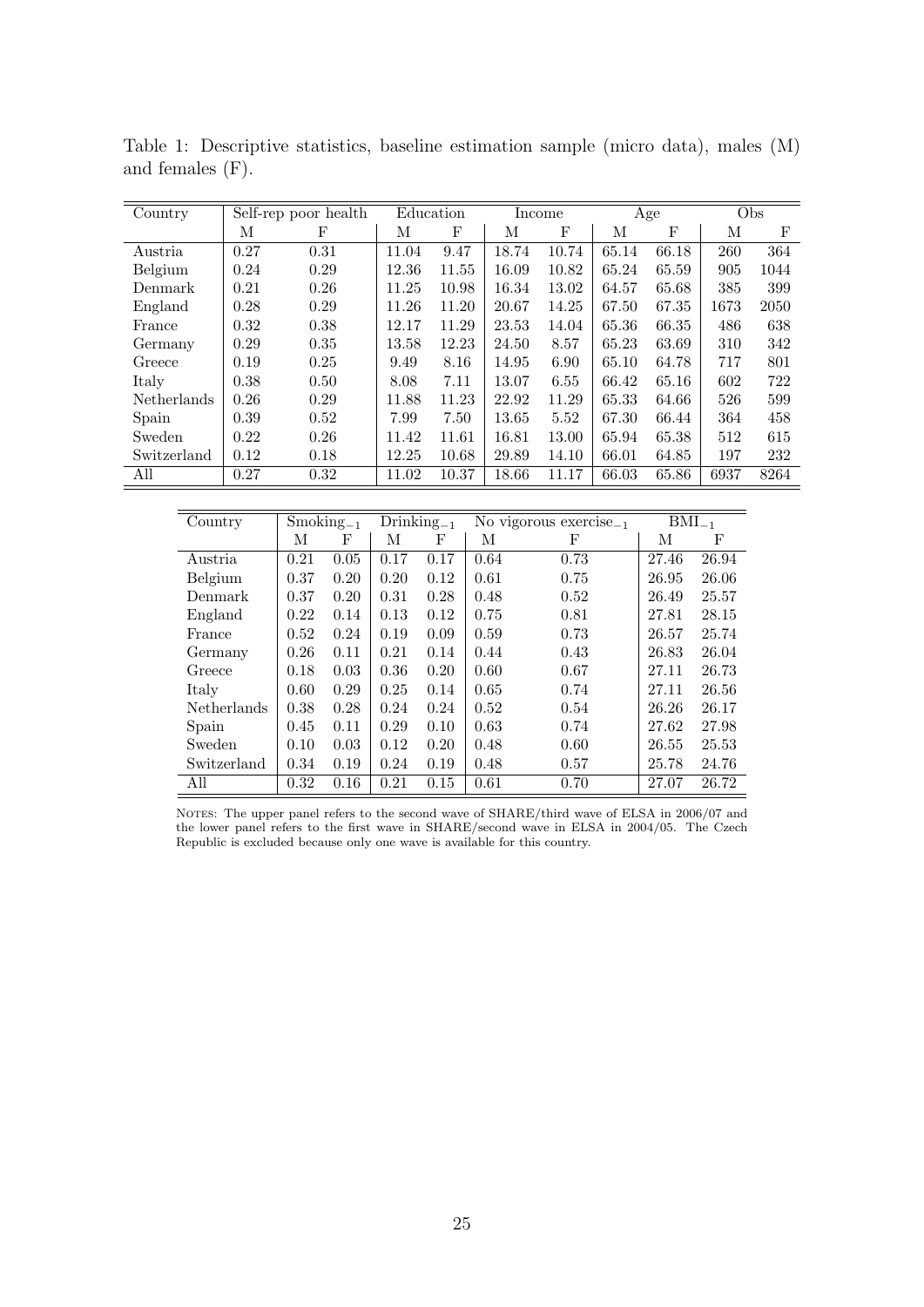|                               | Micro-estimates |               |                       | ADS-model     |  |  |
|-------------------------------|-----------------|---------------|-----------------------|---------------|--|--|
|                               | Reduced form    | Dynamic HE    | Reduced form          | Dynamic HE    |  |  |
| Females                       |                 |               |                       |               |  |  |
| education                     | $-0.017$        | $-0.006$      | $-0.026$              | $-0.015$      |  |  |
|                               | $(0.001)$ ***   | $(0.001)$ *** | $(0.005)$ ***         | $(0.005)$ *** |  |  |
| self-rep poor health $_{t-1}$ |                 | 0.479         |                       | 0.246         |  |  |
|                               |                 | $(0.012)$ *** |                       | $(0.046)$ *** |  |  |
|                               |                 |               |                       |               |  |  |
| drinking $t-1$                |                 | $-0.025$      |                       | $-0.013$      |  |  |
|                               |                 | $(0.012)$ **  |                       | (0.053)       |  |  |
| smoking $_{t-1}$              |                 | 0.052         |                       | $-0.034$      |  |  |
|                               |                 | $(0.012)$ *** |                       | (0.056)       |  |  |
| No vigorous                   |                 | 0.032         |                       | 0.040         |  |  |
| $exercise_{t-1}$              |                 | $(0.009)$ *** |                       | (0.042)       |  |  |
| $\text{BMI}_{t-1}$            |                 | 0.007         |                       | 0.003         |  |  |
|                               |                 | $(0.001)$ *** |                       | (0.004)       |  |  |
| income $_t$                   |                 | $-0.000$      |                       | $-0.002$      |  |  |
|                               |                 | $(0.000)$ **  |                       | (0.001)       |  |  |
| <b>Males</b>                  |                 |               |                       |               |  |  |
| education                     | $-0.012$        | $-0.005$      | $-0.010$              | $-0.003$      |  |  |
|                               | $(0.001)$ ***   | $(0.001)$ *** | $(0.005)^*$           | (0.005)       |  |  |
| self-rep poor health $_{t-1}$ |                 | $0.486\,$     |                       | 0.308         |  |  |
|                               |                 | $(0.014)$ *** |                       | $(0.046)$ *** |  |  |
|                               |                 | $-0.041$      |                       | $-0.062$      |  |  |
| drinking $t-1$                |                 |               |                       |               |  |  |
|                               |                 | $(0.010)$ *** |                       | (0.038)       |  |  |
| smoking $_{t-1}$              |                 | 0.030         |                       | 0.043         |  |  |
|                               |                 | $(0.011)$ *** |                       | (0.042)       |  |  |
| No vigorous                   |                 | 0.049         |                       | 0.089         |  |  |
| $\mathrm{exercise}_{t-1}$     |                 | $(0.009)$ *** |                       | $(0.041)$ **  |  |  |
| $\text{BMI}_{t-1}$            |                 | 0.006         |                       | 0.011         |  |  |
|                               |                 | $(0.001)$ *** |                       | $(0.005)$ **  |  |  |
| income $_t$                   |                 | $-0.000$      |                       | $-0.001$      |  |  |
|                               |                 | $(0.000)$ **  |                       | (0.001)       |  |  |
| Early life                    |                 |               |                       |               |  |  |
| few books in HH               | 0.043           | 0.022         | 0.053                 | 0.040         |  |  |
|                               | $(0.009)$ ***   | $(0.008)$ *** | (0.035)               | (0.033)       |  |  |
| serious diseases at 15        | 0.017           | 0.004         | 0.028                 | 0.004         |  |  |
|                               | $(0.008)$ **    | (0.007)       | (0.036)               | (0.035)       |  |  |
| poor health at 10             | 0.117           | 0.062         | 0.158                 | 0.135         |  |  |
|                               | $(0.014)$ ***   | $(0.012)$ *** | $(0.052)$ ***         | $(0.049)$ *** |  |  |
| hospital at 10                | 0.032           | 0.025         | 0.004                 | 0.042         |  |  |
|                               | $(0.016)$ **    | $(0.014)^*$   | (0.063)               | (0.061)       |  |  |
| Principal components          |                 |               |                       |               |  |  |
|                               | 0.036           |               |                       |               |  |  |
| parents drunk or had          |                 | 0.018         | 0.011                 | 0.025         |  |  |
| mental problems at 10         | $(0.009)$ ***   | $(0.008)$ **  | (0.039)               | (0.038)       |  |  |
| parental absence at 10        | 0.011           | 0.007         | $-0.008$              | $-0.009$      |  |  |
|                               | (0.011)         | (0.009)       | (0.039)               | (0.037)       |  |  |
| poor housing at 10            | 0.016           | 0.013         | $\,0.023\,$           | 0.014         |  |  |
|                               | $(0.004)$ ***   | $(0.004)$ *** | $\left( 0.017\right)$ | (0.016)       |  |  |
| Observations                  | 15,201          | 15,201        | 736                   | 734           |  |  |

Table 2: Baseline Results - Micro and ADS Model

NOTES: Country and cohort fixed effects as well as country-specific quadratic trends in cohorts are included in the first two columns. \*\*\*, \*\* and \* indicate statistical significance at the 1-percent, 5-percent and 10-percent level.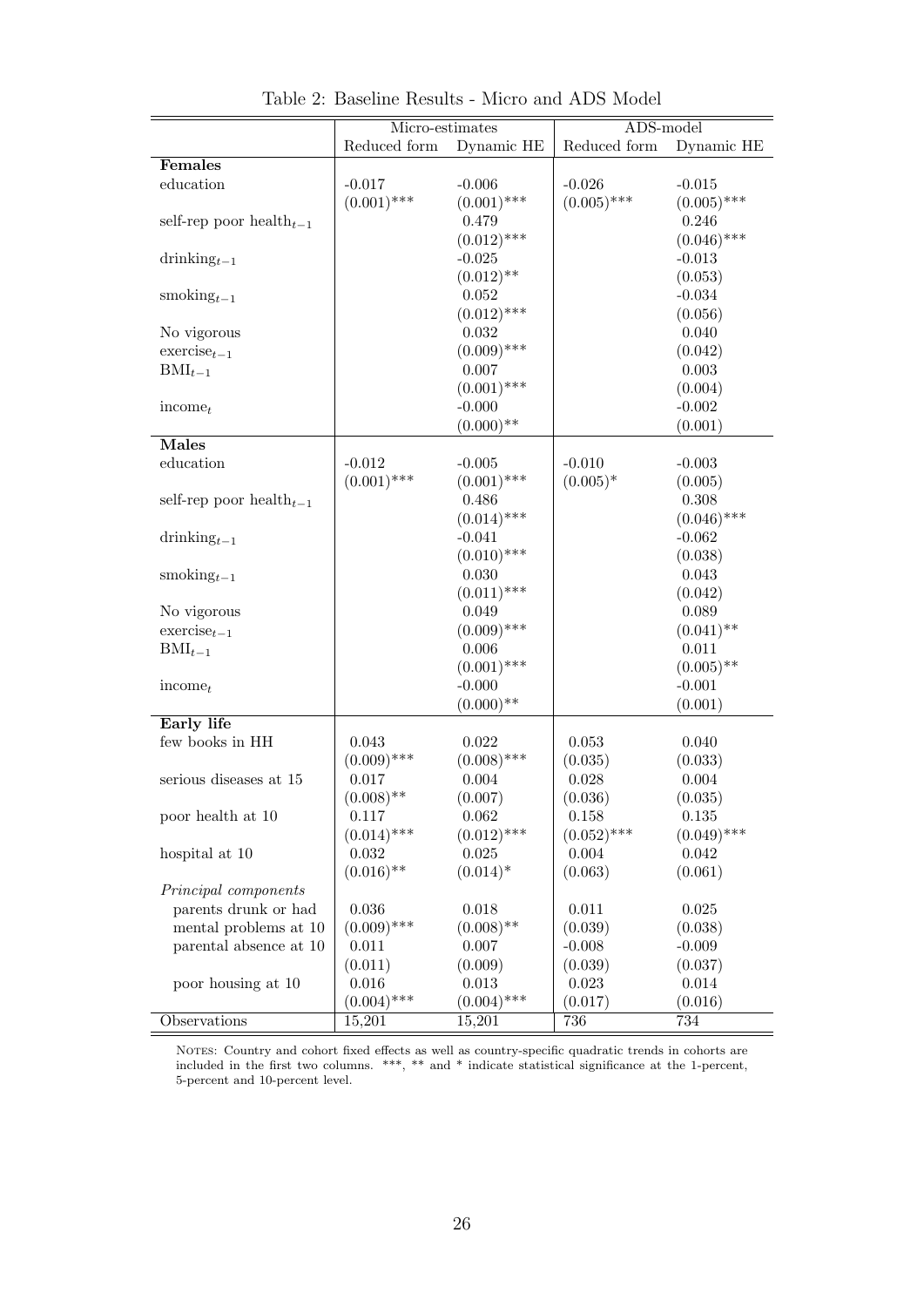|                                     | Females     |           | Males       |           |  |
|-------------------------------------|-------------|-----------|-------------|-----------|--|
|                                     | Micro-model | ADS-model | Micro-model | ADS-model |  |
| Health-Education Gradient (HEG)     | $-0.017$    | $-0.026$  | $-0.012$    | $-0.010$  |  |
| - behaviors (short-term)            | $-0.003$    | $-0.004$  | $-0.004$    | $-0.003$  |  |
| - behaviors (long-term)             | $-0.005$    | $-0.006$  | $-0.007$    | $-0.004$  |  |
| - residual (direct effect)          | $-0.012$    | $-0.020$  | $-0.010$    | $-0.006$  |  |
| Mediating effect as fraction of HEG |             |           |             |           |  |
| - SRME (short-term)                 | 0.168       | 0.172     | 0.097       | 0.308     |  |
| - LRME (long-term)                  | 0.323       | 0.228     | 0.189       | 0.445     |  |

Table 3: Decomposition - Micro and ADS Model

NOTES: Computations based on the estimates reported in Table 2.

| Country            | Reform  | Years of Compulsory Education | Pivotal Cohort |
|--------------------|---------|-------------------------------|----------------|
| Austria            | 1962/66 | 8 to 9                        | 1951           |
| Czech Republic     | 1948    | 8 to 9                        | 1934           |
|                    | 1953    | $9 \text{ to } 8$             | 1939           |
|                    | 1960    | 8 to 9                        | 1947           |
| Denmark            | 1958    | $4 \text{ to } 7$             | 1947           |
| England            | 1947    | $9 \text{ to } 10$            | 1933           |
| France             | 1959/67 | 8 to 10                       | 1953           |
| Italy              | 1963    | $5 \text{ to } 8$             | 1949           |
| <b>Netherlands</b> | 1942    | 7 to 8                        | 1929           |
|                    | 1947    | 8 to 7                        | 1933           |
|                    | 1950    | 7 to 9                        | 1936           |

Table 4: Compulsory schooling reforms in Europe

Table 5: Summary Statistics IV - Sample 10

| Country        | Self-rep poor health | Education | Compulsory Edu | Age    | Obs    |
|----------------|----------------------|-----------|----------------|--------|--------|
| Austria        | 0.233                | 11.363    | 8.237          | 58.971 | 782    |
| Czech Republic | 0.418                | 12.026    | 8.535          | 63.304 | 2,452  |
| Denmark        | 0.208                | 11.802    | 5.642          | 59.194 | 1,898  |
| England        | 0.373                | 10.713    | 9.585          | 72.355 | 4,672  |
| France         | 0.331                | 11.324    | 8.275          | 63.668 | 2,223  |
| Italy          | 0.337                | 8.822     | 6.032          | 59.631 | 2,093  |
| Netherlands    | 0.338                | 10.613    | 8.263          | 69.95  | 1,840  |
| All            | 0.339                | 10.901    | 8.088          | 65.588 | 15,960 |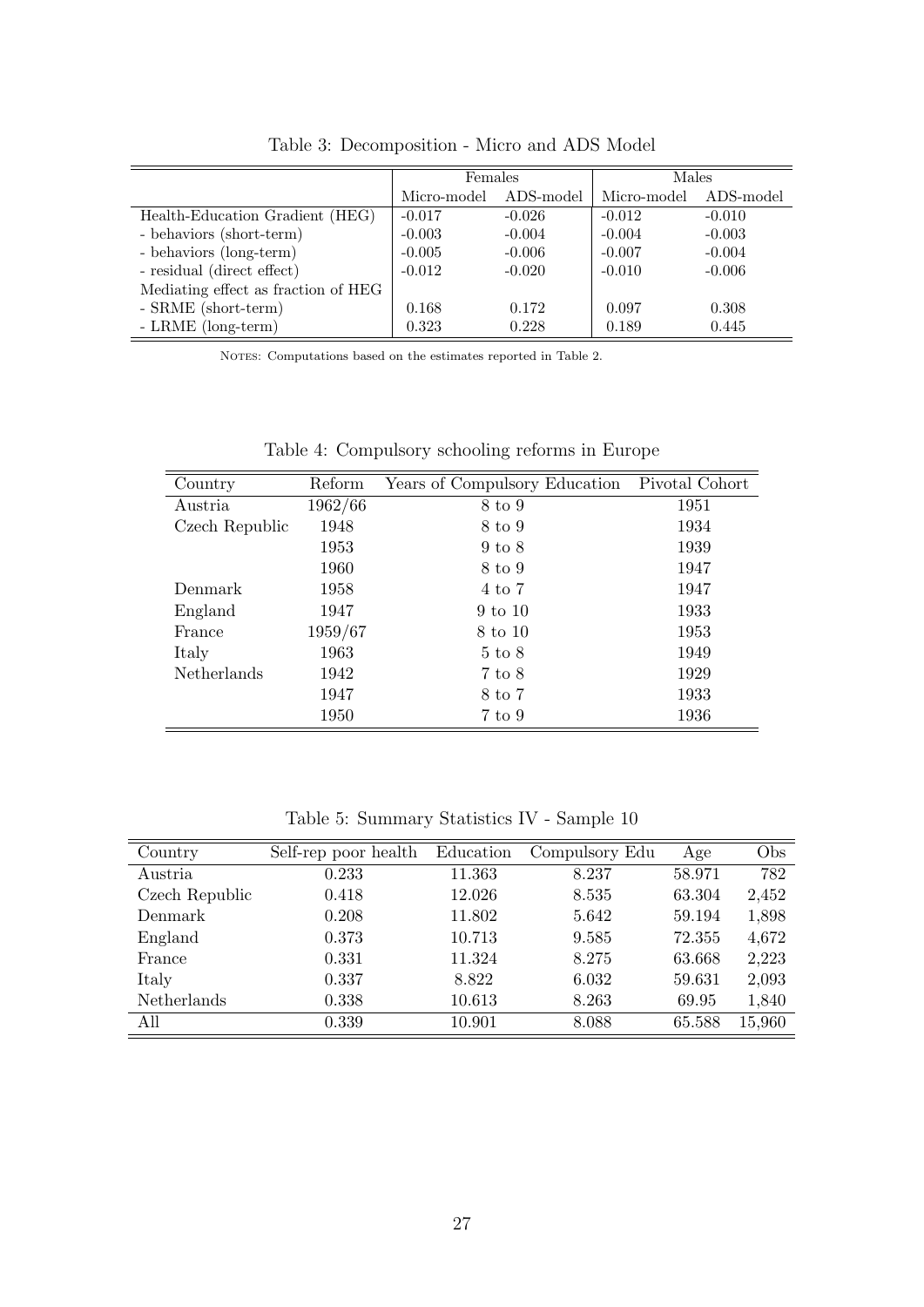|                      |               | Sample 10     |               | Sample $7$    |
|----------------------|---------------|---------------|---------------|---------------|
|                      | lin-trend     | qu-trend      | lin-trend     | qu-trend      |
| Females              |               |               |               |               |
| <b>OLS</b>           | $-0.024$      | $-0.024$      | $-0.025$      | $-0.025$      |
|                      | $(0.002)$ *** | $(0.002)$ *** | $(0.002)$ *** | $(0.002)$ *** |
| 2SLS                 | $-0.040$      | $-0.064$      | $-0.041$      | $-0.085$      |
|                      | $(0.024)^*$   | $(0.034)*$    | (0.035)       | $(0.032)$ *** |
| <b>ITT</b>           | $-0.014$      | $-0.017$      | $-0.011$      | $-0.023$      |
|                      | $(0.008)*$    | $(0.008)$ **  | (0.009)       | $(0.008)$ *** |
| First Stage          | 0.344         | 0.253         | 0.263         | 0.271         |
|                      | $(0.053)$ *** | $(0.058)$ *** | $(0.053)$ *** | $(0.058)$ *** |
| <b>IV-Probit</b>     | $-0.042$      | $-0.057$      | $-0.041$      | $-0.073$      |
|                      | $(0.022)^*$   | $(0.025)$ **  | (0.032)       | $(0.017)$ *** |
| F-Stat (First Stage) | 41.93         | 18.95         | 24.89         | 21.66         |
| Observations         | 8,602         | 8,602         | 6,631         | 6,631         |
| <b>Males</b>         |               |               |               |               |
| <b>OLS</b>           | $-0.017$      | $-0.017$      | $-0.017$      | $-0.017$      |
|                      | $(0.002)$ *** | $(0.002)$ *** | $(0.002)$ *** | $(0.002)$ *** |
| 2SLS                 | $-0.048$      | $-0.054$      | $-0.062$      | $-0.064$      |
|                      | $(0.029)^*$   | $(0.029)^*$   | $(0.029)$ **  | $(0.034)^*$   |
| <b>ITT</b>           | $-0.016$      | $-0.018$      | $-0.020$      | $-0.020$      |
|                      | $(0.009)*$    | $(0.008)$ **  | $(0.008)$ **  | $(0.010)$ **  |
| First Stage          | 0.323         | 0.318         | 0.313         | 0.298         |
|                      | $(0.076)$ *** | $(0.078)$ *** | $(0.079)$ *** | $(0.082)$ *** |
| <b>IV-Probit</b>     | $-0.047$      | $-0.051$      | $-0.056$      | $-0.057$      |
|                      | $(0.024)$ **  | $(0.022)$ **  | $(0.019)$ *** | $(0.022)$ *** |
| F-Stat (First Stage) | 17.87         | 16.62         | 15.66         | 13.07         |
| Observations         | 7,358         | 7,358         | 5,663         | 5,663         |

Table 6: Health-Education Gradient - IV approach

NOTES: \*\*\*, \*\* and \* indicate statistical significance at the 1-percent, 5-percent and 10-percent level.

Table 7: Health-Education Gradient - IV and ADS compared

|         |             | ADS-model                 |               |  |  |  |
|---------|-------------|---------------------------|---------------|--|--|--|
|         | IV-estimate | All countries   IV-sample |               |  |  |  |
| Females | $-0.040$    | $-0.026$                  | $-0.028$      |  |  |  |
|         | $(0.024)^*$ | $(0.005)$ ***             | $(0.007)$ *** |  |  |  |
| Males   | $-0.048$    | $-0.010$                  | $-0.020$      |  |  |  |
|         | $(0.029)^*$ | $(0.005)^*$               | $(0.008)$ **  |  |  |  |

NOTES: \*\*\*, \*\* and \* indicate statistical significance at the 1-percent, 5-percent and 10-percent level.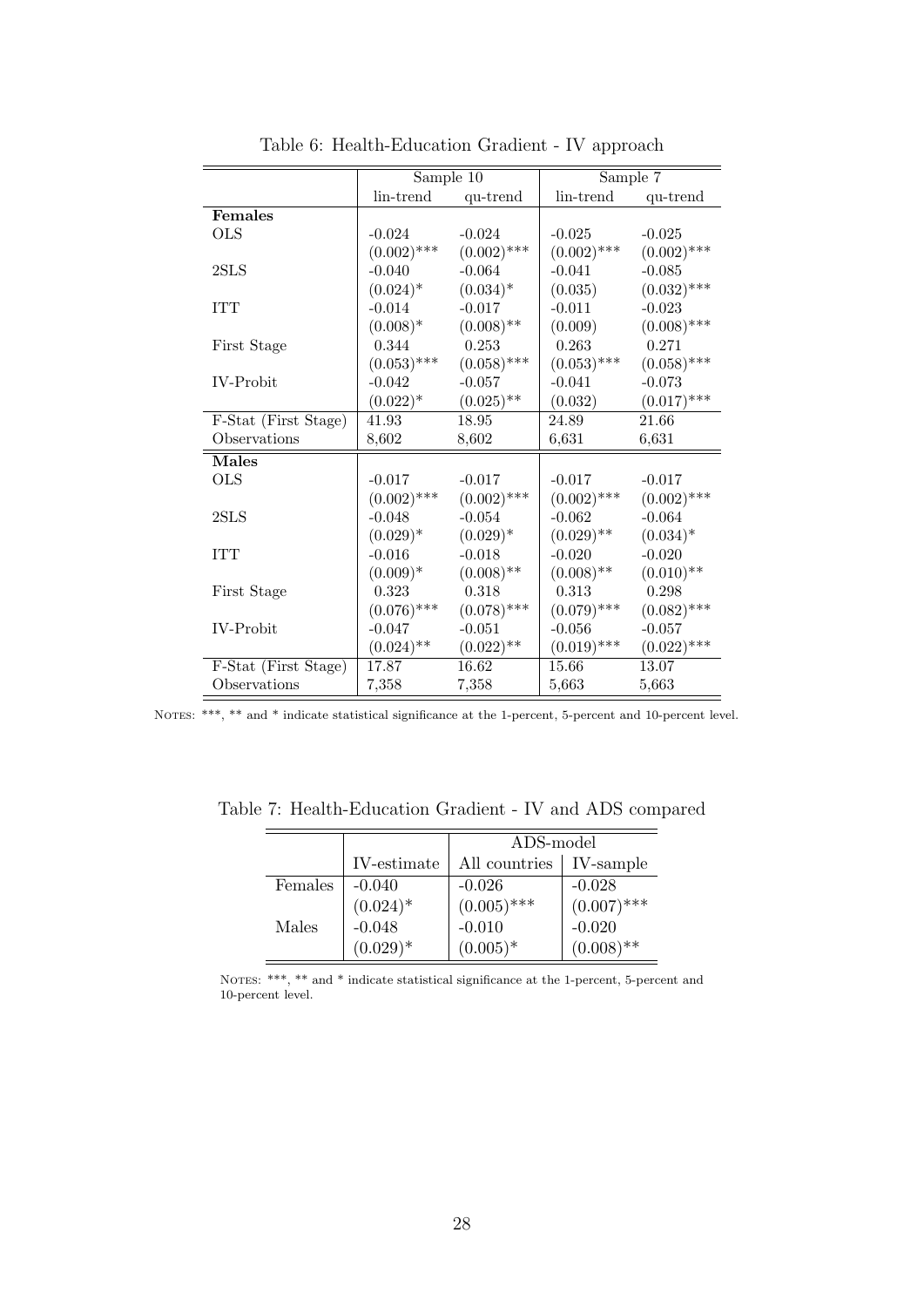|                               |               | ADS year pseudo-panel |               | ADS $w/o$ ENG |               | ADS l-exp, $w/o$ GRC |
|-------------------------------|---------------|-----------------------|---------------|---------------|---------------|----------------------|
|                               |               |                       |               |               |               |                      |
|                               | Red form      | Dynamic HE            | Red form      | Dynamic HE    | Red form      | Dynamic HE           |
| <b>Females</b>                |               |                       |               |               |               |                      |
| education                     | $-0.025$      | $-0.011$              | $-0.023$      | $-0.016$      | $-0.03$       | $-0.018$             |
|                               | $(0.006)$ *** | (0.007)               | $(0.005)$ *** | $(0.006)$ *** | $(0.006)$ *** | $(0.006)$ ***        |
| self-rep poor health $_{t-1}$ |               | 0.307                 |               | 0.240         |               | 0.252                |
|                               |               | $(0.063)$ ***         |               | $(0.046)$ *** |               | $(0.052)$ ***        |
| drinking $t-1$                |               | 0.017                 |               | $-0.017$      |               | $-0.031$             |
|                               |               | (0.069)               |               | (0.052)       |               | (0.056)              |
| smoking $t-1$                 |               | $-0.080$              |               | $-0.043$      |               | $-0.031$             |
|                               |               | (0.076)               |               | (0.056)       |               | (0.063)              |
| No vigorous                   |               | $-0.016$              |               | $\,0.021\,$   |               | $\,0.036\,$          |
| $exercise_{t-1}$              |               | (0.057)               |               | (0.044)       |               | (0.045)              |
| $\text{BMI}_{t-1}$            |               | 0.001                 |               | $0.000\,$     |               | $\,0.002\,$          |
|                               |               |                       |               |               |               |                      |
|                               |               | (0.005)               |               | (0.005)       |               | (0.004)              |
| income $_t$                   |               | $-0.001$              |               | $-0.003$      |               | $-0.003$             |
|                               |               | (0.002)               |               | $(0.002)^*$   |               | $(0.002)^*$          |
| <b>Males</b>                  |               |                       |               |               |               |                      |
| education                     | $-0.006$      | 0.004                 | $-0.008$      | $-0.004$      | $-0.010$      | $-0.004$             |
|                               | (0.007)       | (0.007)               | (0.005)       | (0.005)       | $(0.006)*$    | (0.006)              |
| self-rep poor health $_{t-1}$ |               | 0.301                 |               | $0.319\,$     |               | $0.295\,$            |
|                               |               | $(0.060)$ ***         |               | $(0.046)$ *** |               | $(0.051)$ ***        |
| drinking $t-1$                |               | $-0.011$              |               | 0.078         |               | $-0.067$             |
|                               |               | (0.051)               |               | $(0.038)$ **  |               | (0.042)              |
|                               |               | $0.001\,$             |               | $-0.038$      |               | 0.038                |
| smoking $t-1$                 |               |                       |               |               |               |                      |
|                               |               | (0.056)               |               | (0.042)       |               | (0.049)              |
| No vigorous                   |               | 0.076                 |               | $0.090\,$     |               | 0.077                |
| $exercise_{t-1}$              |               | (0.054)               |               | $(0.043)$ **  |               | $(0.044)^*$          |
| $\text{BMI}_{t-1}$            |               | $0.005\,$             |               | $0.014\,$     |               | 0.011                |
|                               |               | (0.007)               |               | $(0.006)$ **  |               | $(0.006)$ **         |
| income $_t$                   |               | $-0.002$              |               | $-0.001$      |               | $-0.001$             |
|                               |               | (0.001)               |               | (0.001)       |               | (0.001)              |
| Early life                    |               |                       |               |               |               |                      |
| few books in HH               | $\,0.024\,$   | $-0.006$              | 0.050         | 0.051         | 0.085         | 0.076                |
|                               | (0.048)       | (0.047)               | (0.035)       | (0.034)       | $(0.038)$ **  | $(0.036)$ **         |
| serious diseases at 15        | 0.110         | 0.070                 | 0.021         | 0.007         | 0.021         | $-0.006$             |
|                               |               |                       |               |               |               |                      |
|                               | $(0.051)$ **  | (0.050)               | (0.037)       | (0.035)       | (0.038)       | (0.037)              |
| poor health at 10             | 0.185         | 0.170                 | 0.137         | 0.109         | 0.164         | 0.146                |
|                               | $(0.073)$ **  | $(0.070)$ **          | $(0.053)$ *** | $(0.050)$ **  | $(0.053)$ *** | $(0.051)$ ***        |
| hospital at 10                | $-0.078$      | $-0.028$              | 0.060         | 0.097         | $-0.009$      | 0.016                |
|                               | (0.093)       | (0.091)               | (0.065)       | (0.062)       | (0.065)       | (0.062)              |
| Principal components          |               |                       |               |               |               |                      |
| parents drunk or had          | $-0.015$      | 0.010                 | 0.029         | 0.043         | $-0.009$      | 0.011                |
| mental problems at 10         | (0.054)       | (0.053)               | (0.041)       | (0.039)       | (0.041)       | (0.040)              |
| parental absence at 10        | 0.047         | $\,0.029\,$           | $-0.022$      | $-0.016$      | $0.009\,$     | $0.005\,$            |
|                               | (0.056)       | (0.054)               | (0.040)       | (0.038)       | (0.041)       | (0.039)              |
| poor housing at 10            | $\,0.039\,$   | $\,0.029\,$           | $\,0.022\,$   | 0.010         | 0.014         | $0.004\,$            |
|                               |               |                       |               |               |               |                      |
|                               | $(0.023)^*$   | (0.022)               | (0.017)       | (0.016)       | (0.018)       | (0.018)              |
| Life-expectancy               |               |                       |               |               |               |                      |
| females                       |               |                       |               |               | 0.007         | 0.009                |
|                               |               |                       |               |               | (0.005)       | $(0.005)^*$          |
| males                         |               |                       |               |               | 0.005         | 0.007                |
|                               |               |                       |               |               | (0.003)       | $(0.004)^*$          |
| Observations                  | 389           | 387                   | 701           | 701           | 640           | 638                  |

Table 8: Robustness - ADS Model

NOTES: \*\*\*, \*\* and \* indicate statistical significance at the 1-percent, 5-percent and 10-percent level.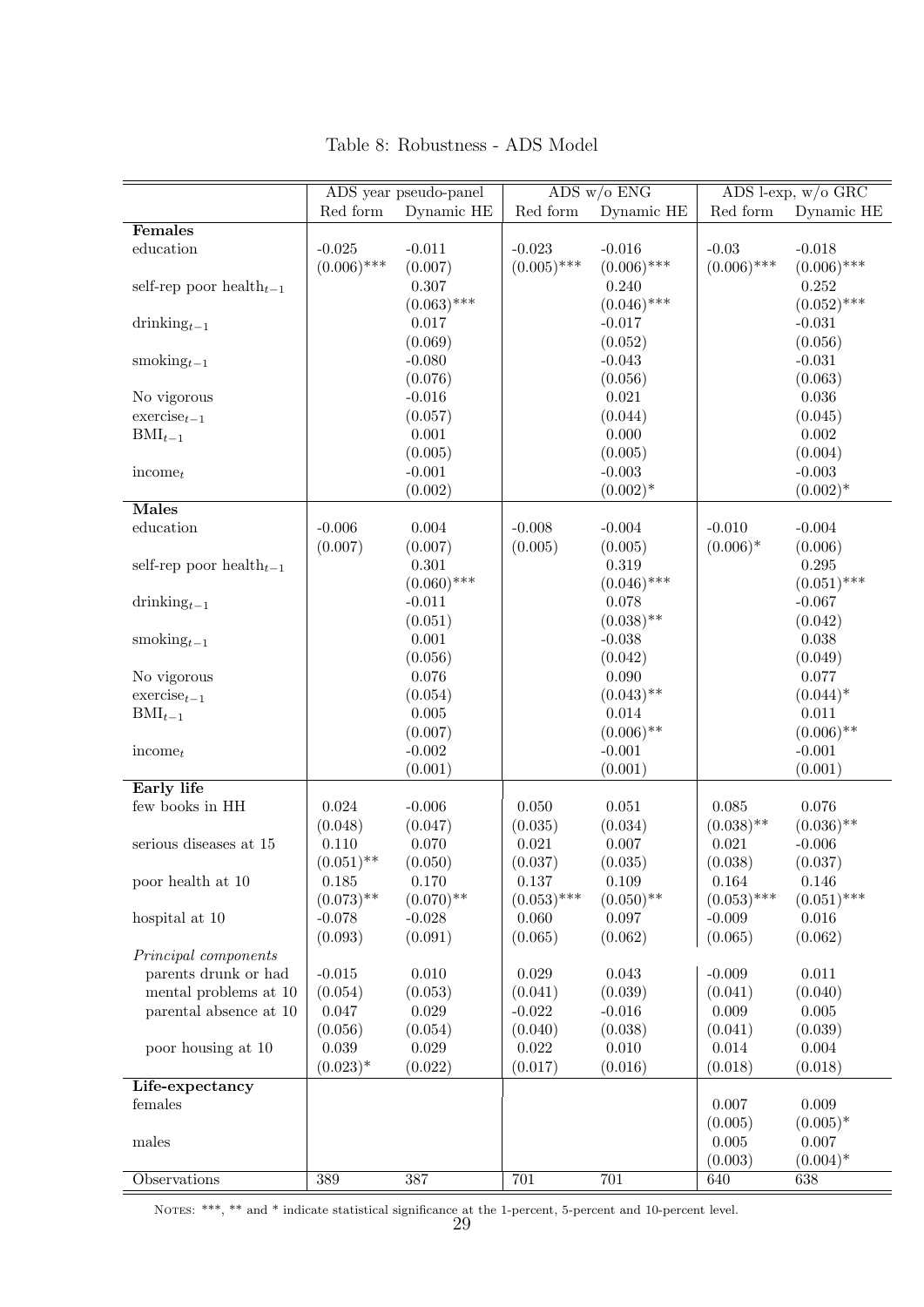|                                     | ADS-Model     |               | IV (Sample 10, lin-trend)  |
|-------------------------------------|---------------|---------------|----------------------------|
|                                     | Reduced form  | Dynamic HE    | Reduced form               |
| <b>Females</b>                      |               |               |                            |
| education                           | $-0.057$      | $-0.024$      | $-0.157$                   |
|                                     | $(0.015)$ *** | (0.016)       | $(0.091)^*$                |
| $#$ chronic diseases <sub>t-1</sub> |               | 0.413         |                            |
|                                     |               | $(0.044)$ *** |                            |
| drinking $t-1$                      |               | $-0.044$      |                            |
|                                     |               | (0.161)       |                            |
| smoking $t-1$                       |               | 0.007         |                            |
|                                     |               | (0.178)       |                            |
|                                     |               | 0.279         |                            |
| No vigorous                         |               |               |                            |
| $exercise_{t-1}$                    |               | $(0.131)$ *** |                            |
| $\text{BMI}_{t-1}$                  |               | 0.012         |                            |
|                                     |               | (0.305)       |                            |
| income $_t$                         |               | $-0.002$      |                            |
|                                     |               | (0.004)       |                            |
| <b>Males</b>                        |               |               |                            |
| education                           | 0.012         | $-0.006$      | 0.080                      |
|                                     | (0.017)       | (0.016)       | (0.066)                    |
| $#$ chronic diseases <sub>t-1</sub> |               | 0.337         |                            |
|                                     |               | $(0.046)$ *** |                            |
| drinking $t-1$                      |               | $-0.089$      |                            |
|                                     |               | (0.116)       |                            |
| smoking $t-1$                       |               | 0.045         |                            |
|                                     |               | (0.147)       |                            |
| No vigorous                         |               | 0.220         |                            |
| $exercise_{t-1}$                    |               | (0.198)       |                            |
| $\text{BMI}_{t-1}$                  |               | 0.041         |                            |
|                                     |               | $(0.016)^*$   |                            |
|                                     |               |               |                            |
| income $_t$                         |               | $-0.004$      |                            |
|                                     |               | (0.005)       |                            |
| Early life                          |               |               |                            |
| few books in HH                     | $-0.135$      | $-0.133$      |                            |
|                                     | (0.110)       | (0.102)       |                            |
| serious diseases at $15\,$          | 0.067         | 0.084         |                            |
|                                     | (0.114)       | (0.106)       |                            |
| poor health at 10                   | 0.084         | $-0.004$      |                            |
|                                     | (0.164)       | (0.151)       |                            |
| hospital at 10                      | $\,0.081\,$   | 0.112         |                            |
|                                     | (0.200)       | (0.186)       |                            |
| Principal components                |               |               |                            |
| parents drunk or had                | 0.149         | 0.124         |                            |
| mental problems at $10\,$           | (0.124)       | (0.117)       |                            |
| parental absence at 10              | $-0.128$      | $-0.112$      |                            |
|                                     | (0.123)       | (0.114)       |                            |
| poor housing at 10                  | 0.069         | $0.037\,$     |                            |
|                                     | (0.054)       | (0.050)       |                            |
| Observations                        | 736           | 734           | 8,602 females, 7,358 males |
|                                     |               |               |                            |

Table 9: Number of chronic diseases - ADS and IV Model

NOTES: \*\*\*, \*\* and \* indicate statistical significance at the 1-percent, 5-percent and 10-percent level.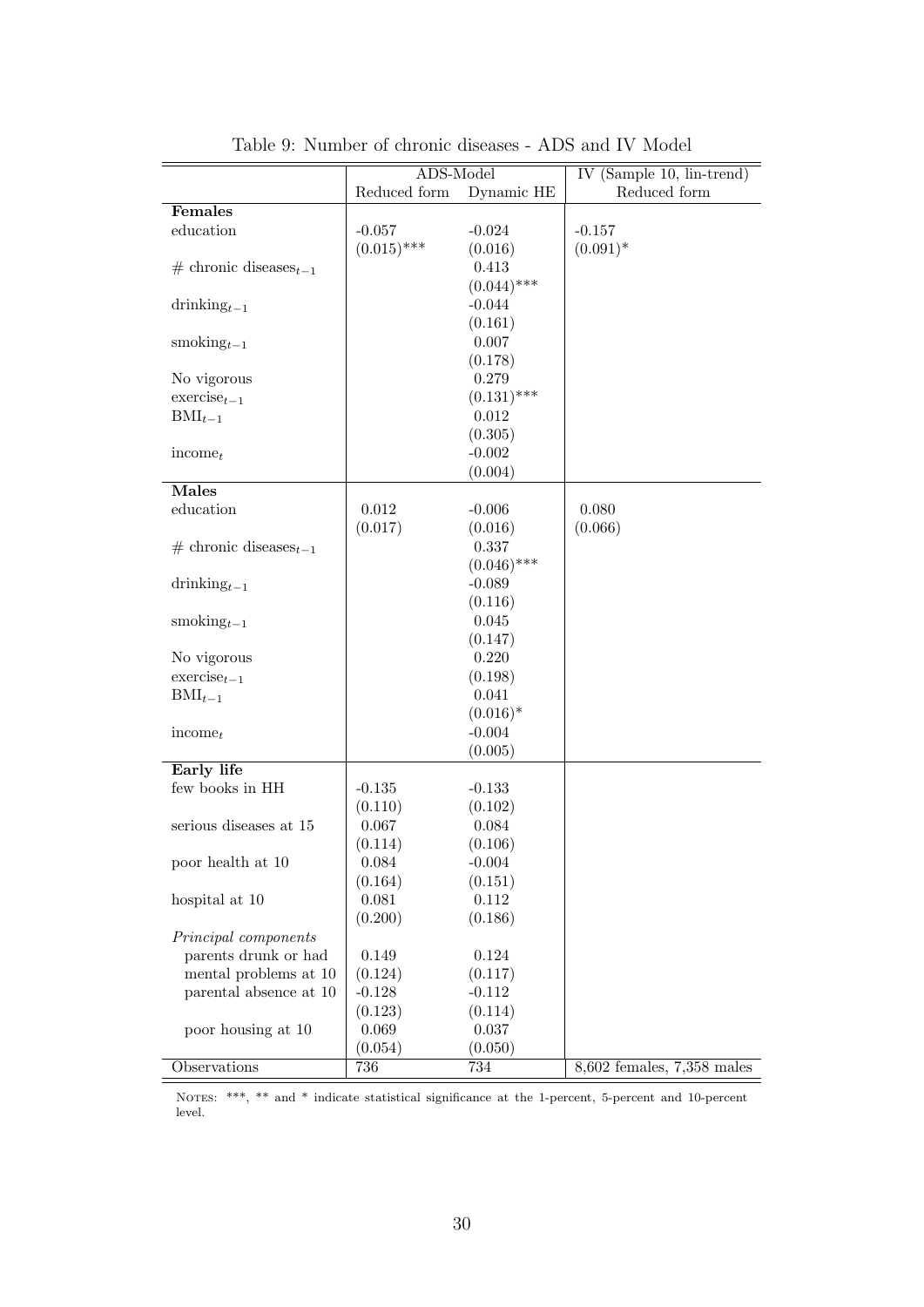# References

- Adams, Scott J. (2002), 'Educational attainment and health: Evidence from a sample of older adults', Education Economics 10(1), 97–109.
- Albouy, Valerie and Laurent Lequien (2009), 'Does compulsory education lower mortality?', Journal of Health Economics  $28(1)$ , 155-168.
- Arendt, Jacob Nielsen (2008), 'In sickness and in health till education do us part: Education effects on hospitalization', Economics of Education Review 27(2), 161–172.
- Baker, Michael, Mark Stabile and Catherine Deri (2004), 'What do self-reported, objective, measures of health measure?', Journal of Human Resources **39(4)**, 1067–1093.
- Banks, James, Zoe Oldfield and James P. Smith (2011), Childhood health and differences in late-life helath outcomes between England and the United States, Working Paper 17096, National Bureau of Economic Research (NBER).
- Bound, John (1991), 'Self-reported versus objective measures of health in retirement models', Journal of Human Resources  $26(1)$ , 106-138.
- Braakmann, Nils (2011), 'The causal relationship between education, health and health related behaviour: Evidence from a natural experiment in England', Journal of Health Economics 30, 753–763.
- Brunello, Giorgio, Daniele Fabbri and Margherita Fort (forthcoming), 'The causal effect of education on the body mass: Evidence from Europe', Journal of Labor Economics.
- Brunello, Giorgio, Guglielmo Weber and Christoph Weiss (2012), Books are forever: early life opportunities, education and lifetime earnings in europe, Discussion Paper 6386, Institute for the Study of Labor (IZA, Bonn).
- Brunello, Giorgio, Margherita Fort and Guglielmo Weber (2009), 'Changes in compulsory schooling, education and the distribution of wages in Europe', Economic Journal 119(March), 516–539.
- Butler, J. S., Richard V. Burkhauser, Jean M. Mitchell and Theodore P. Pincus (1987), 'Measurement error in self-reported health variables', The Review of Economics and Statistics 69(4), 644–650.
- Card, David. and Jesse Rothstein (2007), 'Racial segregation and the black-white test score gap', Journal of Public Economics 91, 2158–2184.
- Cawley, John and Christopher Ruhm (2011), The economics of risky health behaviors, Working Paper 17081, National Bureau of Economic Research (NBER).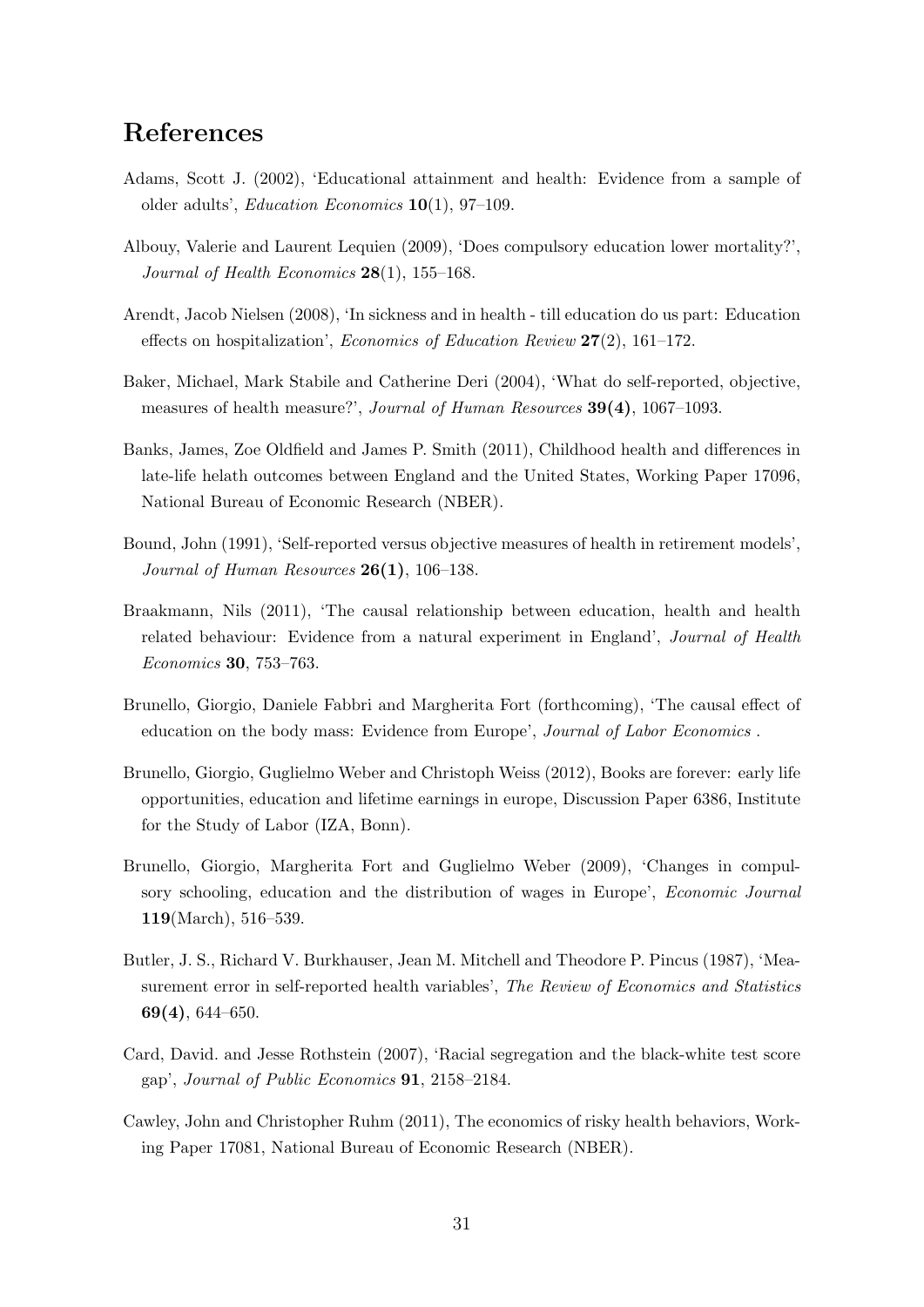- Clark, Damon and Heather Royer (2010), The effect of education on adult health and mortality: Evidence from Britain, Working Paper 16013, National Bureau of Economic Research (NBER).
- Conti, Gabriella, James J. Heckman and Sergio Urzua (2010), 'The education-health gradient', American Economic Review: Papers and Proceedings 100, 234–238.
- Contoyannis, Paul and Andrew Michael Jones (2004), 'Socio-economic status, health and lifestyle', Journal of Health Economics 23, 965–995.
- Cutler, David M. and Adriana Lleras-Muney (2006), Education and health: Evaluating theories and evidence, Working Paper 12352, National Bureau of Economic Research.
- Cutler, David M. and Adriana Lleras-Muney (2010), 'Understanding differences in health behaviour by education', Journal of Health Economics 29, 1–28.
- Cutler, David M., Adriana Lleras-Muney and Tom Vogl (2008), Socioeconomic status and health: Dimensions and mechanisms, Working Paper 14333, National Bureau of Economic Research.
- Cutler, David M., Edward L. Glaeser and Jesse M. Shapiro (2003), 'Why have Americans become more obese?', Journal of Economic Perspectives 17(3), 93–118.
- Feinstein, Leon, Ricardo Sabates, Tashweka Anderson, Annik Sorhaindo and Cathie Hammond (2006), Measuring the Effects of Education on Health and Civic Engagement: Proceedings of the Copenhagen Symposium, Paris, chapter What are the effects of education on health?, pp. 171–354.
- Fort, Margherita (2006), 'Education reforms across Europe: A toolbox for empirical research'. Paper version: May 11, 2006, mimeo.
- Fort, Margherita, Nicole Schneeweis and Rudolf Winter-Ebmer (2011), More schooling, more children: Compulsory schooling reforms and fertility in Europe, Discussion Paper 6015, Institute for the Study of Labor (IZA, Bonn).
- Garrouste, Christelle (2010), 100 years of educational reforms in Europe: A contextual database, European Commission Joint Research Center, Luxembourg: Publications Office of the European Union.
- Grossman, Michael (1972), 'On the concept of health capital and the demand for health', Journal of Political Economy 80, 223–255.
- Juerges, Hendrik, Eberhard Kruk and Steffen Reinhold (2009), The effect of compulsory schooling on health: Evidence from biomarkers, Discussion Paper 183–2009, Mannheim Institute for the Economcis of Aging (MEA).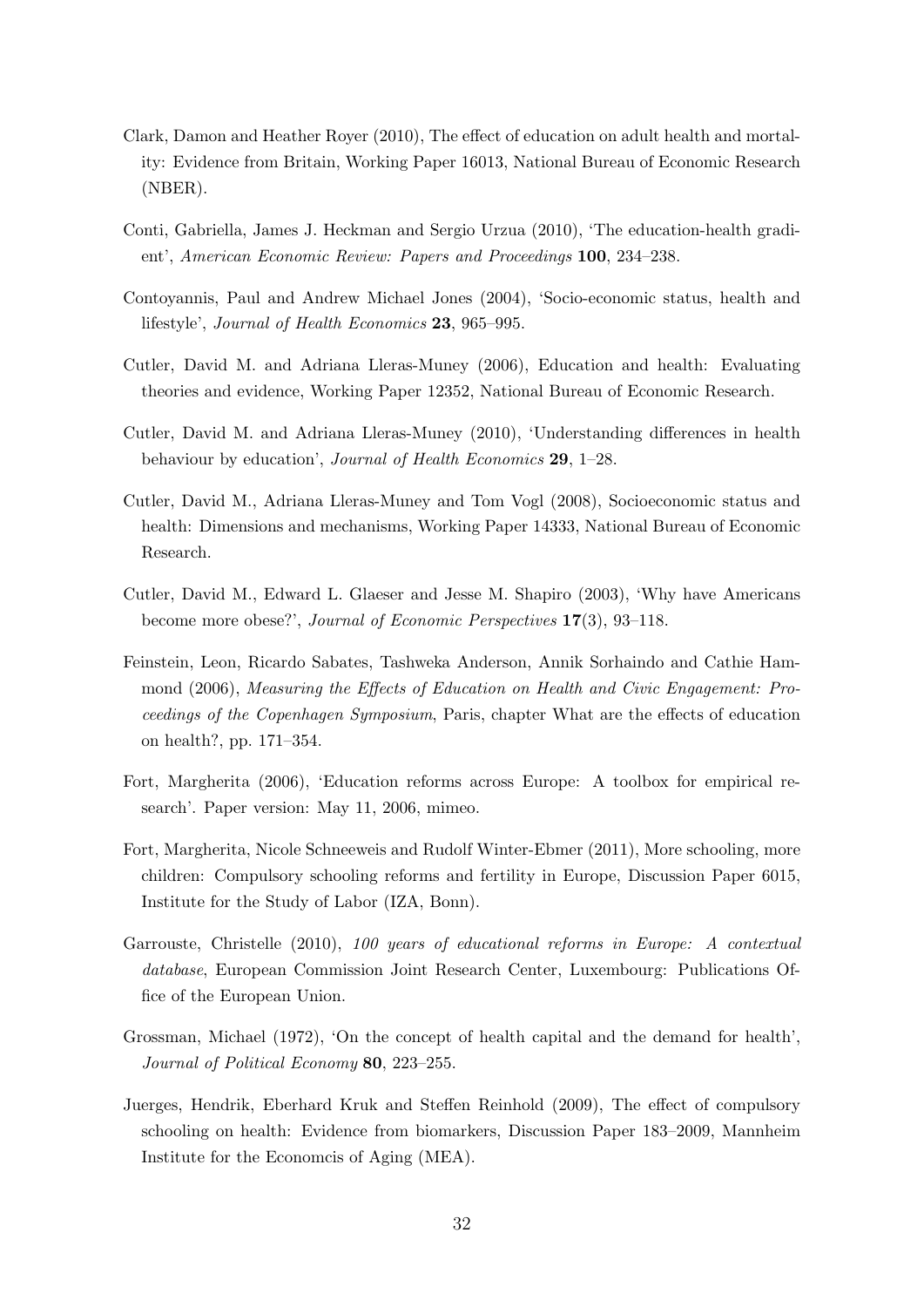- Kempter, Daniel, Hendrik Juerges and Steffen Reinhold (2011), 'Changes in compulsory schooling and the causal effect of education on health: Evidence from Germany', Journal of Health Economics  $30(2)$ , 340-354.
- Levin, Jesse and Erik J. S. Plug (1999), 'Instrumenting education and the returns to schooling in the Netherlands', Labour Economics 6, 521–534.
- Lochner, Lance (2011), Non-production benefits of education: Crime, health, and good citizenship, Working Paper 16722, National Bureau of Economic Research (NBER).
- Mazumder, Bhashkar (2008), 'Does education improve health: A reexamination of the evidence from compulsory schooling laws', *Economic Perspectives* 33(2), 1–15.
- Oreopoulos, Phillip (2007), 'Do dropouts drop out too soon? Wealth, health, and happiness from compulsory schooling', Journal of Public Economics 91(11–12), 2213–2229.
- Park, Cheolsung. and Changhui Kang (2008), 'Does education induce healthy lifestyle?', Journal of Health Economics  $27(6)$ , 1516–1531.
- Peracchi, Franco and Claudio Rossetti (forthcoming), 'Heterogeneity in health responses and anchoring vignettes', *Empirical Economics*.
- Powdthavee, Nattavudh (2010), 'Does education reduce the risk of hypertension? Estimating the biomarker effect of compulsory schooling in England', Journal of Human Capital 4(2), 173–202.
- Rosenzweig, Mark R. and T. Paul Schultz (1983), 'Estimating a household production function: Heterogeneity, the demand for health inputs, and their effects on birth weight', Journal of Political Economy  $91(5)$ , 723–746.
- Ross, Catherine E. and Chia-ling Wu (1995), 'The links between education and health', American Sociological Review 60(5), 719–745.
- Silles, Mary A. (2009), 'The Causal Effect of Education on Health: Evidence from the United Kingdom', *Economics of Education Review* 28(1), 122–128.
- Smith, James P. (2009), 'The Impact of Childhood Health on Adult Labor Market Outcomes', The Review of Economics and Statistics 91(3), 478–489.
- Stowasser, Till, Florian Heiss, Daniel McFadden and Joachim Winter (2011), "Healthy, wealthy and wise?" Revisited: An analysis of the Causal Pathways from Socio-Economic Status to Health, Working Paper 17273, National Bureau of Economic Research (NBER).
- Zweifel, Peter and Friedrich Breyer (1997), Health Economics, Oxford University Press, Oxford.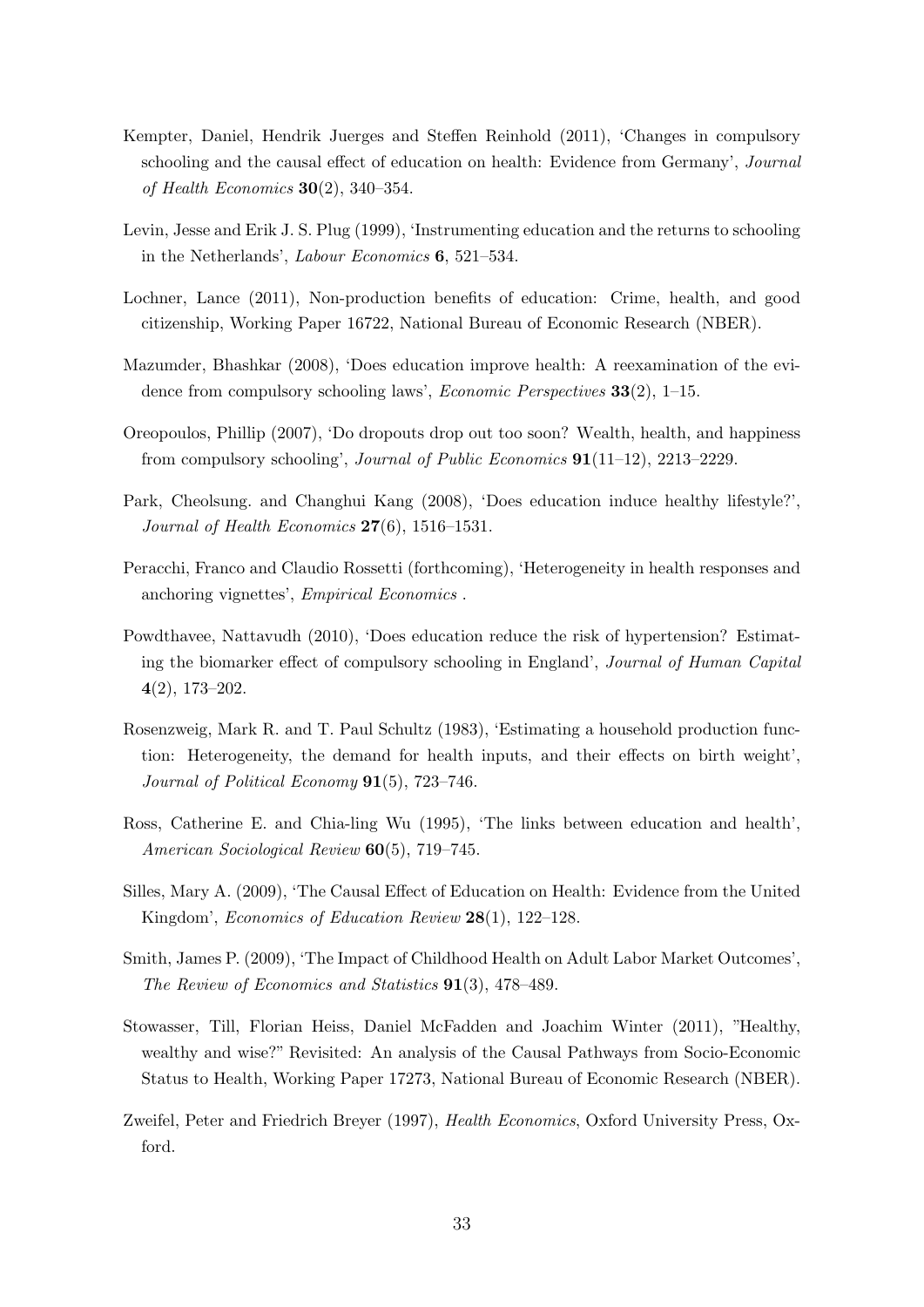## Appendix A An Illustrative Model

Following Grossman (1972), Rosenzweig and Schultz (1983) and Contoyannis and Jones (2004), assume that individuals have preference orderings over their own poor health  $H$  and two bundles of goods,  $C$  and  $B$ , where only the latter affects health. The vector B includes risky health behaviors or habits - such as smoking, the use of alcohol or drugs, unprotected sex, excessive calorie intake and poor exercise - which increase the utility from consumption but damage health.<sup>1</sup> In this illustrative example, we assume - as in Cutler et al.  $(2003)$  - that instantaneous utility U is concave in C and B but linear in  $H$ . We also assume that the marginal utility of (poor) health declines as individual education  $E$  increases, reflecting the view that better educated individuals have access to higher income and can therefore extract higher utility from better health and a longer life.<sup>2</sup> The intertemporal utility function for individual  $i$  is given by

$$
\Omega_i = \sum_{k=0}^{T} \rho^k [U_{it+k}(C_{it+k}, B_{it+k}, \eta_{it+k}) - h(E_i)H_{it+k}] \tag{A.1}
$$

where  $\rho$  is the discount factor,  $\eta$  is a vector of unobservable influences on U,  $h(E)$  is increasing in  $E$  and the expression within brackets is the instantaneous utility function.

We posit that the stock of individual poor health  $H$  is positively affected by behaviors  $B$  and negatively affected by individual education  $E$ . Using a linear specification and assuming stationarity in the parameters, the health production function for individual  $i$  at time  $t$  is given by

$$
H_{it} = \alpha B_{it} + \beta E_i + e_{it}
$$
\n(A.2)

where e is a vector of unobservable influences on H and  $\beta < 0$ .

Rational individuals maximize (A.1) with respect to consumption and behaviors, subject to the health production function and to the budget constraint, defined by<sup>3</sup>

$$
p_t C_{it} + B_{it} = Y_{it}(E_i, X_{it})
$$
\n
$$
(A.3)
$$

where Y is income, which varies with education and a vector of observable controls  $X, p$  is the vector of consumption prices for goods C and the prices of B are normal-

<sup>&</sup>lt;sup>1</sup>See the discussion in Feinstein et al.  $(2006)$ 

<sup>&</sup>lt;sup>2</sup>As argued by Cutler and Lleras-Muney (2006), the higher weight placed on health by the better educated could reflect the higher value of the future: "...if education provides individuals with a better future along several dimensions - people may be more likely to invest in protecting that future" $(p.15)$ 

<sup>3</sup>Rosenzweig and Schultz (1983), and Contoyannis and Jones (2004), use a similar formulation.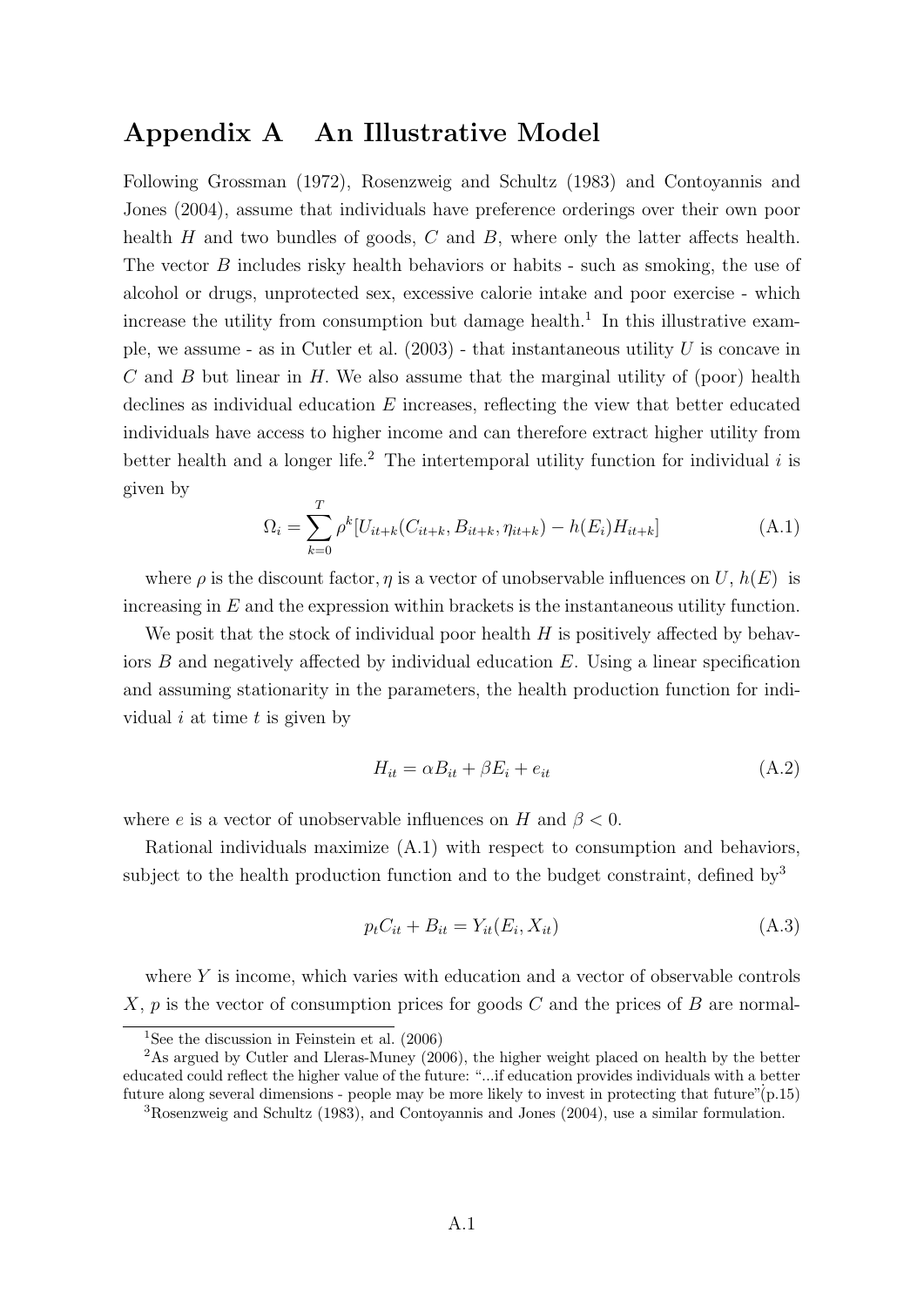ized to 1. Assuming that an internal solution exists, the necessary conditions for a maximum are

$$
U_{it}^C - \lambda p_t = 0 \tag{A.4}
$$

$$
U_{it}^{B} + \rho \alpha h(E_i) - \lambda = 0 \tag{A.5}
$$

where  $\lambda$  is the Lagrange multiplier and the superscripts are for partial derivatives. By totally differentiating  $(A.4)$  and  $(A.5)$  and using  $(A.2)$  we obtain that

$$
\frac{\partial B_{it}}{\partial E_i} = \frac{-\rho \alpha p_t \frac{\partial h(E_i)}{\partial E_i}}{\Delta} \tag{A.6}
$$

where  $\Delta$  is the determinant of the bordered Hessian, which is positive if the second order conditions for a maximum hold. It follows that higher education reduces optimal risky behaviors if  $\frac{\partial h(E_i)}{\partial E_i} > 0$ .

Equations (A.3), (A.4) and (A.5) yield optimal health behaviors

$$
B_{it} = B(E_i, p_t, \rho, X_{it}, \eta_{it})
$$
\n(A.7)

Using  $(A.2)$ ,  $(A.7)$  and a similar expression for consumption C in  $(A.1)$  yields the indirect utility function

$$
\Gamma_{it} = \Gamma(E_i, p_t, \rho, X_{it}, \eta_{it}, e_{it})
$$
\n(A.8)

Letting  $\Upsilon(E_i, Q_{it})$  be the cost of investing in education, where Q are cost shifters, the condition

$$
\Gamma_{it}^{E} = \Upsilon_{it}^{E} \tag{A.9}
$$

defines optimal education, which depends both on health production shocks e and on preference shocks  $\eta$ .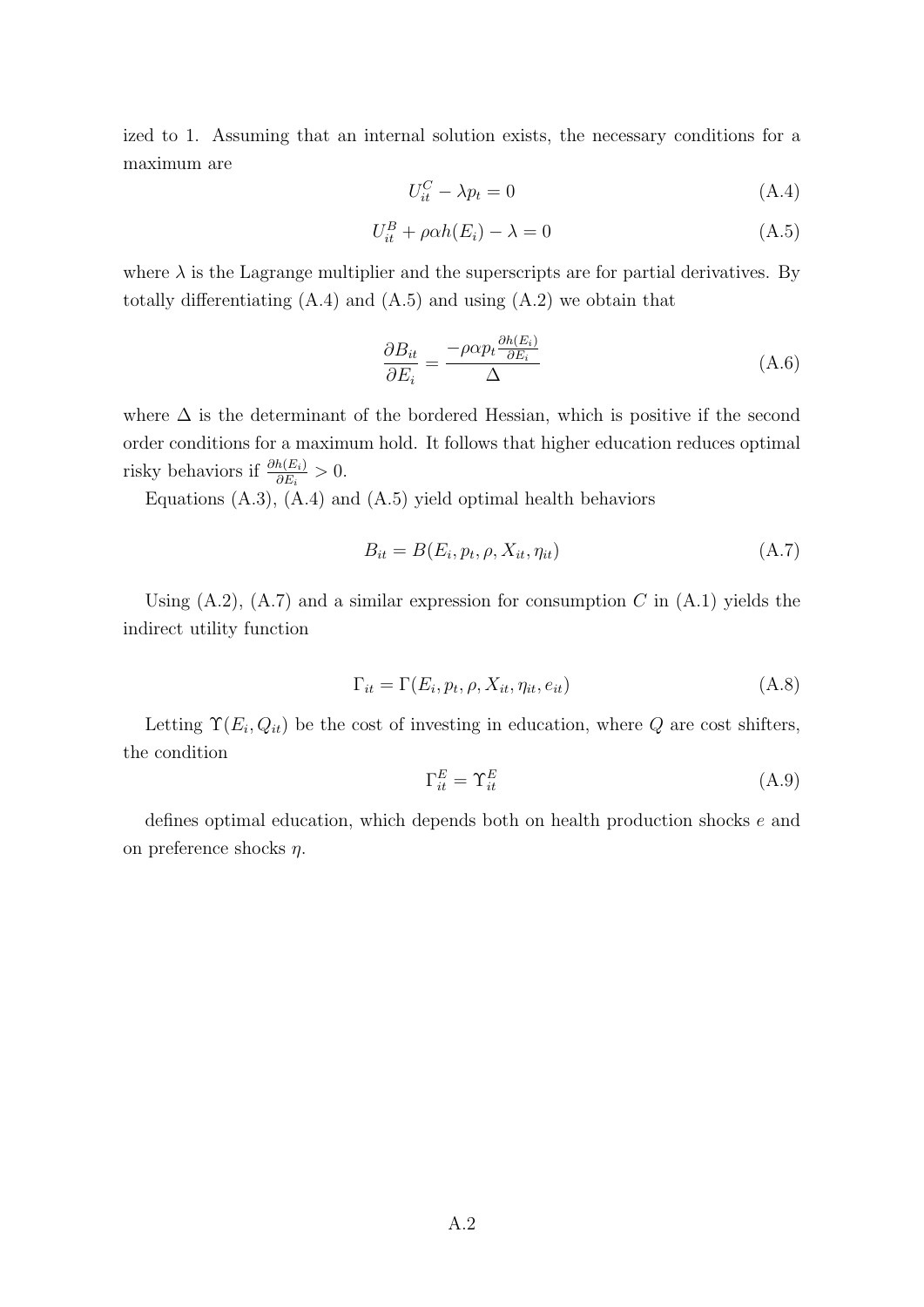# Appendix B Synthetic Indicators for Parental Background

We have built synthetic indicators of parental background by extracting the first principal component from several groups of variables, in order to reduce the dimensionality of the vector of controls. Since most indicators are discrete we use the polychoric or polyserial correlation matrix instead of the usual correlation matrix as the starting point of the principal component analysis. The polychoric correlation matrix is a maximum likelihood estimate of the correlation between ordinal variables which uses the assumption that ordinal variables are observed indicators of latent and normally distributed variables. The polyserial correlation matrix is defined in a similar manner when one of the indicators is ordinal and the others are continuous. We list below the synthetic indicators, the observed variables used for each indicator and the interpretation we propose, based on the sign of the scoring coefficients. The scoring coefficients are the same across males and females (otherwise, we argue, results would not be comparable and we could not proceed with the aggregation-differentiation strategy).

- Poor Housing at 10 based on the number of rooms in the house at age 10 and facilities in the house (hot water) at age 10. The extracted first principal component decreases as the number of rooms in the house (where the individual lived at age 10) increases and if there was no hot water: we interpret this indicator as poor housing conditions at age 10;
- Parents drunk or had mental problems at 10 based on binary indicators of whether parents drunk or had mental problems when the individual was aged 10. Since the extracted principal component increases if parents drunk or had mental problems, we interpret it as *poor parental background at age 10*;
- Parental absence at 10 based on three binary indicators: whether the mother died early, whether the father died early and whether the mother and the father where present when the individual was aged 10. The extracted principal component increases if any parent died early and decreases when parents were present at age 10. We interpret this indicator as *poor care at young age*.

Descriptive statistics on the background variables used to build the synthetic indicators and the additional background variables used in the baseline specification are reported in Table B.1.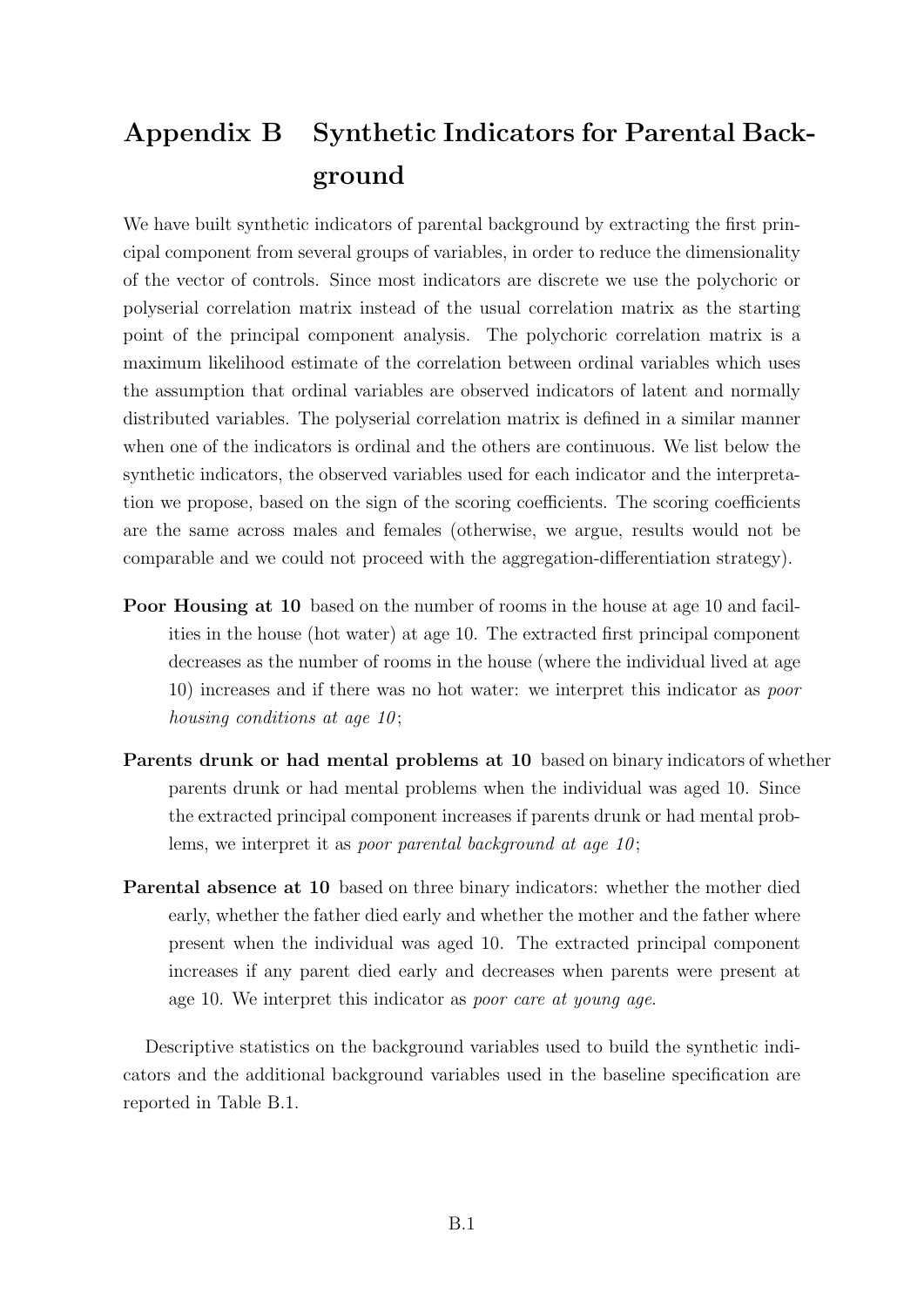| Country            |      | Serious    |      | Poor Health |      | Hospital | Few books |         | No hot water |         | Rooms   |         |
|--------------------|------|------------|------|-------------|------|----------|-----------|---------|--------------|---------|---------|---------|
|                    |      | dis. at 15 |      | at $10$     |      | at $10$  |           | at $10$ |              | at $10$ |         | at $10$ |
|                    | М    | $_{\rm F}$ | М    | F           | М    | F        | М         | F       | М            | F       | М       | F       |
| Austria            | 0.33 | 0.32       | 0.13 | 0.13        | 0.11 | 0.10     | 0.42      | 0.48    | 0.37         | 0.37    | 3.3     | 3.1     |
| Belgium            | 0.27 | 0.28       | 0.06 | 0.09        | 0.04 | 0.05     | 0.49      | 0.46    | 0.30         | 0.33    | 5.1     | 5.2     |
| Denmark            | 0.25 | 0.25       | 0.08 | 0.08        | 0.09 | 0.09     | 0.23      | 0.24    | 0.13         | 0.14    | 4.4     | 4.3     |
| England            | 0.36 | 0.31       | 0.10 | 0.13        | 0.11 | 0.11     | 0.30      | 0.24    | 0.04         | 0.21    | 2.9     | 3.0     |
| France             | 0.29 | 0.28       | 0.10 | 0.13        | 0.04 | 0.04     | 0.47      | 0.48    | 0.24         | 0.26    | 4.3     | 4.0     |
| Germany            | 0.30 | 0.33       | 0.13 | 0.12        | 0.09 | 0.08     | 0.32      | 0.31    | 0.10         | 0.10    | 3.9     | 4.0     |
| Greece             | 0.21 | 0.17       | 0.00 | 0.00        | 0.00 | 0.01     | 0.64      | 0.64    | 0.38         | 0.33    | 2.7     | 2.8     |
| Italy              | 0.16 | 0.21       | 0.05 | 0.08        | 0.02 | 0.03     | 0.79      | 0.75    | 0.47         | 0.45    | 3.1     | 2.9     |
| <b>Netherlands</b> | 0.23 | 0.22       | 0.11 | 0.11        | 0.08 | 0.08     | 0.35      | 0.30    | 0.05         | 0.04    | 4.7     | 4.6     |
| Spain              | 0.14 | 0.17       | 0.09 | 0.11        | 0.02 | 0.02     | 0.66      | 0.65    | 0.46         | 0.44    | $3.6\,$ | 3.5     |
| Sweden             | 0.24 | 0.24       | 0.06 | 0.08        | 0.09 | 0.08     | 0.20      | 0.18    | 0.14         | 0.13    | 3.7     | 3.6     |
| Switzerland        | 0.30 | 0.32       | 0.06 | 0.14        | 0.07 | 0.07     | 0.28      | 0.31    | 0.03         | 0.05    | 4.8     | 4.9     |
| All                | 0.27 | 0.26       | 0.08 | 0.08        | 0.07 | 0.07     | 0.43      | 0.41    | 0.21         | 0.21    | 3.7     | 3.7     |

Table B.1: Descriptive statistics, baseline estimation sample (micro data), males (M) and females (F).

| Country     |      | Parents     |      | Parents           |      | Moth/Fath     |            | Mother |            | Father |  |
|-------------|------|-------------|------|-------------------|------|---------------|------------|--------|------------|--------|--|
|             |      | drunk at 10 |      | ment. prob. at 10 |      | present at 10 | died early |        | died early |        |  |
|             | М    | F           | М    | F                 | М    | F             | М          | F      | М          | F      |  |
| Austria     | 0.09 | 0.09        | 0.02 | 0.02              | 0.80 | 0.71          | 0.0        | 0.0    | 0.0        | 0.0    |  |
| Belgium     | 0.09 | 0.09        | 0.01 | 0.03              | 0.92 | 0.92          | 0.0        | 0.0    | 0.0        | 0.0    |  |
| Denmark     | 0.07 | 0.09        | 0.08 | 0.09              | 0.89 | 0.90          | 0.0        | 0.0    | 0.0        | 0.0    |  |
| England     | 0.05 | 0.06        | 0.05 | 0.06              | 0.89 | 0.89          | 0.01       | 0.0    | 0.01       | 0.01   |  |
| France      | 0.10 | 0.10        | 0.01 | 0.01              | 0.90 | 0.86          | 0.01       | 0.01   | 0.01       | 0.01   |  |
| Germany     | 0.07 | 0.08        | 0.04 | 0.05              | 0.79 | 0.84          | 0.0        | 0.0    | 0.0        | 0.0    |  |
| Greece      | 0.05 | 0.05        | 0.00 | 0.00              | 0.97 | 0.97          | 0.0        | 0.0    | 0.0        | 0.0    |  |
| Italy       | 0.10 | 0.11        | 0.01 | 0.00              | 0.92 | 0.93          | 0.0        | 0.0    | 0.0        | 0.0    |  |
| Netherlands | 0.02 | 0.05        | 0.02 | 0.03              | 0.92 | 0.92          | 0.0        | 0.0    | 0.0        | 0.0    |  |
| Spain       | 0.08 | 0.07        | 0.01 | 0.01              | 0.87 | 0.88          | 0.0        | 0.0    | 0.0        | 0.0    |  |
| Sweden      | 0.07 | 0.08        | 0.02 | 0.02              | 0.87 | 0.88          | 0.0        | 0.0    | 0.0        | 0.0    |  |
| Switzerland | 0.09 | 0.09        | 0.03 | 0.03              | 0.91 | 0.94          | 0.0        | 0.0    | 0.0        | 0.0    |  |
| All         | 0.07 | 0.08        | 0.03 | 0.03              | 0.90 | 0.90          | 0.0        | 0.0    | 0.01       | 0.0    |  |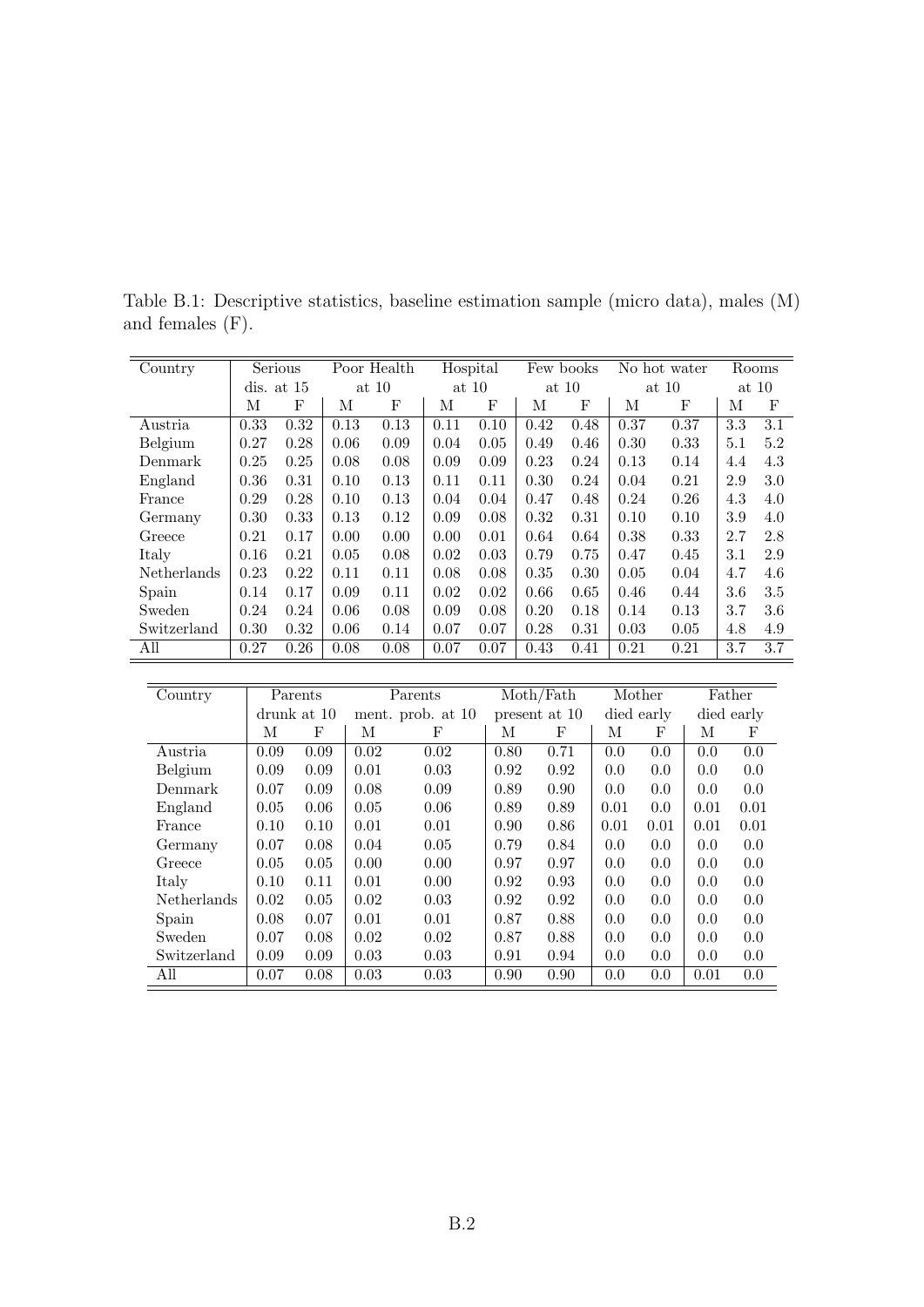# Appendix C Educational Reforms in Europe

In this section, we briefly describe the compulsory schooling reforms we are using in this study. Our choice of reforms differs somewhat from Brunello et al. (forthcoming) and Brunello et al. (2009) because the individuals in our data are aged 50 or older at the time of the interviews in 2004/2006. Therefore, we need to focus only on relatively early reforms. For further details on educational reforms in Europe see Fort (2006).

Austria A federal act was passed in 1962 that increased compulsory schooling from 8 to 9 years. The law came into effect on September 1, 1966. Pupils who were 14 years old (or younger) at that time had to attend school for an additional year. Since compulsory education starts at the age of 6 and the cut-off date for school-entry is September 1, (mostly) individuals born between September and December 1951 were the first ones affected by the reform. Thus, the pivotal cohort is 1951.

Czech Republic In the  $20<sup>th</sup>$  century, compulsory education was reformed several times. In 1948, compulsory schooling was increased from 8 to 9 years (age 6 to 15). It was reduced to 8 in 1953 and increased to 9 again in 1960. Two further changes took place in 1979 and 1990. We consider the first three reforms for our analysis. The pivotal cohorts are 1934 (for the first reform), 1939 (for the second) and 1947 for the reform in 1960. See Garrouste (2010) for more information on compulsory schooling reforms in the Czech Republic.

Denmark Compulsory education was increased in 1958 by 3 years, from 4 to 7. In 1971, compulsory schooling was further increased by 2 years, from 7 to 9. Education started at age 7, thus pupils who were 11 years old (or younger) in 1958 were potentially affected by the first reform, i.e. children born in 1947 and after. Since our data only cover individuals  $50+$  in  $2004/2006$ , we only consider the first reform for this study.

England Two major compulsory schooling reforms were implemented in the UK in 1947 and 1973. The first reform increased the minimum school leaving age from 14 to 15, the second reform from 15 to 16. Since the school-entry age is 5 in the UK, compulsory schooling was increased from 9 to 10 years in 1947 and from 10 to 11 years in 1973. Pupils who were 14 years old (or younger) in 1947 were affected by the first reform, i.e. cohorts born in 1933 and after. Due to the sampling frame of ELSA (individuals 50+), we only consider the first reform in this study.

France Two education reforms were implemented in France. Compulsory schooling was increased from 7 to 8 years (age 13 to 14) in 1936 and from 8 to 10 years (age 14 to 16) in 1959. After a long transition period, the second reform came into effect